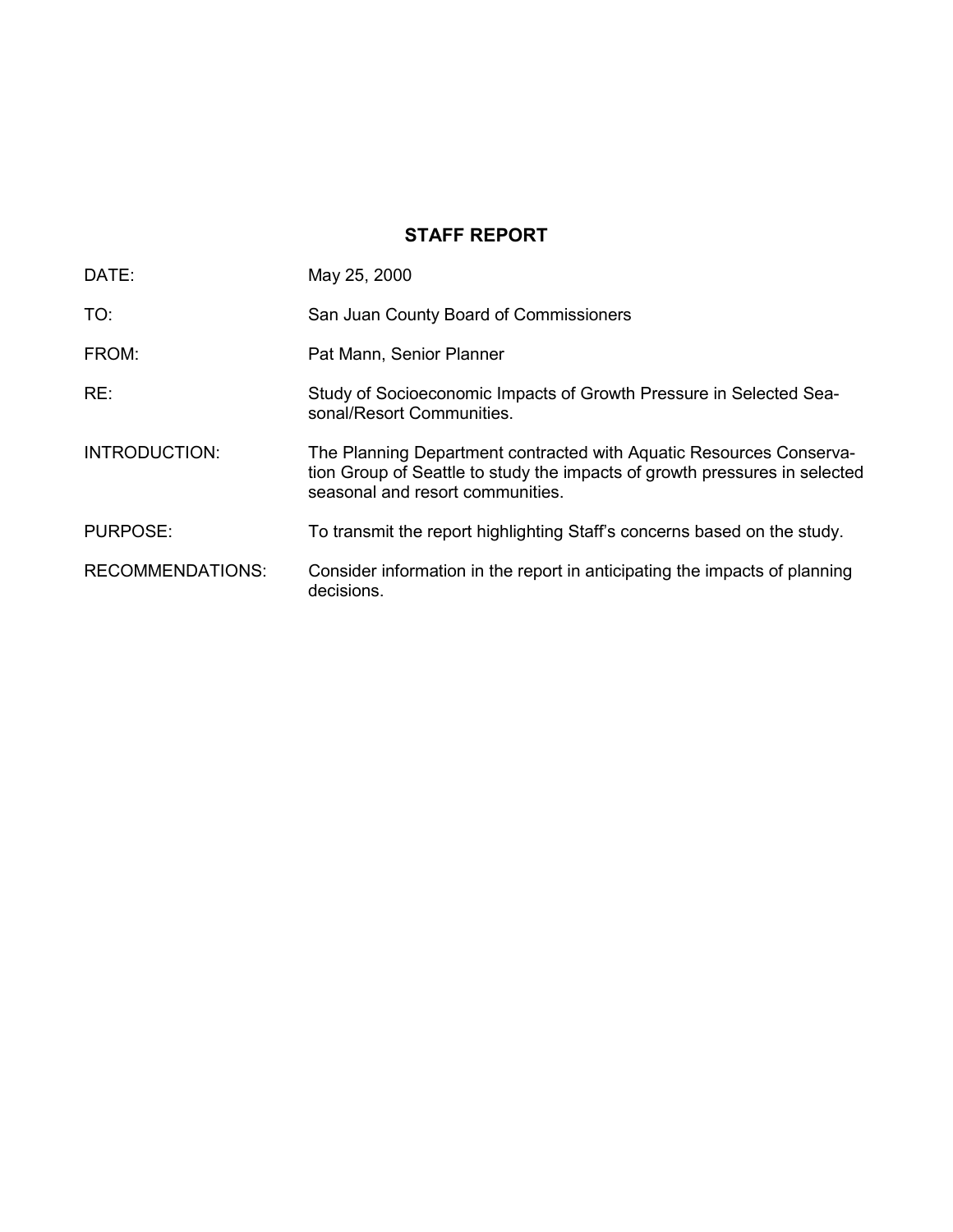Background The Board of County Commissioners requested that Staff evaluate the socioeconomic impacts of potential downzoning on the current population of the San Juan Islands. Among the work conducted as part of this evaluation was an examination of the experience of other communities facing growth pressure, conducted by a consultant.

Report Summary The report reviewed the recent history of growth and change in Nantucket, Massachusetts and Aspen, Colorado. Some information was also obtained on Martha's Vineyard, Massachusetts, and Block Island, Rhode Island.

> The report indicates that in each of these communities, wealthy purchasers of vacation homes have changed the character of the communities and placed substantial pressure on previous residents. The principal impact is to increase land values to the point that local residents depending on wage income no longer have substantial choices of residence. Increasing property taxes force fixed-income owners to sell unless some form of owner tax inflation relief is provided. A large percentage of rural and low-density lands turn over in the space of 20 to 40 years to wealthy individuals. The wealthy include a few local residents who became wealthy through sales of their property, and a much larger number of people who purchased second homes or vacation homes.

Government professional staff, business owners, and local interest groups contacted in each of the communities studied now considers affordable housing for residents and employees to be a substantial problem. Whether or not the new wealthy owners consider this to be a substantial problem cannot be determined from the data.

Each of the communities is expending substantial sums of money to preserve some of the remaining open space at now greatly increased cost. Nantucket has long had a land trust funded by a 2% real estate transfer tax. Nantucket recently adopted a \$27-million bond issue to increase the available funding for its land trust. Pitkin County (surrounding Aspen) established a land bank in 1990 which has acquired 7200 acres of open space land. Maps in the attached report illustrate the substantial areas of trust lands in these communities.

Each of these communities is also currently attempting by government intervention to override the housing market and provide affordable housing for local workers.

Conclusions Staffís expectation from this analysis was that the consultant might find some characteristic of the San Juan Islands that differentiated it from the situations in these communities that have transitioned to a dual market in which long-term residents and local workers are squeezed into narrower choices and disrupted lives. The report does not provide such hope for the San Juans. On the contrary, the similarities in size, scale, access, environment, and trends make us look very much like these communities as they were 20 to 30 years ago.

> The San Juans appear to be headed the direction of Aspen and Nantucket. The lessons of those communities seem to be:

 1. There is little that can be done to prevent the wealthy from taking over privately owned rural lands and converting farm and forest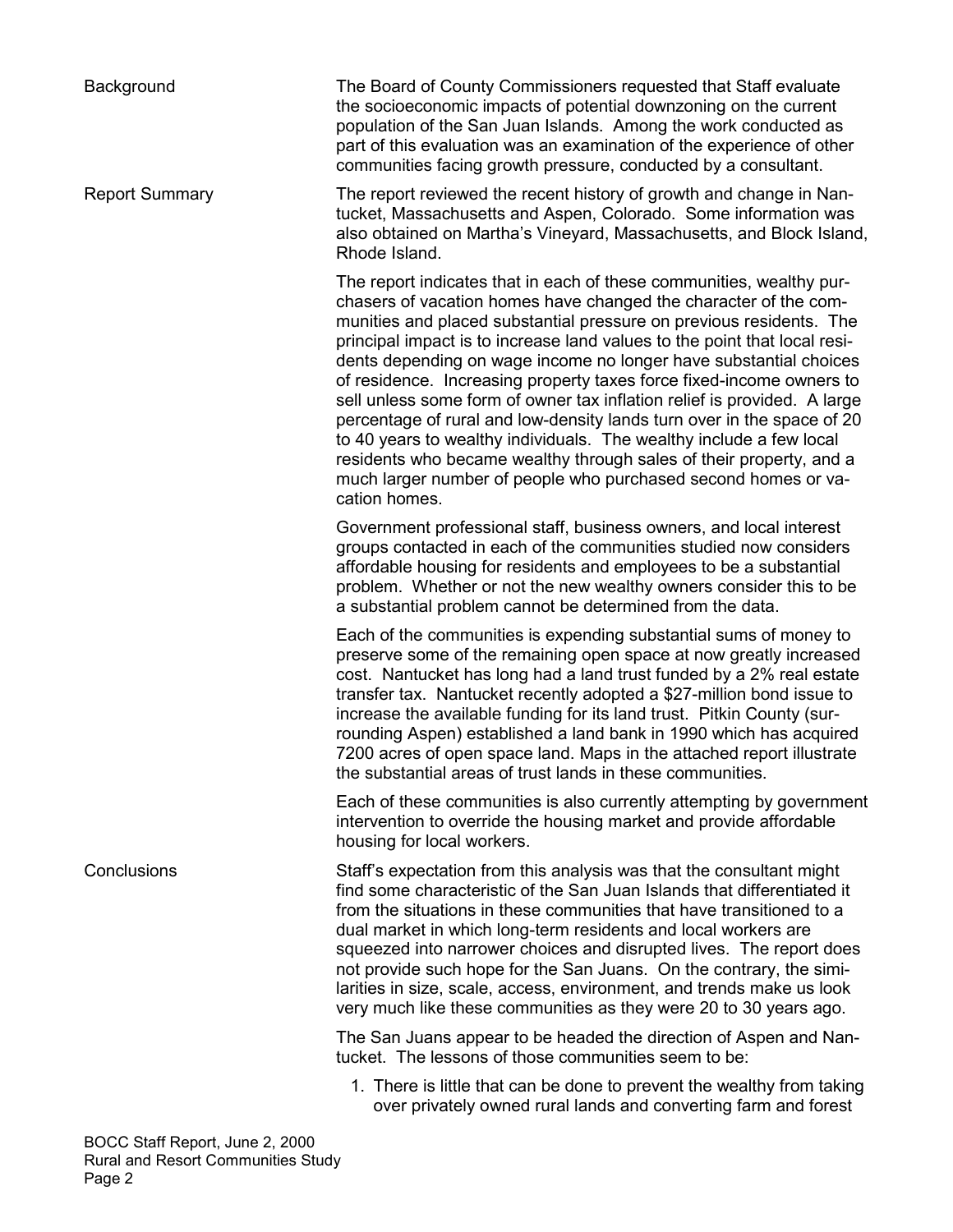to estates and trophy homes. It is difficult to persuade current owners not to sell to the highest bidder.

- 2. The problems of finding housing for workers and the children of current residents who are not wealthy will become much worse. As the transition to ownership of a substantial portion of rural lands by the wealthy occurs, rural lands will no longer be available for private ownership by local wage earners or small business operators.
- 3. While downzoning certainly has mixed effects, the transition to extremely high property values in rural lands would be expected to be accelerated by downzoning. This result would be expected because downzoning will reduce the potential number of rural parcels available for development, so the fewer available parcels will be bid up more rapidly by the potential purchasers. Downzoning may slow population growth somewhat by increasing the market entry cost for rural lands above that affordable to a larger portion of the population. However, the rate at which *land* is consumed for residential use would be expected to be just as high or higher.
- 4. In such a market environment, affordable housing for local wage earners and small business operators without substantial investment income can be provided in the private market only if sufficient land is available for development at urban densities with urban services. Apartments, condominiums and small homes would need to be delivered in the private market at urban densities at a cost of \$80,000 to \$150,000 per unit (Appendix A, Table 2 in the draft Housing Element) to be affordable to a range of households from low-income two-person households up to moderate-income four-person families. These are realistic expectations if sufficient land zoned for urban density is provided. If the County cannot, or does not desire to, make available a substantial amount of land for development at urban densities, then affordable housing for these groups can only be provided by artificial means such as public ownership or public subsidy.
- 5. It is possible to retain many of the aspects of rural character over time while providing for substantially more population and development, provided that this development is strictly limited to tightly-constrained growth areas developed at urban densities. The European model of development, in which densely developed villages are surrounded by rural farmland and forest, clearly illustrates this potential.
- 6. The ability of each person to build a fence around his or her own portion of the rural landscape at a reasonable price will soon disappear in the San Juan Islands as a consequence of basic economic forces and desirability of the island environment. To prevent this, the Islands would have to be made an undesirable place to live.
- 7. The rural landscape will only be available to those of modest means on public land or on land legally constrained to rural activities and patterns of development.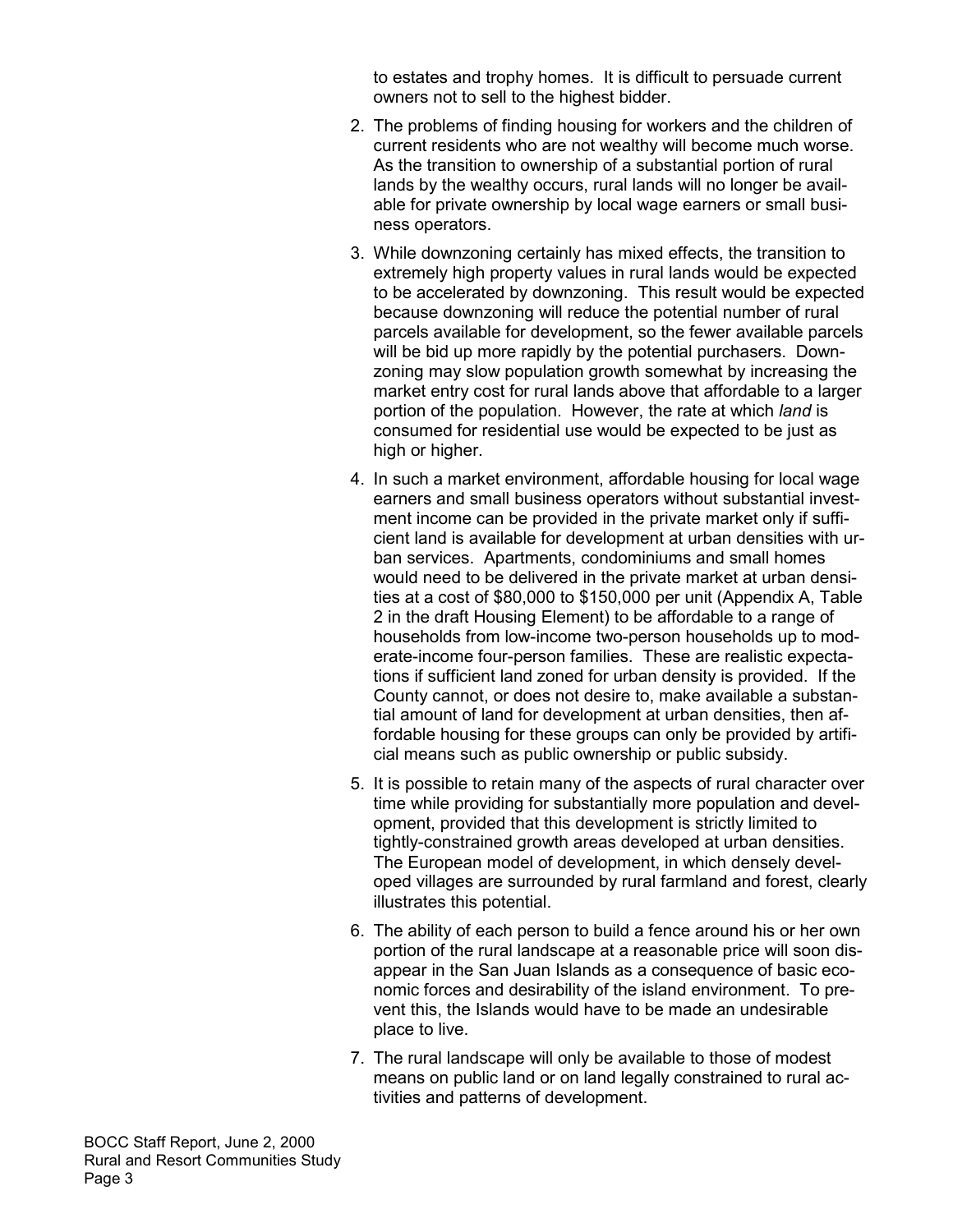Rural land and rural character will only be available if substantial amounts of rural land are retained in public ownership and management, or if government control manipulates the private market to preserve rural character by substantially restricting the options of private property owners.

 8. Societal controls that may in the past have discouraged the conversion of rural lands to estates and trophy homes do not act to discourage these actions by purchasers from outside the islands.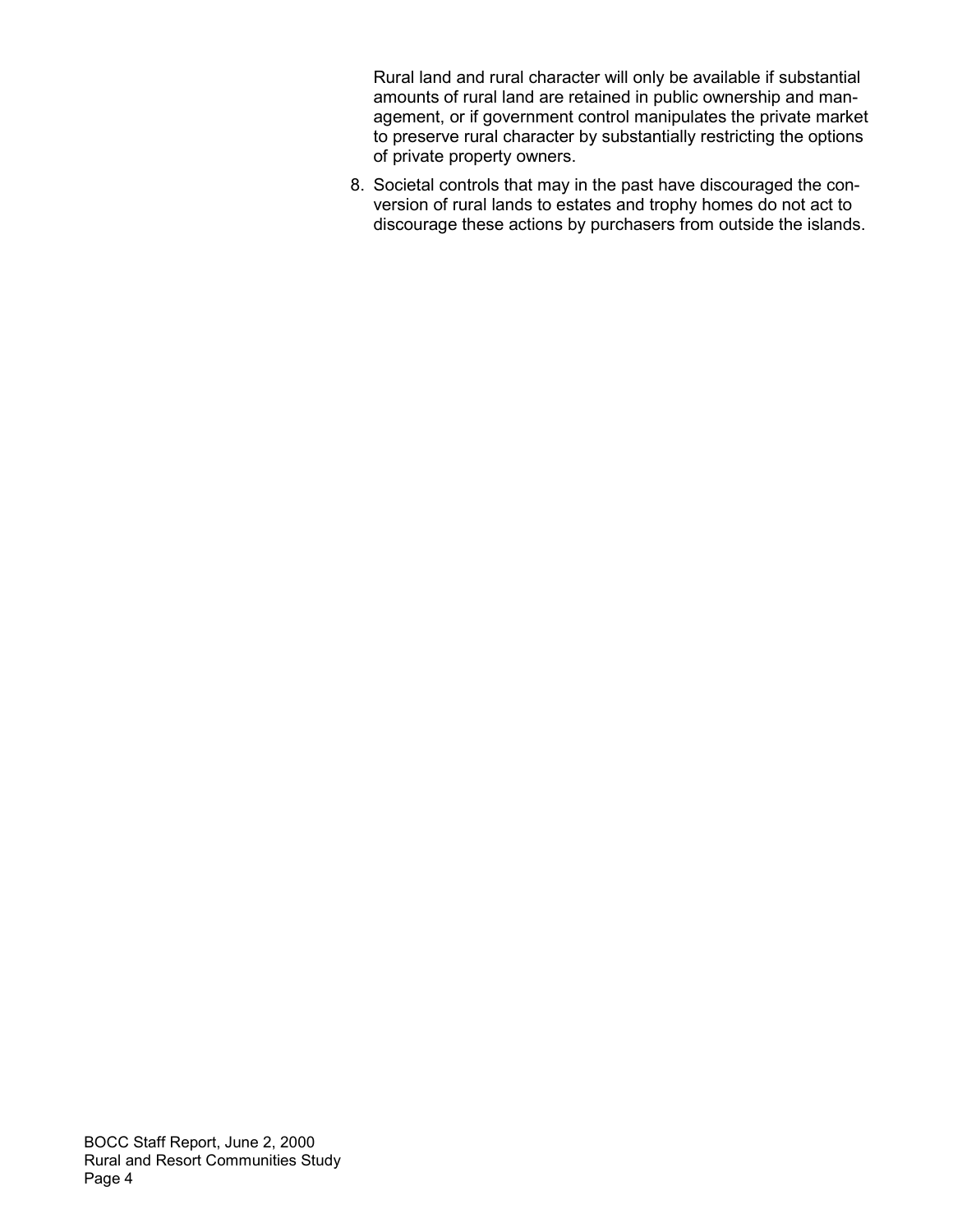# **Socioeconomic Impacts of Growth Pressure**

# **In Selected Seasonal/Resort Communities:**

**Document Analysis and Interview Summaries**

**Aspen, Colorado and Nantucket, Massachusetts**

**A Report Prepared for The San Juan County Planning Department Friday Harbor, Washington**

**Aquatic Resources Conservation Group Seattle, Washington**

**Final Report May 22, 2000**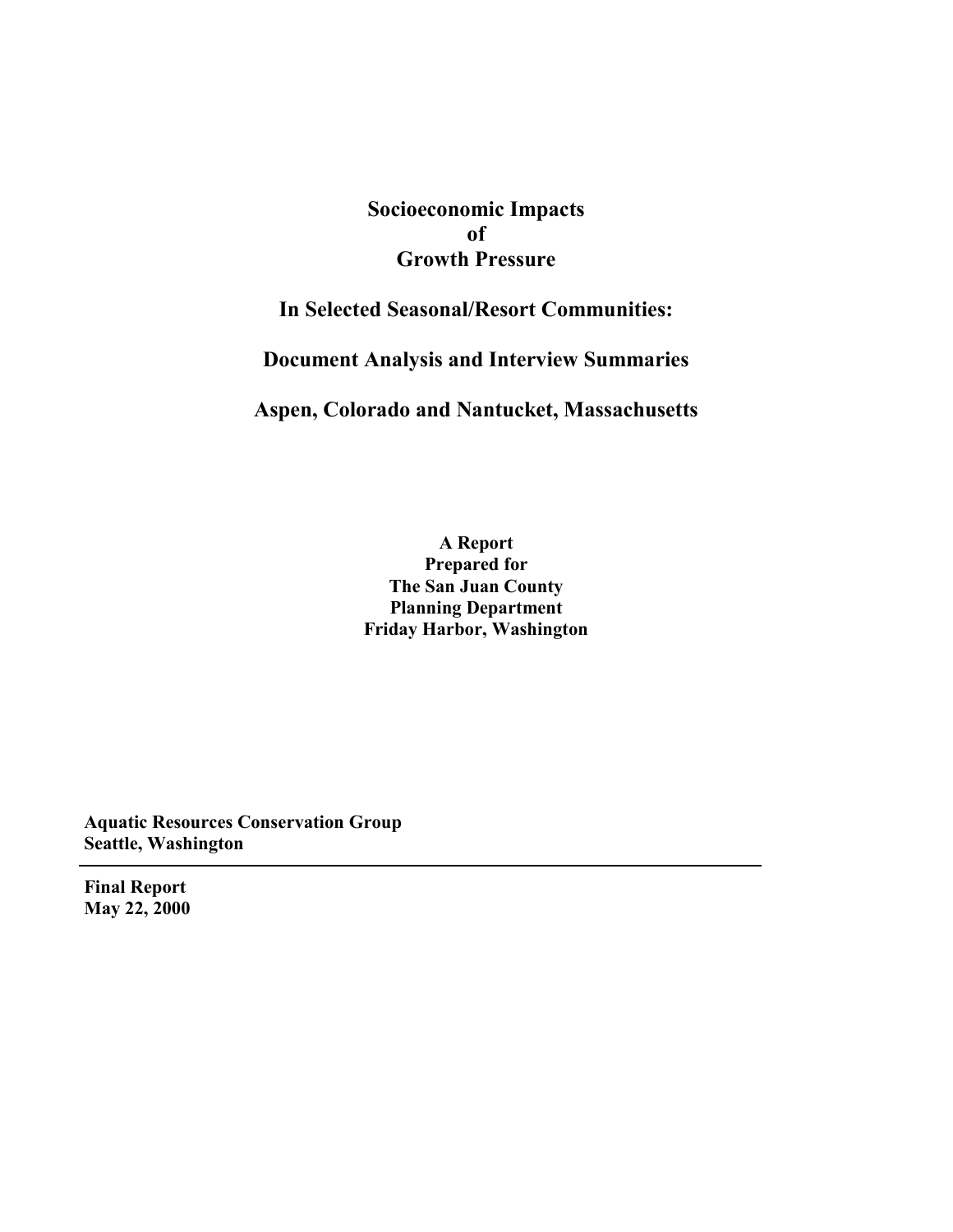**Socioeconomic Impacts of Growth Pressure In Selected Seasonal/Resort Communities: Document Analysis and Interview Summaries Aspen, Colorado and Nantucket, Massachusetts**

> **A Report Prepared for The San Juan County Planning Department Friday Harbor, Washington**

This document is the final report in fulfillment of a contract with the San Juan County Planning Department of May 4, 2000.

Aquatic Resources Conservation Group is a nonprofit, 501(c)(3) consulting organization specializing in marine and watershed resource issues and land use planning. Offices are located at 3706 SW Hill Street, Seattle, WA 98126. Telephone/Fax: (206) 932-3100. E-mail: bobrick@igc.org

Project Staff:

Eugene C. Bricklemyer, Jr., J.D., LL.M., is a marine environmental attorney and president of the ARC Group.

Marya Anne Murphy, B.A. Community and Environmental Planning, is a planning associate at ARC.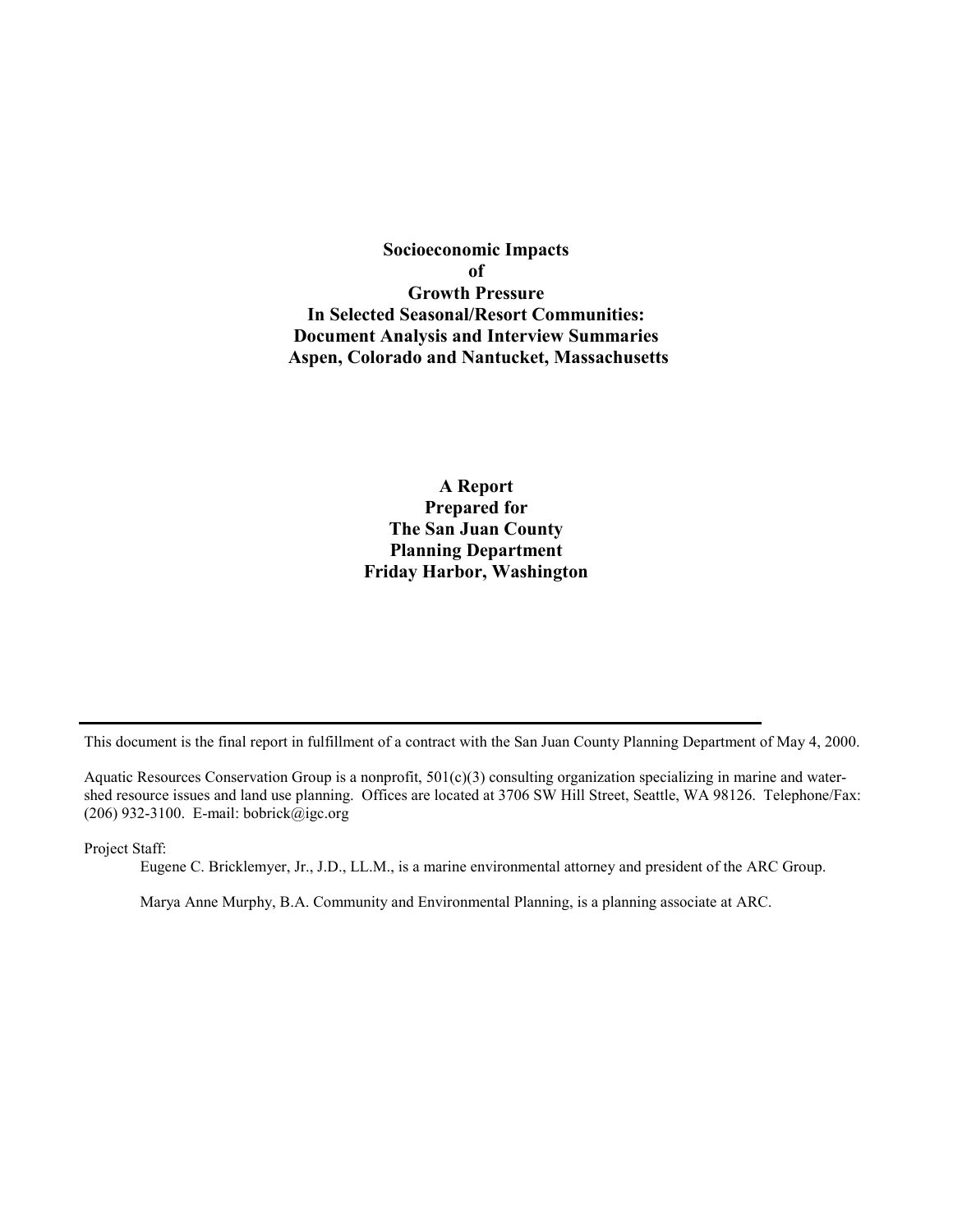# **Table of Contents**

- I. Introduction
- II. Aspen, Colorado
- III. Nantucket, Massachusetts
- IV. Martha's Vineyard, Massachusetts
- V. Block Island, Rhode Island
- VI. Conclusion

Bibliography

Appendices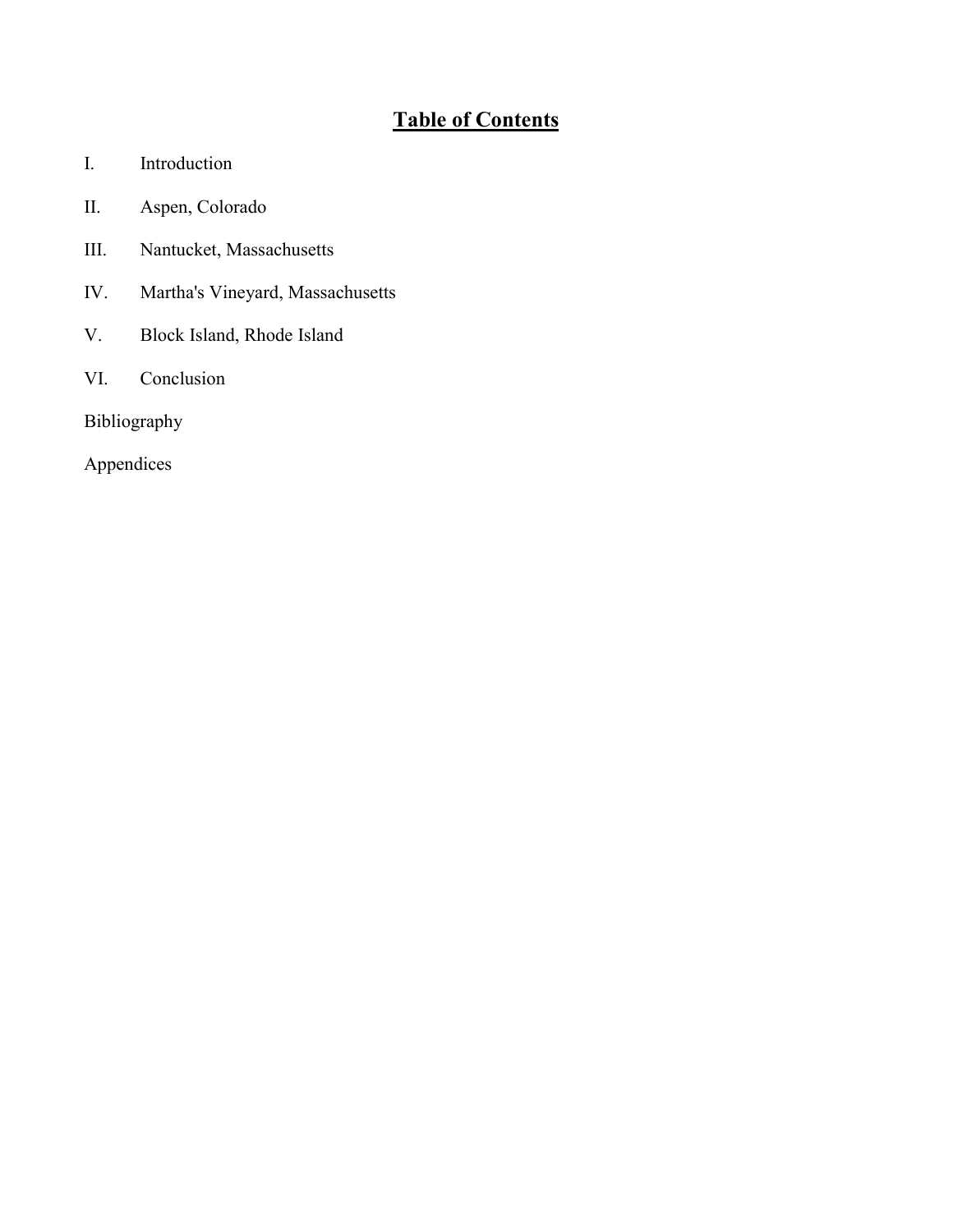## **I. Introduction**

We were asked to do a brief study of several communities, which were facing or had faced substantial growth and gentrification pressure, in order to evaluate the effect of these changes on the current population. Communities were chosen with one or more additional characteristics similar to the San Juans so that similar conditions could be evaluated. Among these criteria were:

- ◆ Ferry-served islands;
- ♦ Seasonal or resort communities where visitor influxes dramatically increase the small, permanent resident population;
- ♦ Communities with substantial regional or national appeal as locations for second homes and/or retirement;
- ♦ Communities where the quality of the natural environment and/or small town, rural character were part of the community appeal.

We were to point out socioeconomic problems associated with these situations and the solutions being attempted. Further, we were to talk with local citizens as to how they viewed the introduction of this new wealth and the changes it brought to their community and to individuals there before the change.

In consultation with the Planning Department, we chose only two communities because of the limited time available.We studied Aspen, Colorado, and Nantucket, Massachusetts, but also looked briefly at the problems and solutions current on Martha's Vineyard, Massachusetts, and Block Island, Rhode Island. In each case from Aspen to Block Island, and in that order of severity, the problems were loss of environment, loss of the character and charm and small town rural feel of the area, the loss of affordable housing, increasing traffic, noise and other less desirable aspects of urbanization, and infrastructure that could not keep up with demand.

Below we will discuss the two focus communities, offering a brief description of their geography, history, and demographics, and describing the changes occurring as they grow. Both are involved in a review and a thorough update of their growth management strategies. We will analyze this process in hopes that what is happening in Aspen and Nantucket can help inform the decisions of San Juan County.

Both of the studied communities have grown in such an ungainly fashion that the increasingly great disparities in wealth of the last decade have been placed front and center, squarely before them on their city streets and rural lanes. Whereas both have at least some valid claim to a blue collar past, full of character and characters, today the fact is that working people of modest means have a harder and harder time living in these communities. This includes the long-term, year-round residents (and their offspring who might like to stay at maturity) and seasonal workers instrumental in the communities' success. As the San Juans become increasingly popular, with tourists, for second homes and for retirement, it could be viewed as tracking this same path. Certainly, it has not reached the level of Aspen or Nantucket; but the same forces that acted there are clearly visible on the horizon.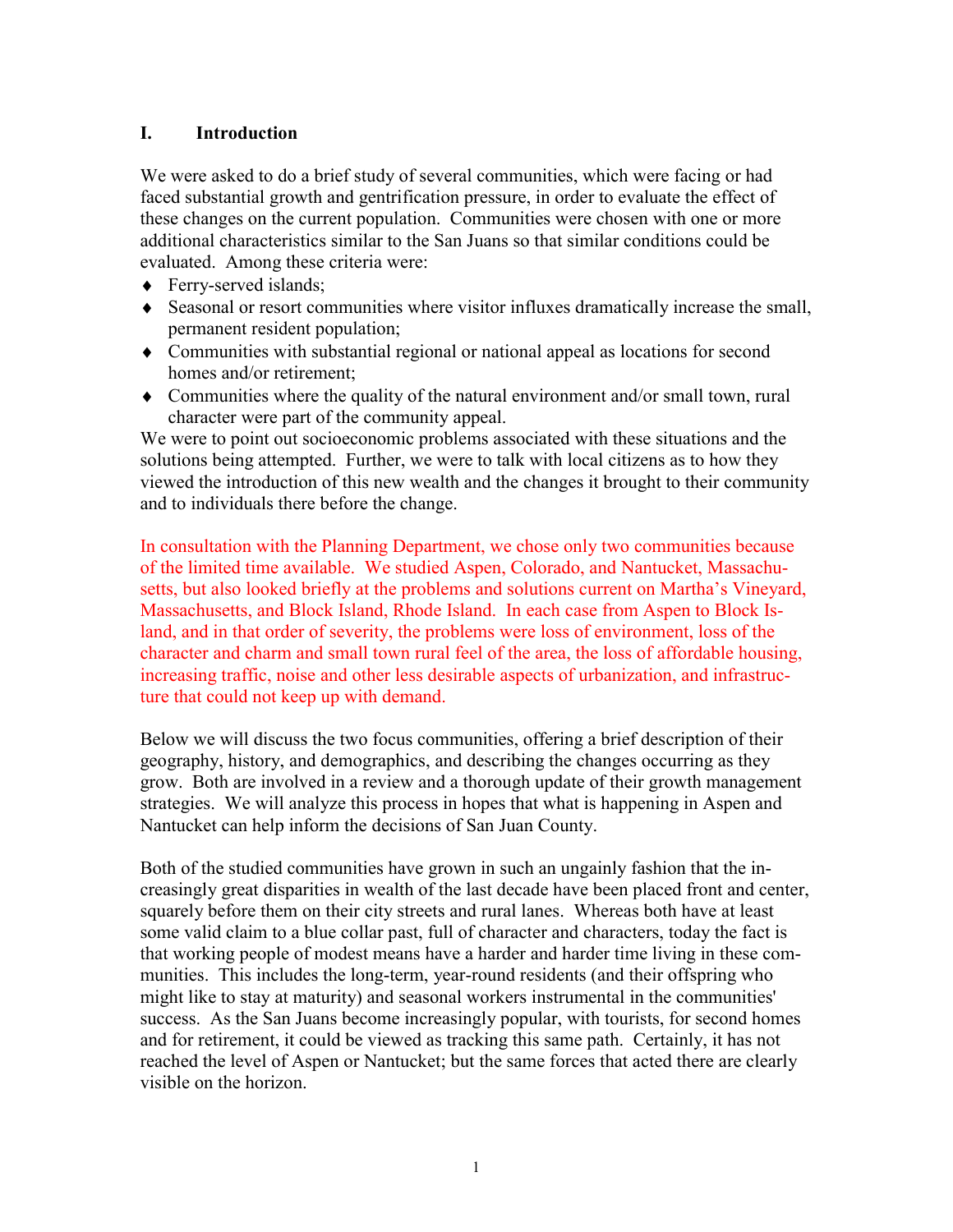In summary, it appears that at some point in what could be viewed as a process of growth and change, an almost magnetic pull begins to exert itself and to get progressively stronger as the change continues, which in turn causes the change to accelerate... and so on. Eventually virtually no thing of the old community is left except its place on the map. In this study we found that the worse the situation and the greater the change, that is, the closer the community was to losing what had made it unique and desirable in the first place, the more stringent the growth management procedures became. Aspen has restrictive growth procedures now and is proposing even tighter controls. Nantucket is embarking on a much more proactive course of action, but only after it saw remarkable growth and change in the 1990s. By comparison, rural, and still remarkably idyllic, Block Island has no growth "pacing" device at all, beyond three-acre minimum zoning. Whether Aspen, despite an intelligent, energized and vocal group of people who want to retain and regain the diversity of the past, and a government ready to initiate greatly improved controls on growth, can become a socially and economically mixed community again is highly doubtful. Unfortunately, though not as far progressed as Aspen, Nantucket is probably in the same boat – although they could end up with a greater vestige of their former character. Block Island's test is yet to come, but they must act soon.

The test for the San Juans is now. If it decides not to duplicate what we show has happened to like-situated communities elsewhere, it will have to dedicate itself to establishing how it wants to be in five, ten and twenty years. It then will have to control and moderate growth accordingly. It will have to decide its carrying capacity and determine how to assure that it is not exceeded. If it wants residents of modest means to be able to live and work on the island as well as be able to have seasonal workers present to provide services, it will have to develop a parallel, affordable real estate market. And if it wants to retain its rural sense of open space, it will have to develop a comprehensive plan to identify and preserve the places essential to that vision.

If there is one lesson to be derived from this study, it is that there are currently some quite good ideas out there as to how to accomplish these goals – to allow growth, retain a vibrant, diverse community and control the loss of a unique, rural/small town experience. The trick is in the timing; that is, when you put these mechanisms in place. In our study none of the communities installed them early enough. Fortunately, that option is still available for the San Juans. The information in this report is provided for consideration in that regard.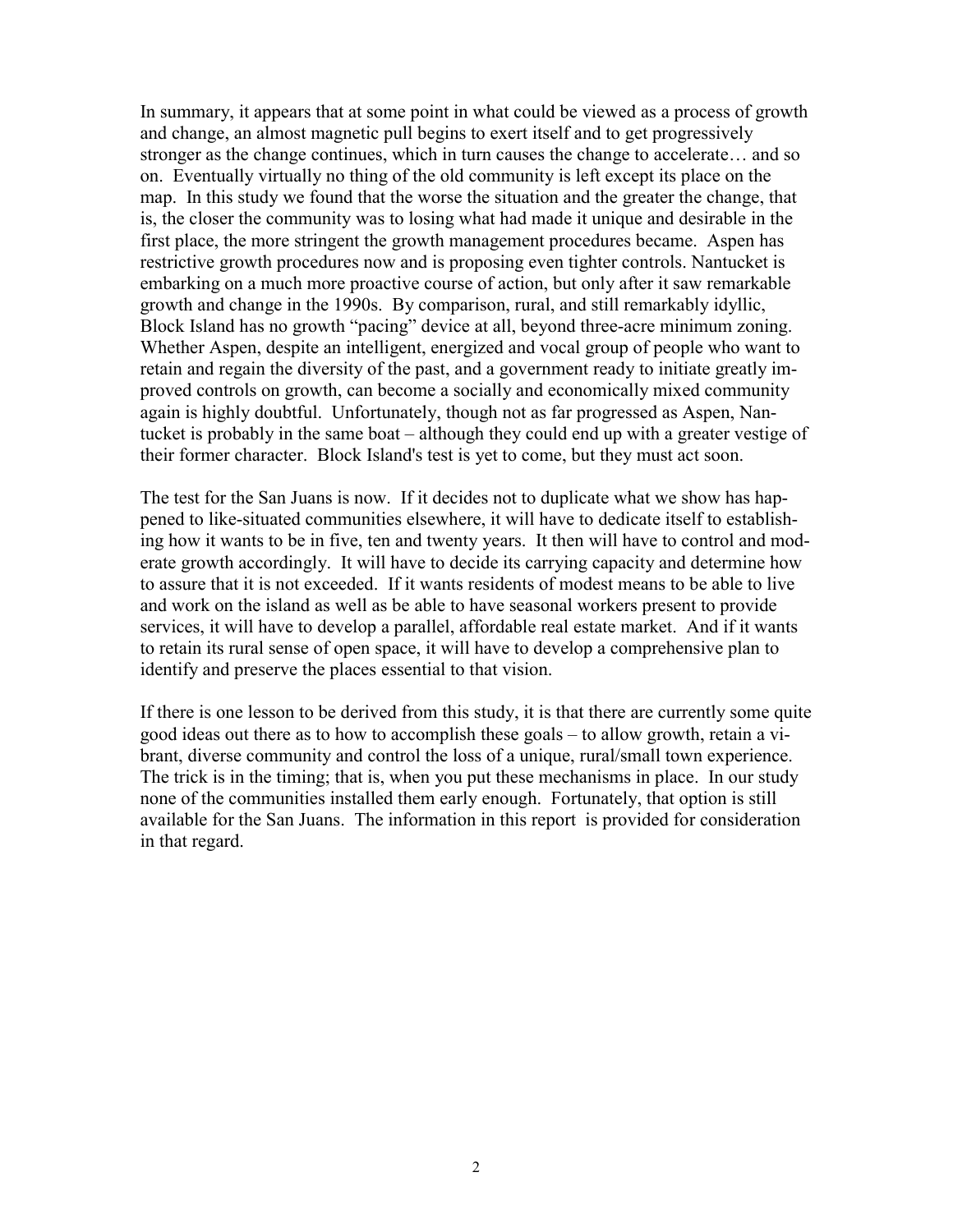## **II. Aspen, Colorado**

#### **Geography**

Aspen, in Pitkin County, is located in west central Colorado at the upper, southern end of the Roaring Fork River Valley, 220 miles southwest of Denver. Growth is constrained by the rugged Rocky Mountain Range and by federal lands of the White River Natural Forest. Warm summer days and cool nights in a dramatic natural setting, and snowy winters with many bright, clear days, have made it a mecca for skiing and for summer arts and leisure. The town now encompasses 1.9 square miles, with an Aspen metro area of about 10 square miles.

#### **History**

The valley's first non-native settlers arrived in 1879 in search of silver. Colorado, Governor Frederick Pitkin fulfilled the Aspen area residents' request and established Pitkin County on February 23, 1881. The incorporation of Aspen occurred by May of the same year. During the first four years of the area's settlement, population fluctuated depending on both the weather and the hostility of the natives. By 1883, an estimated 500 people resided in Aspen. In 1884, the population increased to 3,000 people. In 1887, both the Midland and Rio Grande rail lines reached the city. The accessibility provided by the railroads resulted in staggering growth; Aspen became the third largest city in Colorado, inhabited by approximately 12,000 residents. The area flourished for six years until the price of silver fell drastically. Throughout Colorado, silver mines were shut down. By the turn of the century, only 3,300 people remained in Aspen, and the population continued to decrease until it hit a low of 700 in 1930.

Tom Flynn, son of a local miner, built a single, 3000-foot ski run, "Roch Run" on Aspen Mountain in the late 1930's. In 1941, the World Alpine Championship was held there. Further development was put on hold until after W.W.II. In the years to follow, wealthy investors arrived from the Chicago area, including Walter and Elizabeth Paepcke. They provided money for both the ski resorts and the area's arts and culture. During the 1950ís Aspen became the first site in the United States to host the World Ski Championship. Development of the area continued, three more ski resorts were built between the 1950's and the 1970's, and, as they say, the rest is history.

#### **Demographics**

Aspen's population of now varies within the year as it once did over the boom/bust years of silver mining. It remained a fairly stable, small town with good skiing until the early 1970's, when the population growth began again in earnest. Between 1990 and 1998, Pitkin County's permanent population increased 12%, from over 12,500 to over 14,000. These numbers include Aspen, which grew from 5,000 to over 6,200 (+23%) and Snowmass Village which grew from 1,450 to almost 1,900 (+29%) during that same period. The table below shows the near parity of permanent residents and temporary ones. These numbers do not reflect day visitors, which can account for 10,000-15,000 more people in the metro area per day.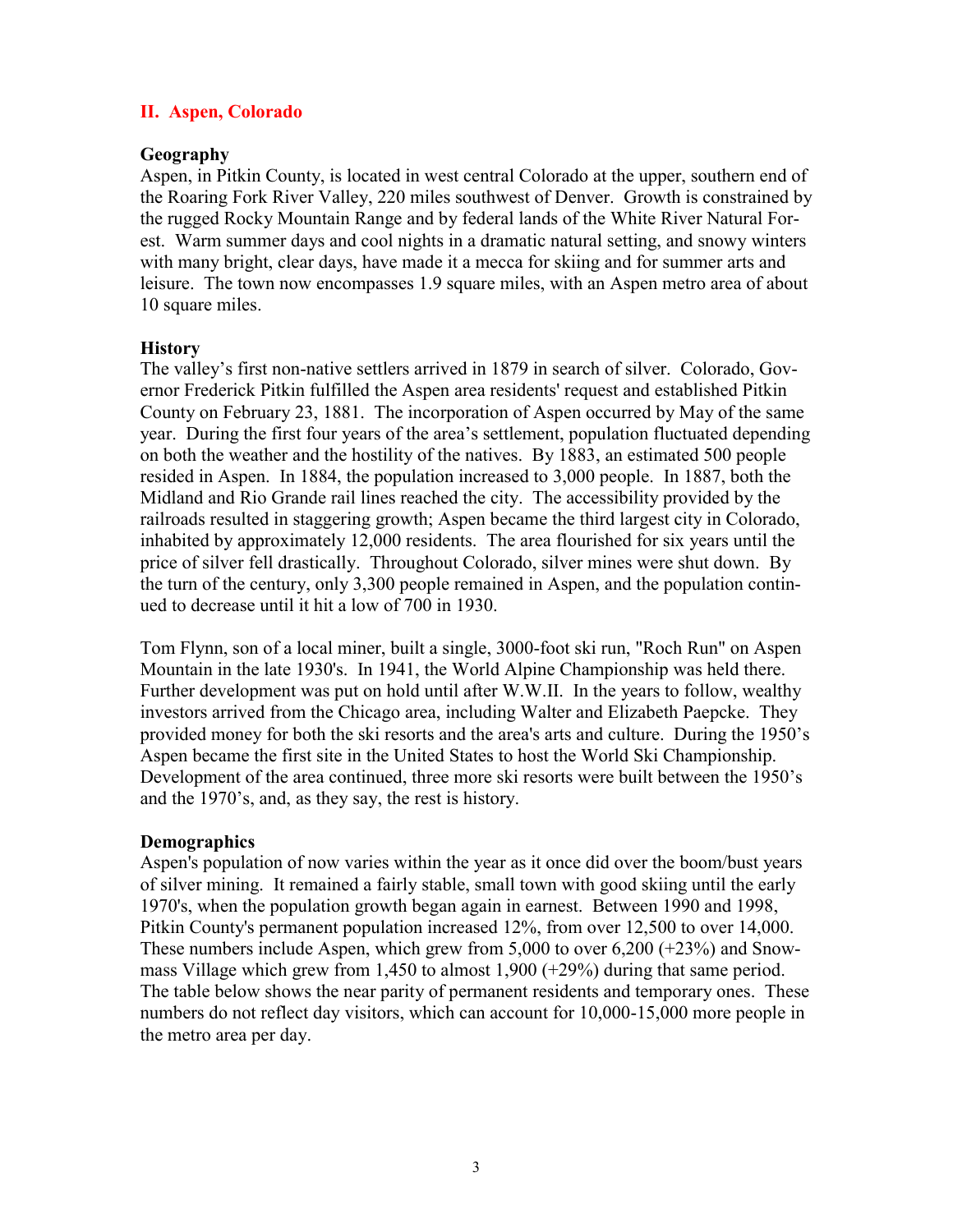| <b>Average Summer</b> |        | <b>Average Winter</b> |        |  |  |
|-----------------------|--------|-----------------------|--------|--|--|
| <b>Residents</b>      | 7,397  | Residents             | 7,397  |  |  |
| Occasional residents  | 1,852  | Occasional residents  | 2,066  |  |  |
| Overnight tourists    | 4,466  | Overnight tourists    | 5,051  |  |  |
| <b>Total</b>          | 13,715 | <b>Total</b>          | 14,514 |  |  |

## Aspen Metro Area Seasonal Population - 1997





Location: (http://www.aspengov.com/CDComPro/Default.htm 5/16/2000)

In order to gauge the level of activity in season, consider that the area's four ski resorts recorded over 1.5 million ski visits (visitors per day, both residents and non-residents) in the 1997-1998 winter months.

Because of cost of living concerns, population has spilled over into adjoining jurisdictions such as Garfield County and its city of Glenwood Springs, and Eagle County and the City of Basalt/El Jebel. The latter municipality has grown, basically as a bedroom community for Aspen, from approximately 1,200 residents in 1990 to 6,500 in 1998, a 443% increase. While not discussed in this report, the entire valley is becoming a 45 mile corridor (Aspen to Glenwood Springs) of development, spawned by the resort and, in turn, the second home economy.

## **Planning**

Aspen's first Growth Management Policy Plan was issued in 1976 and established a framework designed to preserve the environment and social quality and maintain a balance between economic needs and the fiscal capabilities of the community. The 1993 Aspen Area Community Plan built on this and focused on the permanent community, transportation, sustainable development, and maintaining the character of the built envi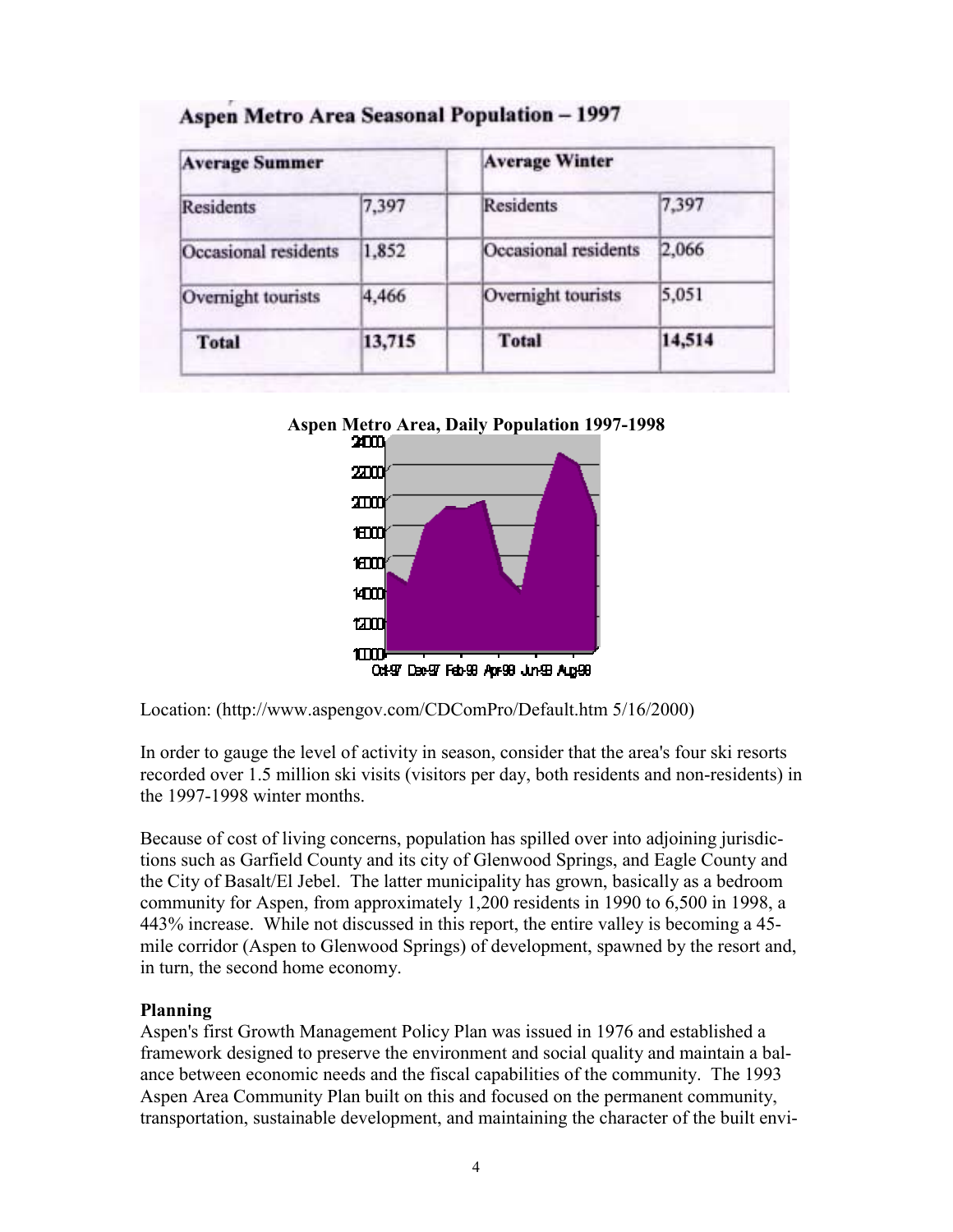ronment. In the spring of 1998, the community came together again, and earlier this year released the 2000 Aspen Area Community Plan Update (AACP).

## **Growth Issues**

Even with an entailed quota management system established in 1993, it was recently estimated that 88% of the true growth in the Aspen metro area was escaping control. Even with an aggressive, publicly supported affordable housing program, Aspen's home prices had escalated beyond the reach of a majority of the area's workers, and they were migrating out of the community to less affordable towns and counties. With average singlefamily homes in the Aspen/Snowmass Village area selling for well over \$2 million, fully 65% of the Aspen work force commutes from outside of town and over 50% of all workers in the city/county area come from outside Pitkin's borders. Though jobs are increasing in number, worker's wages do not keep up with the increased cost of living. With the demand for more building, loss of the natural environment is an increasingly important issue. As always, traffic congestion continues to be a problem. A brief analysis of the major sections of the AACP and its accompanying action items, as supplemented by other reports, is illustrative of how Aspen is dealing with growth.

## **Aspen Area Community Plan**

## Managing Growth and Rate of Change

The overall stated philosophy of the AACP is to seek and maintain a balance between "Aspen the Community and Aspen the Resort." The plan is first to revise the code that allows very little containment of actual growth because of a list of exemptions. Basically, the idea in 1993 was to inventory each sector (residential, commercial and tourist accommodation) and to keep those in balance by controlling the rate of growth (for instance, 3.4% in residential housing or 24 units annually). Both Aspen and Pitkin County adopted Growth Management Quota Systems (GMQS) which reviewed new building permit requests using a scoring competition. To develop, you had to apply. However, instead of competing in this point quota system, developers/builders took advantage of a large number of exemptions the law provided. These got developers to do other things that the act also determined to be beneficial to the community. They included providing an array of types of affordable housing. There are also exemptions for remodels, rebuilding, certain essential facilities and commercial structures. It is an exhaustive list. Plus, in 1993 there were a huge number of lots and parcels, especially in the county, that were established before a certain cut off date and they were exempt. Colorado State law also allows subdivision of a parcel into 35-acre units as a right. The new plan is to tighten controls on the scope and number of exemptions and to restrict the number of parcels grandfathered.

The second major focus will be to direct growth into the city and away from the nonmetro, "country" part of Pitkin County. This will be done by establishing an Aspen Community Growth Boundary (CGB). It is then proposed that a maximum population of 28,000-30,000 be set within the CGB (this based on the busiest month in 1998, July). This would be accomplished, using a revised quota system as mentioned above, and by setting a true rate of growth of 2%. This population number is subject to further discussion -- one AACP work action item is to develop a "peak capacity standard" which looks at both peak physical and social infrastructure capacity. This would relate infrastructure to ultimate available buildout and population potential. More subjective actions would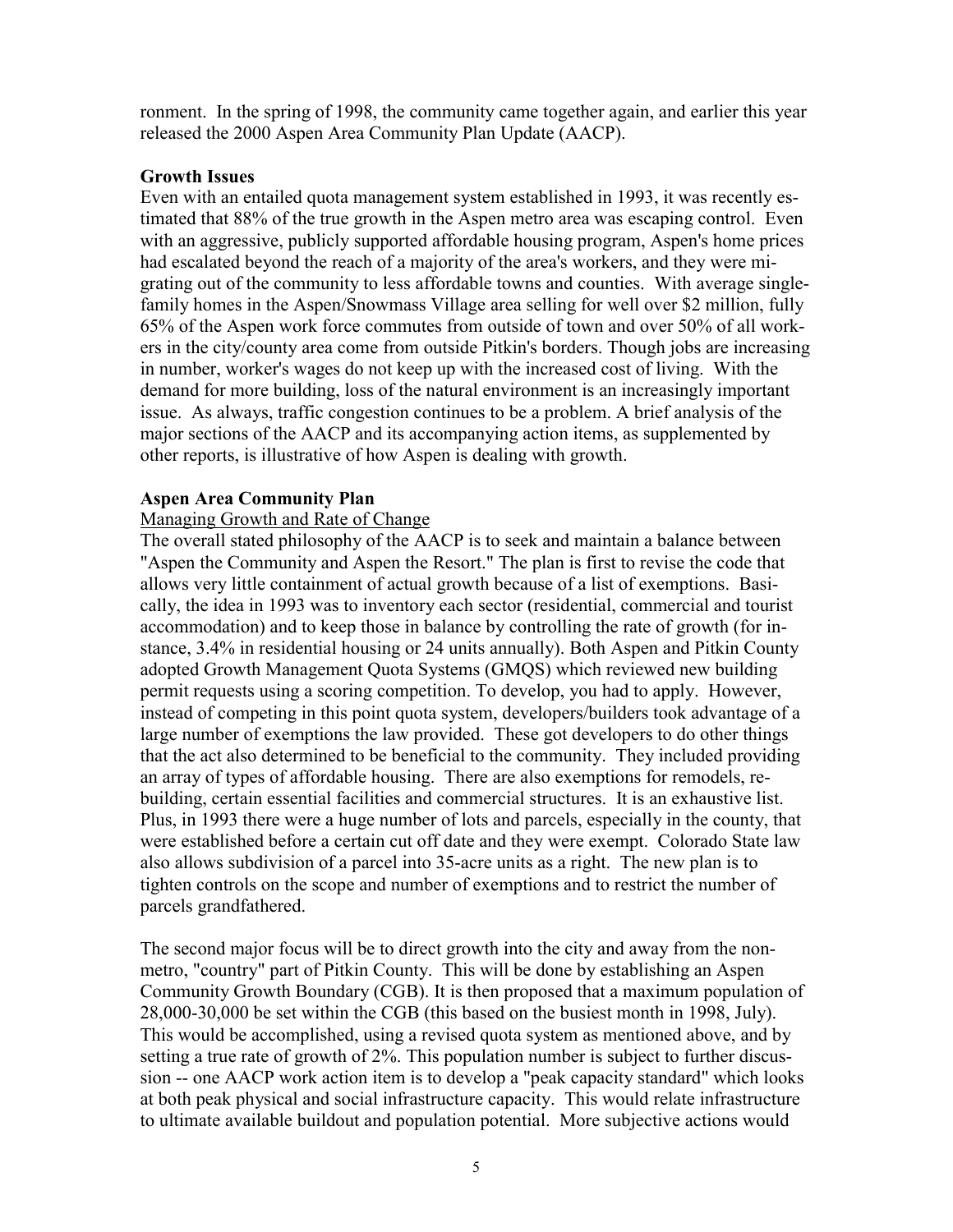include developing community sustainability indicators (such as have been done by Sustainable Seattle). As part of the CGB infill design, Aspen will also look at Transferred Development Rights (TDR's) and at dedicating the downtown core as a TDR receiving site. Proposed as well is that there be carried out, every 5 years, an updated current population analysis both of permanent and part time residents and visitors. Finally, a procedure would be constructed to analyze buildout annually.

#### Transportation

 Like any seasonal resort, Aspen is burdened with pulses of automobile traffic which foul the air, bisect and take up land and, when congested, shorten tempers. In the peak summer season, up to 30,000 cars might enter the town versus 18,000 per day in the shoulder season. The AACP notes that without improvements, as many as 4000 additional parking spaces will be needed in town in 18 years. It links forestalling this eventuality with encouragement of auto alternatives. The plan encourages new development only when it can be served by transit and only in compact, mixed-use patterns conducive to bicycling and walking. It also intends to limit the entrance highway into town to 1993 volumes, and its current two lanes. Public parking within the CGB will be maintained at 1998 levels, except that necessary for affordable housing. The plan also seeks to improve the quality of air travel, as an alternative way of entering the community. One of the major problems is the commuting of metro area workers from down valley towns and counties. In peak season, this can reach 10,000 a day, coming from many places along the 45-mile valley corridor and converging on Aspen. While there is currently a resident-preference parking program (with day-pass sales), the newest proposal is to develop light rail as far as Garfield County through implementation of a Rural Transit Authority. Unfortunately at the same time as the AACP was being put together, the major valley highway has been 4-laned from Glenwood Springs to within a few miles of Aspen.

#### Housing

Even with arguably the most aggressive affordable housing policy in the resort world, it is still difficult for the average worker to live in Aspen or Pitkin County. The average metro area price of a free-market, single-family home is now \$2.8 million. Condominiums average more than \$600,000. In nearby Snowmass Village, residences average \$2.2 million and condominiums and half a duplex, \$600,000. Aspen area homes cost approximately 292% more than the national average.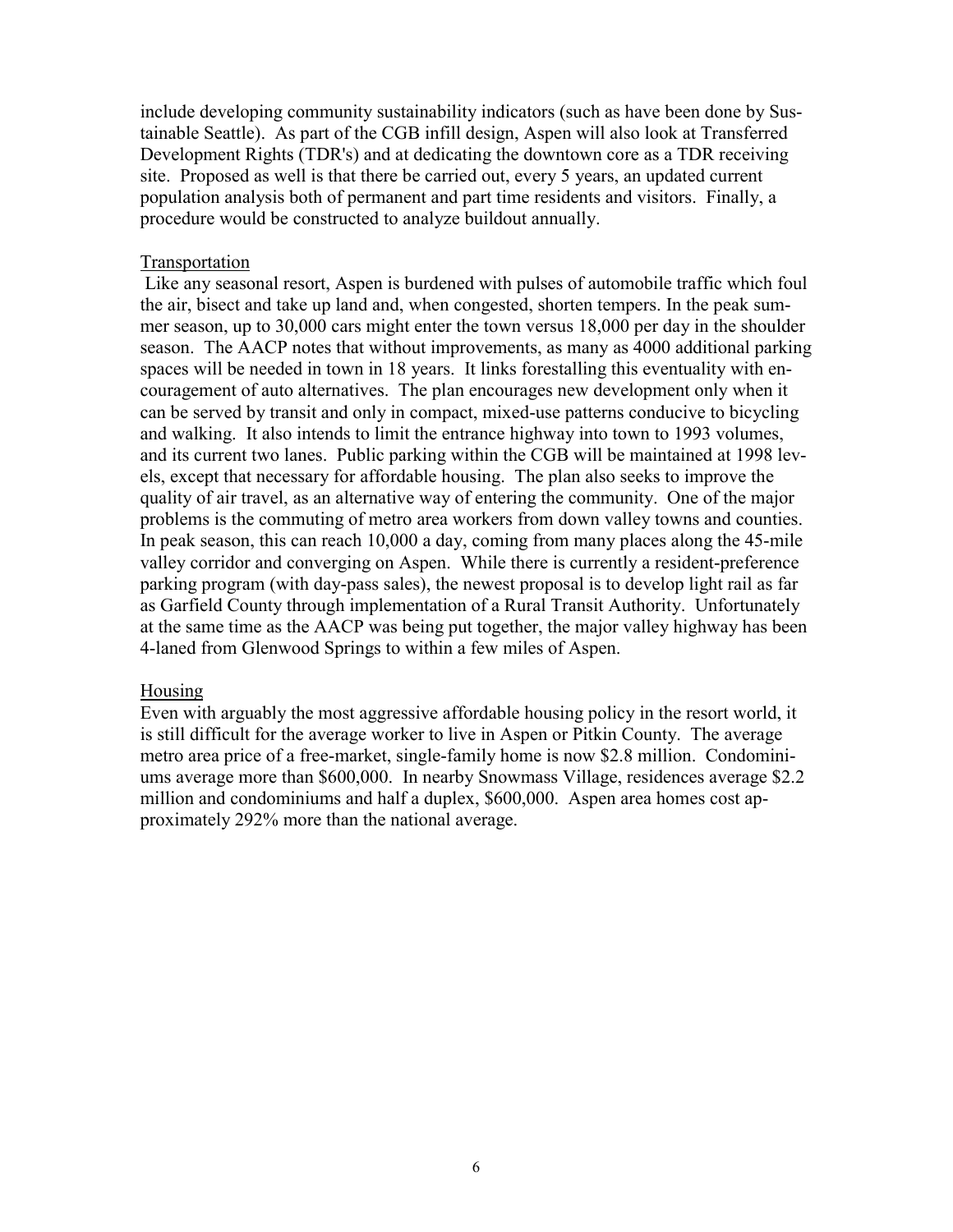

#### **Average Cost of Single-family homes in Aspen between 1990 and 1999**

Location: (<http://www.aspengov.com/CDComPro/Default.htm> 5/16/200)

The result has been an increasing move down the valley and out of Pitkin County. In the mid-1980's, 73% of those employed in the county resided there. By 1990 the figure was down to 59% and is now less than 50%. Aspen began in the 1970's trying to keep the workers, and a sense of community, in the metro area. In 1993, the goal was to have 60% of the people working there living there. And while, through a number of programs, more than 1,500 affordable housing units have been constructed, the goal is unmet and has been abandoned to a more qualitative standard. Their approach to affordable housing is instructive however.

A three-pronged system is currently in effect. Approximately one-third of the deed restricted systems have been produced as a result of GMQS requirements as mitigation for new development. Another one-third are the result of zoning incentives in districts exempt from GMQS. A final one-third are public sector projects, supported by cash instead of mitigation under the GMQS, bonds and local taxes designated for housing. This includes five different types of affordable housing units available to workers in Aspen and Pitkin County. They are:

- Category units: owned or rented, regulated as to size, type, occupancy, and sales or rental price by housing guidelines – built privately or by the city or county – and for low, moderate, and middle income employees. They range in size from studios to four bedrooms, multi-family units and single-family homes.
- Resident occupancy (RO) units: primarily serve local professionals and business owners – built by the private sector. Income limits, sales price, and size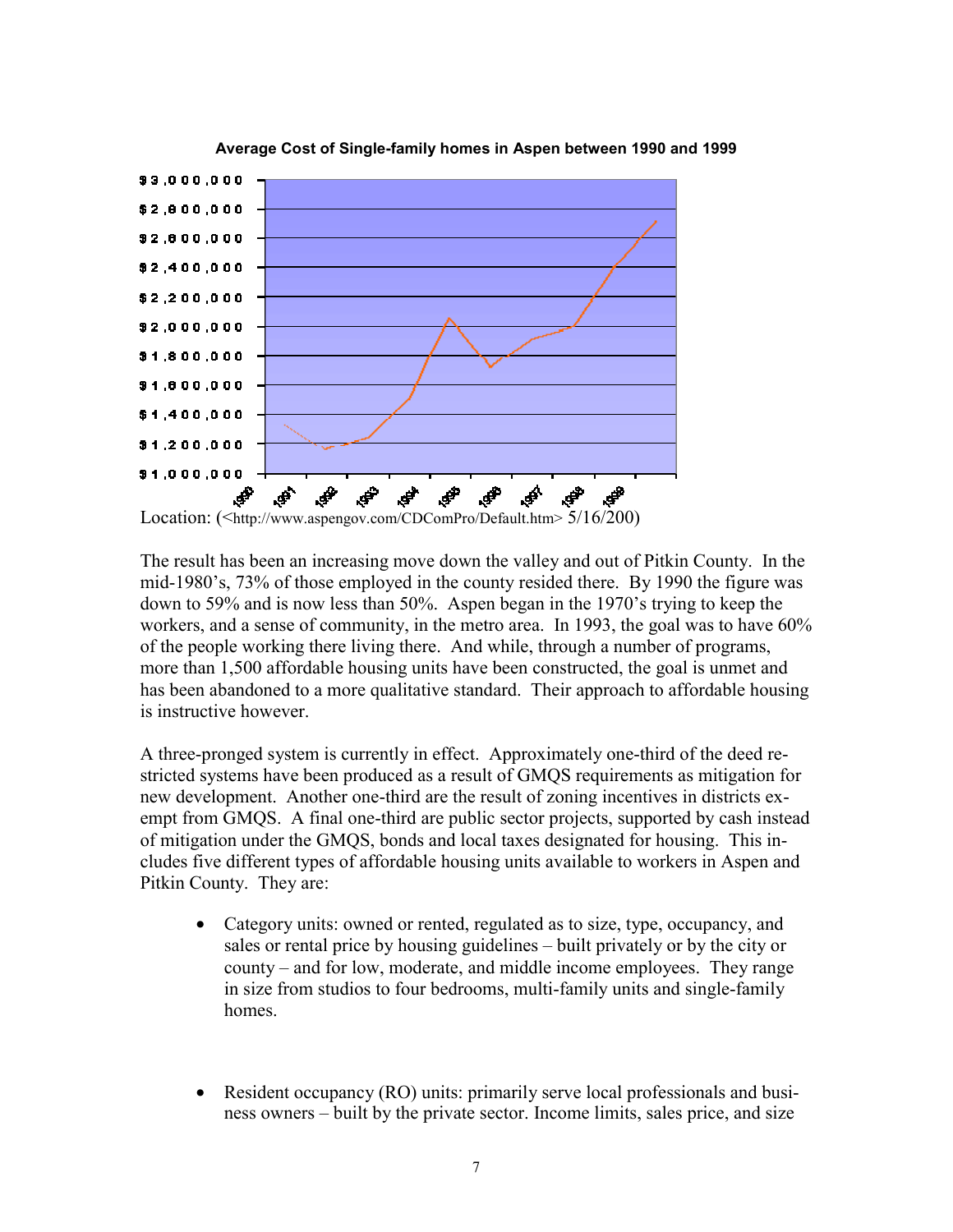are higher than category units  $-$  as high as \$425,000 (or more with a special review; there were no limits on sales price until 1999) – must be deed restricted to maintain affordable price -- cap on appreciated value when resold. Most are single-family but cannot exceed 2200 square feet.

- Attached or detached employee dwelling units (EDU's): permitted as of right in certain zones and as a special review use in others. They are restricted to 700 to 1500 net livable square feet, deed restricted, and rented to employees who work in the area at prescribed rates.
- Accessory dwelling units (ADUs): are allowed by Aspen adjacent to singlefamily for resident owners. They must have 300 to 700 square feet of livable space, be deed restricted and be rented to a worker employed in the city or county, if occupied.
- Caretaker dwelling units (CDUs): are allowed in a number of residential zone districts in the county and can range up to 700 square feet. If occupied, must be by a member of the immediate family of the owner or rented to resident employees.

The Aspen/Pitkin County Housing Authority (APCHA) regulates this sector as well as is owner/manager of a number of units. Their effort is funded in part by a real estate transfer tax, similar to those often used for open space acquisition, and a .045% sales tax. Currently, at the upper limit, a family of four with an income of \$106,000 (median family income in Pitkin County in 1998 was \$52,976), can still qualify for affordable housing. The history of growth of restricted, affordable units compared with the growth of all dwelling units and price differences are reflected in the following graphs and table.

#### **Residential Dwelling Units-City of Aspen and Unincorporated Pitkin County 1990- 1997**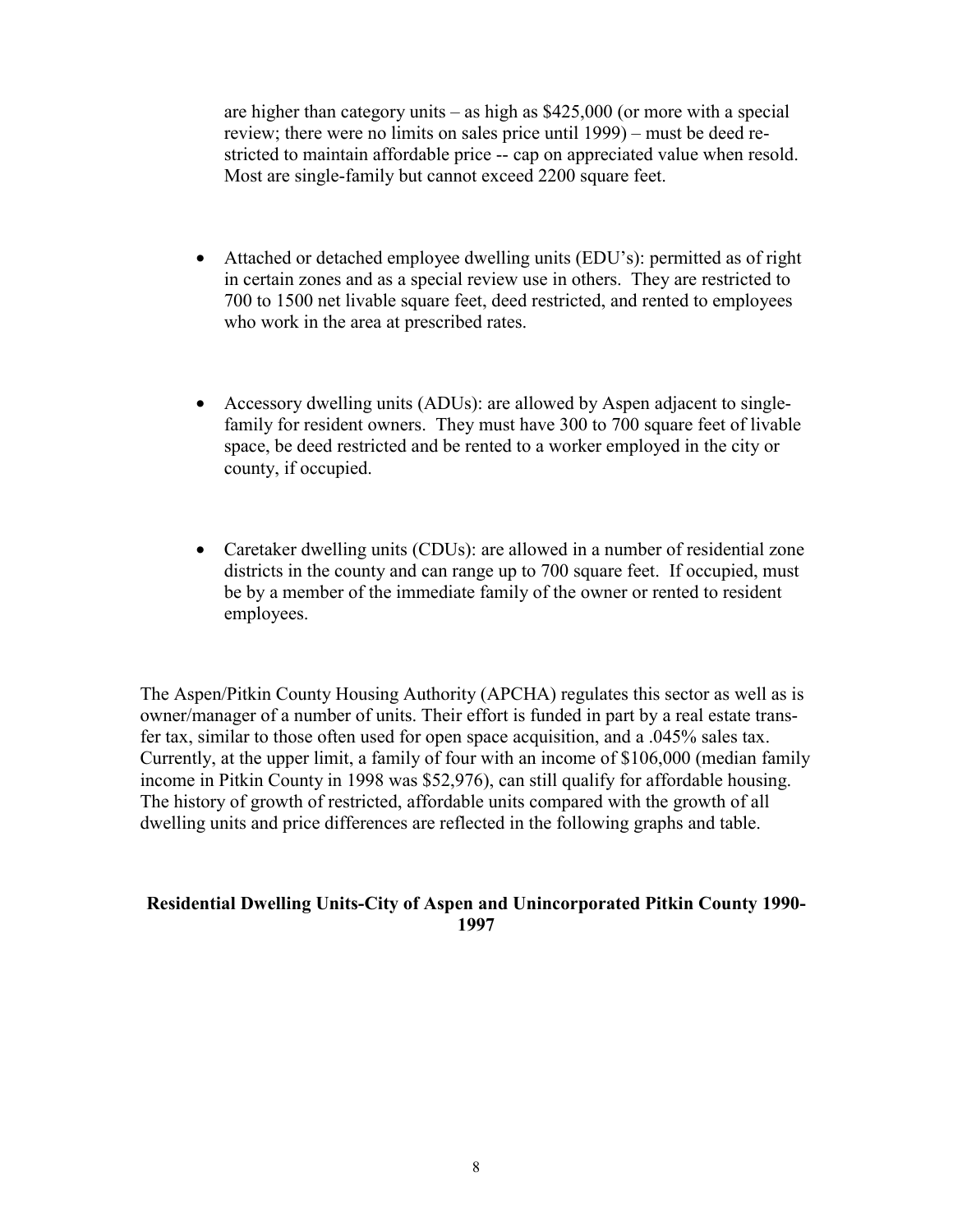

Location: (<http://www.aspengov.com/CDComPro/Default.htm> 5/22/2000)

# Growth and Deed Restricted Dwelling Units Aspen and Pitkin County 1980 - 1999

|                                                                                                                                           | 1990 | 1991 | 1992 | 1993 | 1994 | 1995 | 1996 | 1997 | 1998                  | 1999 |
|-------------------------------------------------------------------------------------------------------------------------------------------|------|------|------|------|------|------|------|------|-----------------------|------|
| Number of<br><b>Deed Restricted</b><br><b>Units Permitted in</b><br>Aspen and<br>unincorporated<br><b>Pitton County</b><br><b>by Year</b> | 1172 | 1205 | 1242 | 1338 | 1353 | 1384 | 1430 | 1594 | No:<br>data<br>avail. | 1519 |

Location: (<http://www.aspengov.com/CDComPro/Default.htm> 5/22/2000)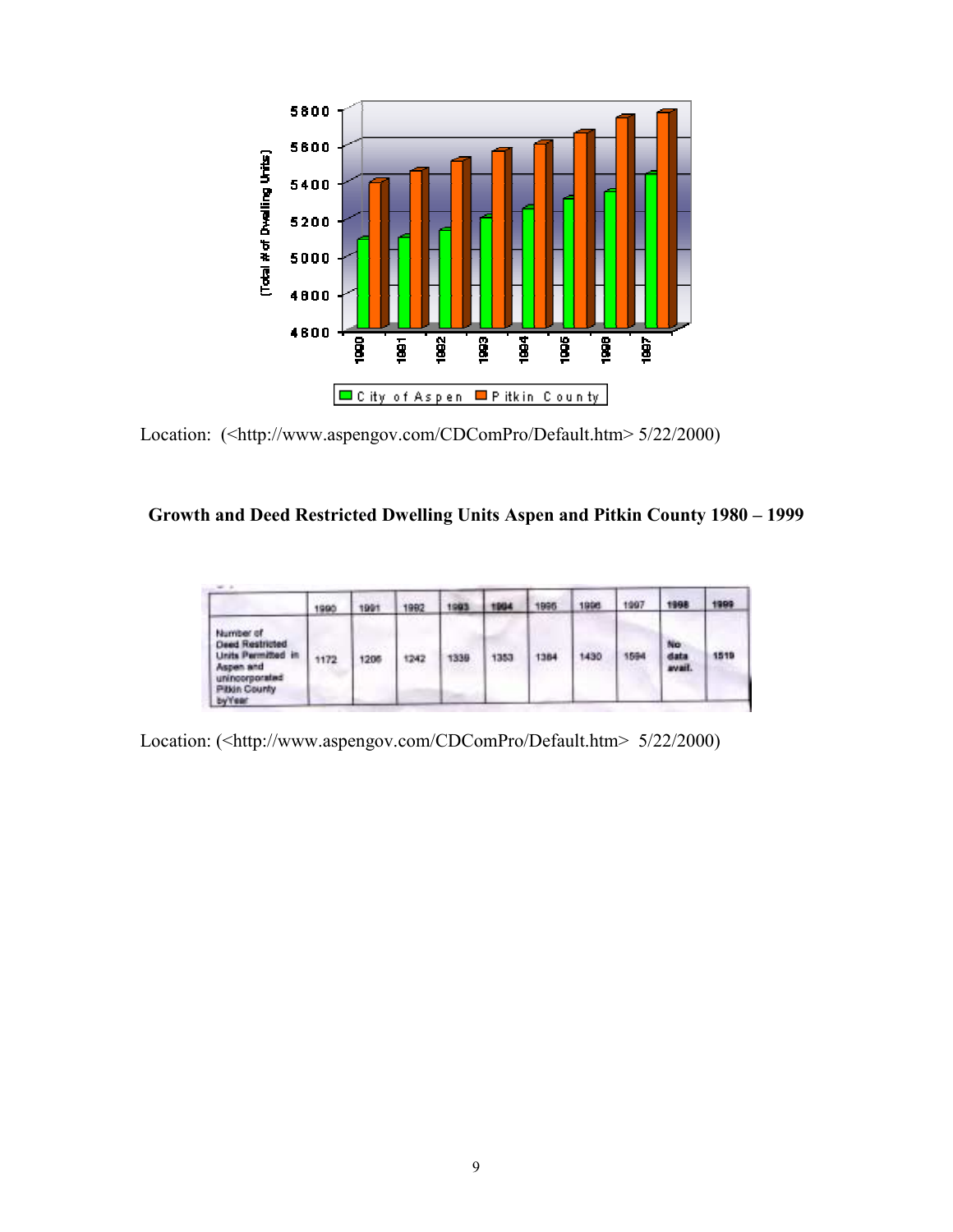

Location: (<http://www.aspengov.com/CDComPro/Default.htm> 5/16/2000)

The overriding idea for the area's revised affordable housing effort, as set out in the AACP, is to provide a "critical mass" (no longer  $60\%$ ) of permanent local residents living within the CGB. Importantly, the new housing policy emphasizes the development of neighborhoods and community, not just units. In other planned changes affecting housing, the plan recommends altering land use codes to encourage upper floors in the downtown core to be developed for housing and discouraging "cash-in-lieu payments" as affordable housing mitigation for developments, as is now allowed.

As noted earlier, the AACP is considering TDR's. Pitkin County has a limited TDR program begun in 1995 in a zoning area that restricted development to 1,000 square foot cabins (Rural and Remote Zone District). The program allows owners to sell their development rights when they extinguish their mining claims (restricted to this type of ownership only). Once officially registered, the TDR could be sold (current worth about \$100,000-150,000) to others who could use them to meet GMQS requirements or to ìbuyî additional square footage for their luxury homes, since Pitkin has limited total square footage to 15,000. The theory is that this transfer preserves large expanses of backcountry. Controversial from the start (e.g. is it valid to gain a TDR if the mining claim land is really undevelopable?), the program is under review; one option is to expand it to other types of land besides mining claims.

In what is the most innovative work being done on housing in the area, Pitkin County has prepared code amendments which compute the real cost of residential development to the community and its workforce. This was most visibly brought about because of the requirements of new trophy houses  $-$  very large,  $5000+$  square feet places, often second homes – which require, large diversified, and skilled work forces. In fact, the county has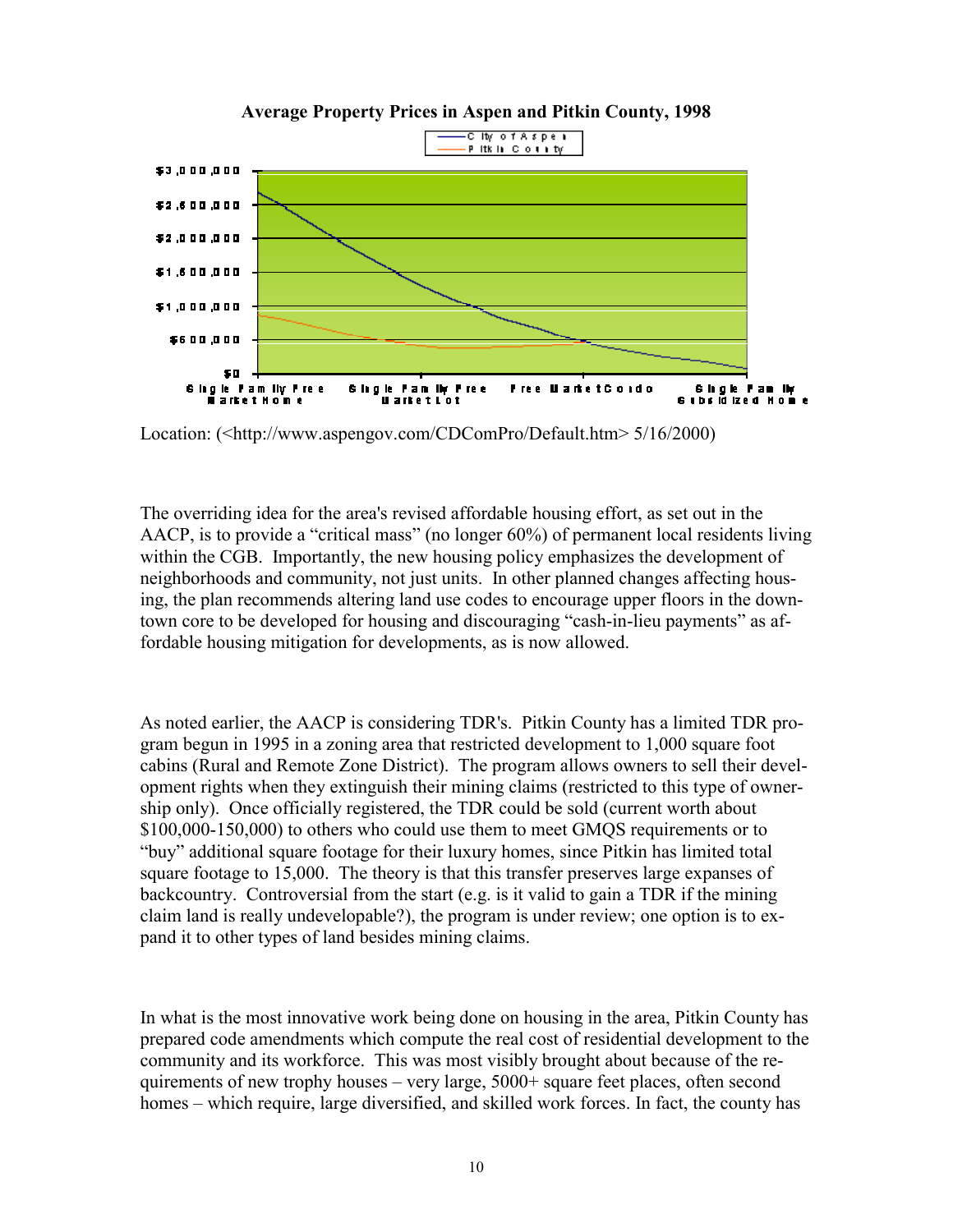imposed a six-month moratorium on building permits for houses larger than 3,500 square feet, until a vote is held on the amendments. This code modification, one part of a slate of changes in growth management outside the CGB, is deemed "Fair Share Requirements." These impact fees tie the actual employee generation to the expense of construction using a formula involving square footage and/or the size of the home. The goal of the regulation is for new residential, commercial, and tourist accommodation development to mitigate for the affordable housing needs of its resident employees. This mitigation will assure that the county will achieve its goal of providing affordable housing for 100% of the employees generated by new growth and development there. Simply put, if the work requires an employee, then the employer must pay a fair share toward that worker being able to live in the community. (This current amendment also looks to assess impact fees for roads.) An excellent report prepared by Clarion Associates for the county, used as a basis for the code revision, sets out appropriate ways to measure the impacts on affordable housing from development. In addition, it outlines types of mitigation similar to those used as affordable housing exemptions in the current GMQS. As the Pitkin County Commissioners will vote on this in late May or June, it is an unfolding process that bears watching.

#### Economic Sustainability/Making a Living

The AACP promotes the idea that a healthy community means a better resort; and focuses on mechanisms to "enhance the wealth generating capacity of the local economy which minimizes the rate at which cash flows through [and out of] the local economy". As discussed above, while employment has grown over the last decade in Aspen and the county, wages have tended to remain level and houses have become more expensive. Furthermore, the amount of housing offered in the free market at rates that can be afforded has decreased.

The economic growth of Aspen/Pitkin County in the last decade has been remarkable. In the five years between 1992 and 1997, unemployment fell from 8.1% to 4.0%. Total county business earnings increased from over \$167 million in 1980 to over \$366 million in 1990, rising another 47% by 1996 to over \$536 million. Despite this economic growth, it has not been spread evenly. In the five years between 1993 and 1997, employment grew at an annual rate of 3.6% while earnings grew at 6.8%, indicating an annual rate of individual earnings growth of a modest 3.2%. Of those new jobs, construction, with a growth of 25%, is second only to the broadly defined service sector, and is followed by retail. Unfortunately, these three sectors have not seen much growth in individual earnings, that being reserved for the wholesale trades and finance, insurance and real estate sectors, which have added relatively fewer new employees. Thus those sectors adding the most jobs do little to ease the disparity between earnings and the cost of living. And to add to the conundrum, limiting the rate of growth would affect the construction trades. So as is the case in other communities that depend on tourism, and now the second home economy, Aspen is seeking to diversify methods of keeping its employee base working; and working at wages that afford them the opportunity to live where they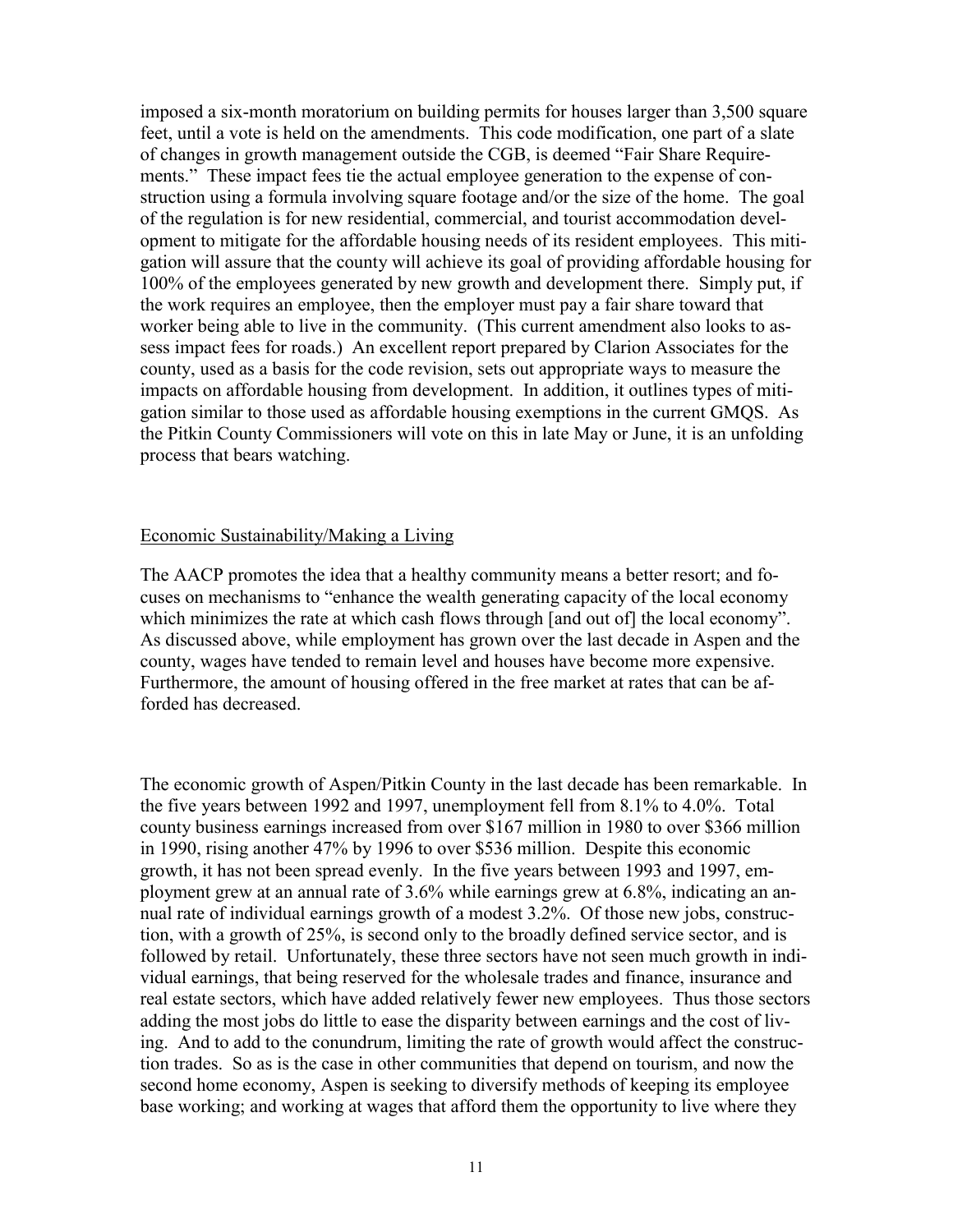are employed. A number of options that should be pursued are suggested. One of the most interesting involves establishing a Sustainable Economic Development Task Force to be made up of a wide range of interested parties.

## The Natural Environment

Open space and biodiversity are now, as with most resorts, of great importance. Over one-third of Aspen metro area is preserved as open space.



## **Aspen Metro Area Land Use**

Location: (<http://www.aspengov.com/CDComPro/Default.htm> 5/15/2000)

In 1990, popular vote established the Open Space and Trails Program in the county, operating in a manner similar to conservation land banks and funded through an additional property tax. In a decade, it has acquired over 7,200 acres of open space and more than 5 miles of trail. It recently has been extended for another 10 years. The AACP seeks to continue that preservation and acquisition strategy in the city and county through growth planning mechanisms referred to above. Priority efforts will be focused on clustering and infill within the CGB, and in identifying and conserving essential areas. To aid in this there is a Future Land Use map, and the AACP calls for implementing a "Greenfrastructure" Plan with strategies as to how to channel growth and retain the most natural environment possible.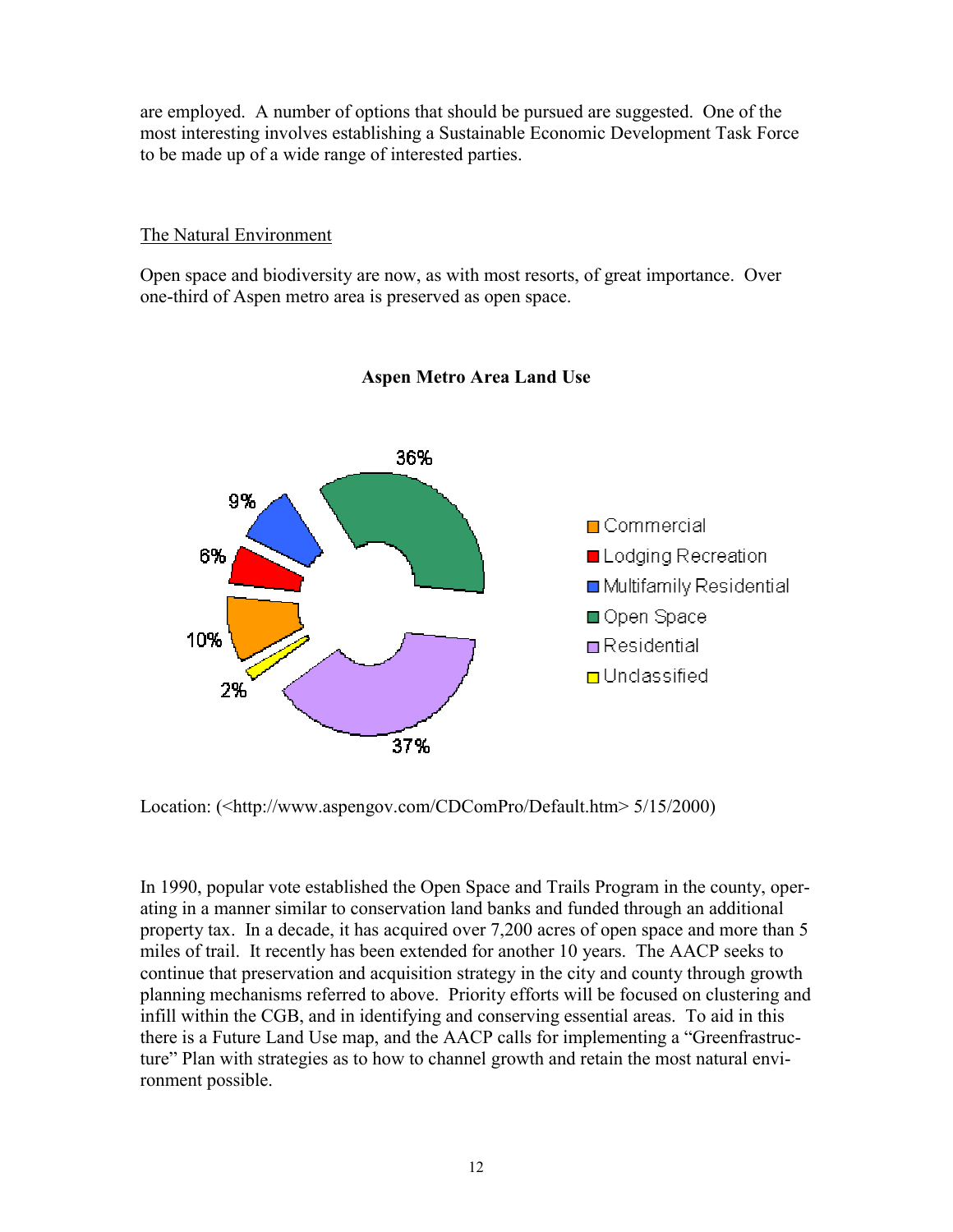## **Other**

Because of the history associated with the area, the AACP also sets out historic preservation needs and mechanisms; discusses design criteria standards; and notes the importance of encouraging the arts and cultural attributes of the community.

## **Comments of People Interviewed about Aspen**

What is there here in Aspen, that by magic draws me so; Is it the mystic ranges, and mountain peaks of snow; Or is it still something more, far precious than a vista fair; Is it, perhaps, a priceless gem, or jewels most desired and rare?

Fair Aspen! I've been lonely, have wandered to and fro; E'er weaving vagrant fancies, thru hours of twilight glow; But now because I've found thee, enchanted and Divine; I'll never turn to other loves, forgetting thee as mine.

"Aspen" by Sunset Joe, Poet of the Southwest, as printed in the Aspen Democrat-Times, week of September 2, 1925.

The following questions were asked of all interviewees:

- 1. Has the recent growth dramatically changed the character/charm of the Area?
- 2. How do you feel about the RTA's proposed Roaring Fork Valley light rail? Is there a need for the additional public transport?
- 3. Is there a need for affordable housing? Do you approve/agree with current city and county involvement in the provision of affordable housing?
- 4. Is there sufficient employment in the area? Into which sector do most vacant jobs fall?
- 5. Has the area done an effective job preserving open space?

## 1. Alteration of Character

The majority of those interviewed were new comers to the Aspen area. They all felt both the character and charm of the area had been dramatically affected but most were not speaking on the basis of personal knowledge. One man, an Aspen resident for the past 26 years, who is actively involved in conservation at both the government and non profit level, agreed with the sentiments of the new comers. He said Aspen is not the place it was, there is a crowded feeling both in the metro area and on the ski slopes.

The same respondent felt the city and county were largely responsible for the loss of character in the area. They are the largest contributors to the construction industry. In their attempt to supply affordable housing, they have taken the controls off growth: "They are shooting themselves in the foot, the head...somewhere in between."

## 2. Transportation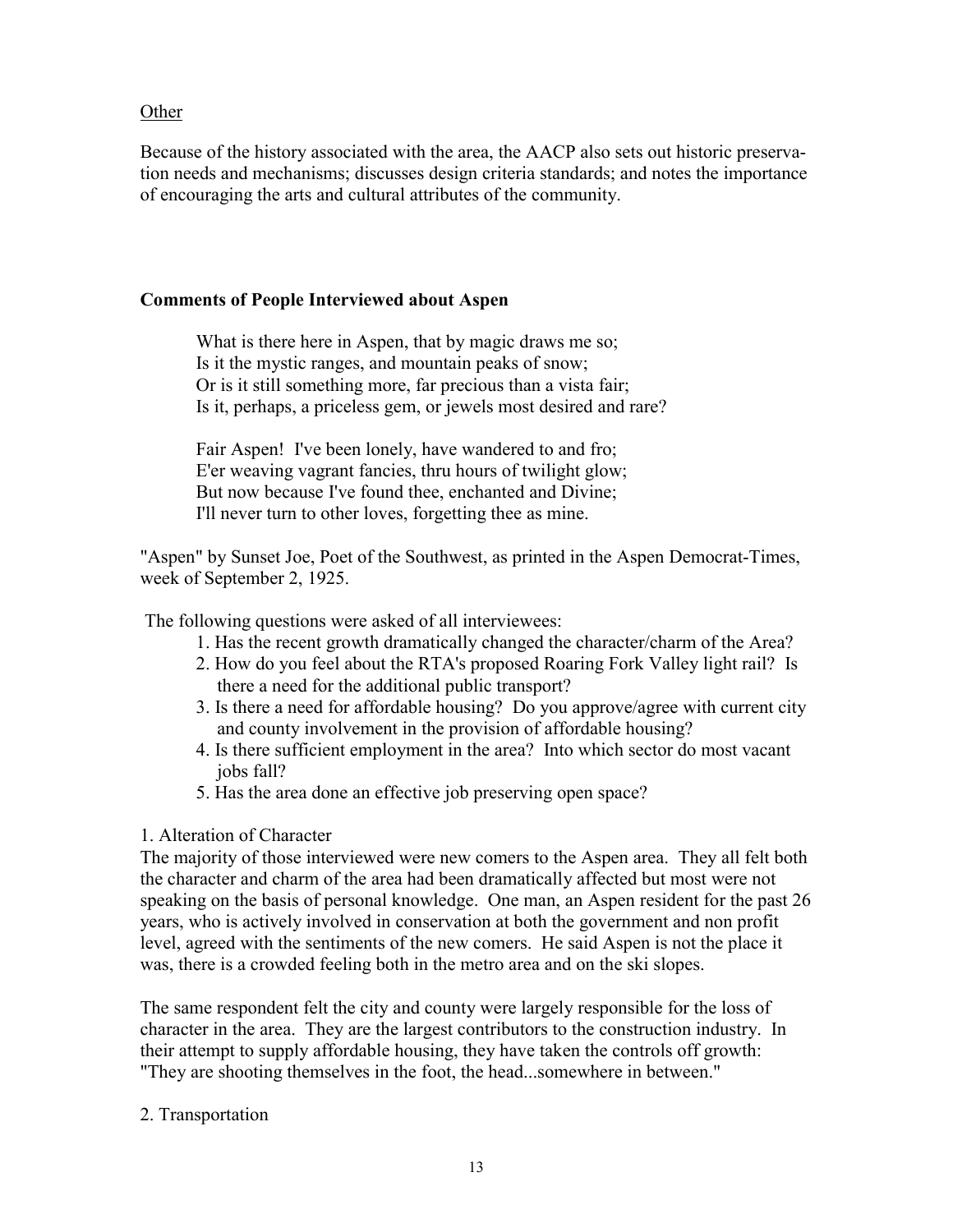One respondent was completely in favor of the Roaring Fork Valley line, while he felt it was not the "silver bullet solution" for all the area's growth problems, "Anything that will get people out of their cars is a needed and worthwhile solution." He was from the East Coast originally and therefore was used to trains. He felt the West needed more, despite the occurrence of vast open areas. "After all, dependence on reliable mass transit is a viable answer to concentrating growth in urban districts."

Another respondent also thought the train line was a great idea. When asked if uses the line that currently runs throughout Aspen or any of the area's buses, he replied with a simple, "No."

The longtime resident feels a perfectly appropriate, under-utilized bus system is already providing adequate transportation service throughout the Roaring Fork Valley. He cannot figure out why so few people ride it now and why the county and city officials feel spending an exorbitant amount of money on a new system will do anything but cost taxpayers more money. He does feel, however, that mass transit is the solution to the over development of the upper valley. The buses provide people a means to commute economically and efficiently. This in turns allows employees to live down valley where they are capable of purchasing or renting a home in the free market (This interviewee was an advocate of taking the government out of the business of providing people affordable housing and was concerned with the over development of the upper valley).

A very active member of the community felt that the majority of the areas citizens were opposed to the light rail proposal. Those least responsible for the over burdening of the area's infrastructure would foot more of the bill.

#### 3. Affordable Housing

"It is certainly not simple," said an owner of deed restricted, resident only (RO) singlefamily home in Snowmass Village, speaking to the affordable housing issue. She and her husband, former business owners, have lived in Aspen and the area for 25 years. "It gets even more complicated when resale arises," she explained. "Now the housing authority (the APCHA) is committed to establishing a system where, even though RO houses are privately owned, the APCHA will conduct sales between RO owners and new purchasers." This involves use of a lottery to chose new buyers and has come about because many RO owners feel the appreciation cap of 4% annually is unfair. There has been talk of possible "under-the-table" deals where cash "bonus" or "sweetener" money is exchanged outside of all written records. She says that if this happens (no such "deal" has been confirmed), it is because the housing market is so intense. "There also are cases of hard feelings about RO owners who have become wealthy. One man got a large inheritance a few years ago and now spends almost all his time in Hawaii. Some people believe he should have to sell – he is not really living here anymore."

Only one other interviewee owned his own home. He was also the owner of a moderately priced hotel in the Aspen metro area. One of the hardest problems for him as a businessman is maintaining a reliable and knowledgeable staff. With a low priced onebedroom apartment renting for \$1,200, he is hard-pressed to find people willing to work for \$12/hour.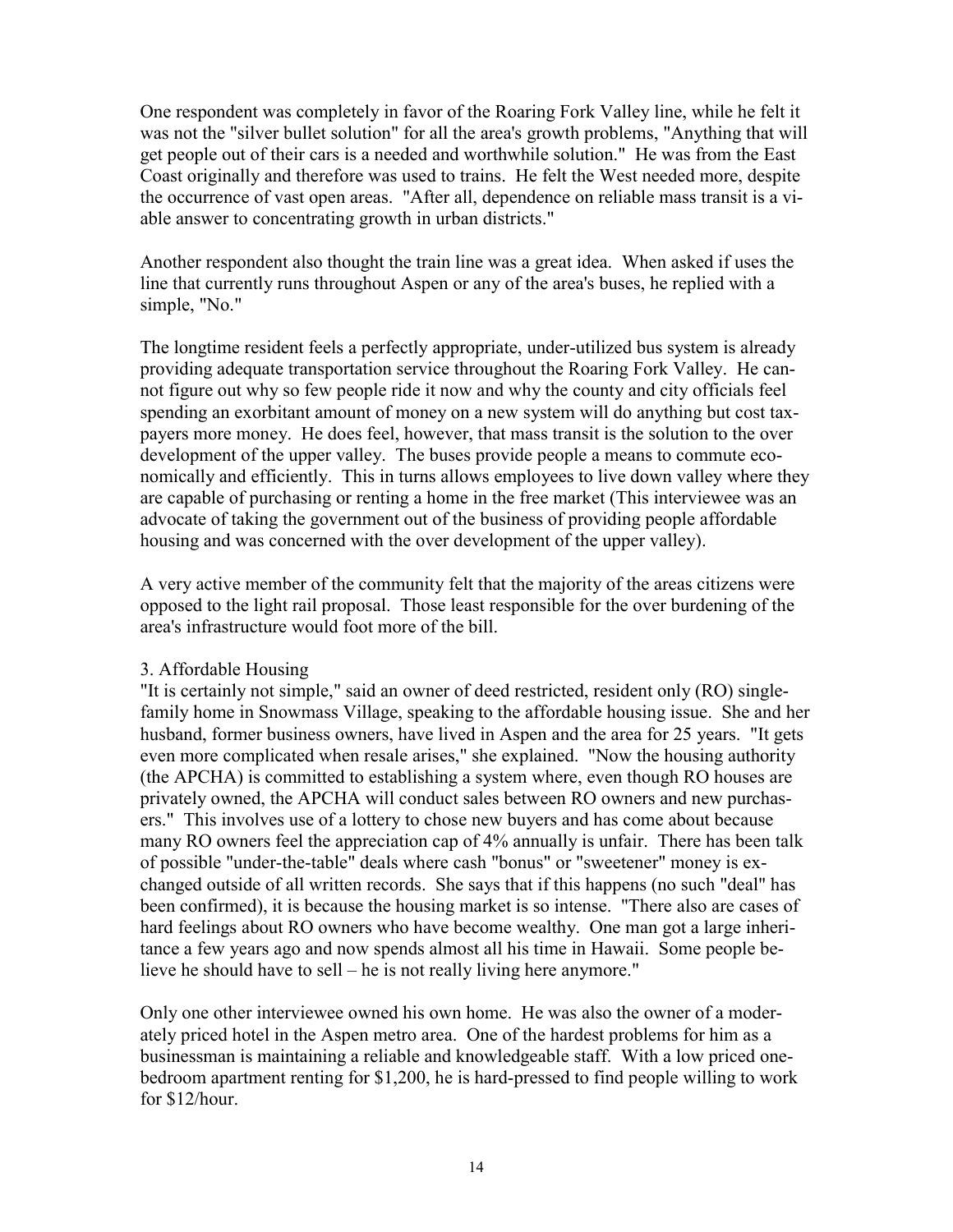Another area resident, who lives in employer-provided housing, offered a solution although he was not sure it was legal. He wanted to find a way to increase the property tax for second homeowners. He said, "The burden they are creating on our infrastructure is unfair."

Both of these respondents felt a collaborative effort between the public and private sector was the best approach toward reaching a solution.

The director of a local non-profit, who sits on a county board, feels government intervention in the provision of affordable housing is a misguided and unbalanced effort. He also works for an organization that supplies both its full time permanent and short-term workers with housing. In his opinion both the city and county governments are adamantly opposed to employers providing the only source of affordable housing in the area. "The government is blind to the other side of the coin; if employers can not provide for the stability of the workforce, the local economy is not healthy." The government fears placing citizen housing at the "whim" of the employer, because it equates to: if you lose your job, you lose your house. He felt the free market, with the involvement of citizens, could supply a solution to the problem. If employers supply adequate housing, they can maintain a viable work force, which will provide well for all in community.

#### 4. Employment

"A look in the classifieds reveals a gross disparity between jobs, which are available, and housing, which is not."

There is a consensus in the area that there are more jobs than can be filled. This past winter a number of ski lifts were never operated due to the shortage in staff. The wealthy and second homeowners have soaked up much of the available labor force, as one interviewee put it, "They [the wealthy] need someone for everything...someone to blow their noses. The rest of us have had to learn how to do our own plumbing and electrical work because all the trades people have been hired by them." It is very hard to find quality (or any) workers for available positions.

## 5. Open space

"Until you have a crisis, you don't think there is a need." All of those interviewed feel the county has done a great job at the preservation of open spaces. The only complaint, by a member of the open space program, was that they should have started 30 years ago. Smuggler Mountain, which rises above the city, was sold then for \$250,000. One of those interviewed used to look up and say, "No one will ever go there. Smuggler's owner is now looking at developing the property and his profit will be in the tens of millions of dollars."

The advice from the member of the open space program: "Assume if it can be developed, it will be; buy it today".

#### **Summary**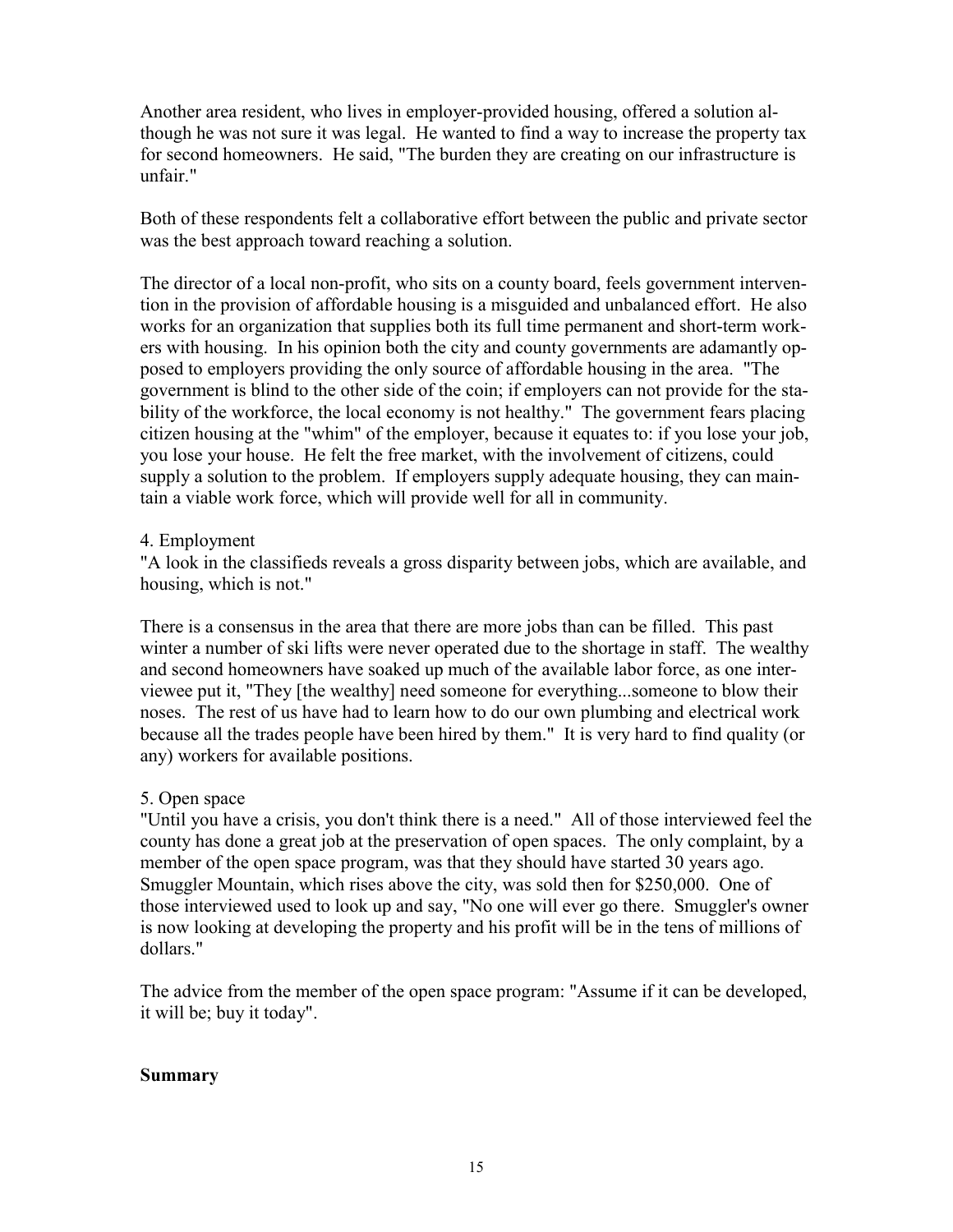What becomes clear, after a brief look at this area, is that Aspen will have an uphill battle recapturing more than a scintilla of the community diversity it has lost in the last several decades, even though there is a very vocal and active citizenry that is committed to the fight. While it continues even more innovative approaches to link development with affordable housing, other areas in the region which have been affected by Aspen's economic rise, are looking at different ways to retain a sense of community. Most have chosen, for instance, not to pursue the aggressive public housing (sometimes called "social engineering") solutions of Aspen. But when the average single-family lot sells for almost \$1.5 million (as it did in Snowmass Village at the end of 1999), then perhaps any system that keeps at least some local employees living locally is a good show.

## **III. Nantucket, Massachusetts**

## **Geography**

Nantucket Island, which comprises Nantucket County, is, with Martha's Vineyard, the most northerly coastal island of North American influenced by the warmth of the Gulf Stream. Left as a result of the meeting of two major ice fronts at the final stage of the last glaciation, it is a rolling landscape 13 miles long by 10 miles wide at the widest. It is 30 miles from shore, a 50 square mile land mass with a good harbor, sandy beaches, wetlands, fresh and brackish ponds, cliffs of sand and clay, and level agricultural lands, hilly thickets, and woody moraines.

## **History**

Nantucket was settled in the  $17<sup>th</sup>$  century and was a major port for whaling (right and sperm) and associated industries in the  $18<sup>th</sup>$  century. By the middle of the  $19<sup>th</sup>$  century, whaling from Nantucket was in decline, and by the end of the 1800s there was the beginning of tourism as an income supplement. Fishing also continued with a fleet based here, gaining prominence in the local economy as whaling failed. As many as 40 vessels worked the area until after WWII. In the early 1960s, a New York entrepreneur, Walter Beineke, Jr., saw the future in the island's situation as a basically undisturbed piece of history, with a mild climate; and he began what is today the Nantucket tourist/resort industry.

#### **Demographics**

From a base of a few over 3,000 people from 1940 to 1970, permanent year-round residents now number approximately 8,000; and the population soars in mid-summer to over 30,000. It is the stateís smallest county, and the fastest growing one over the last decade (a 43% increase), having surpassed Marthaís Vineyard (Dukes County) which grew fastest in the 1980s.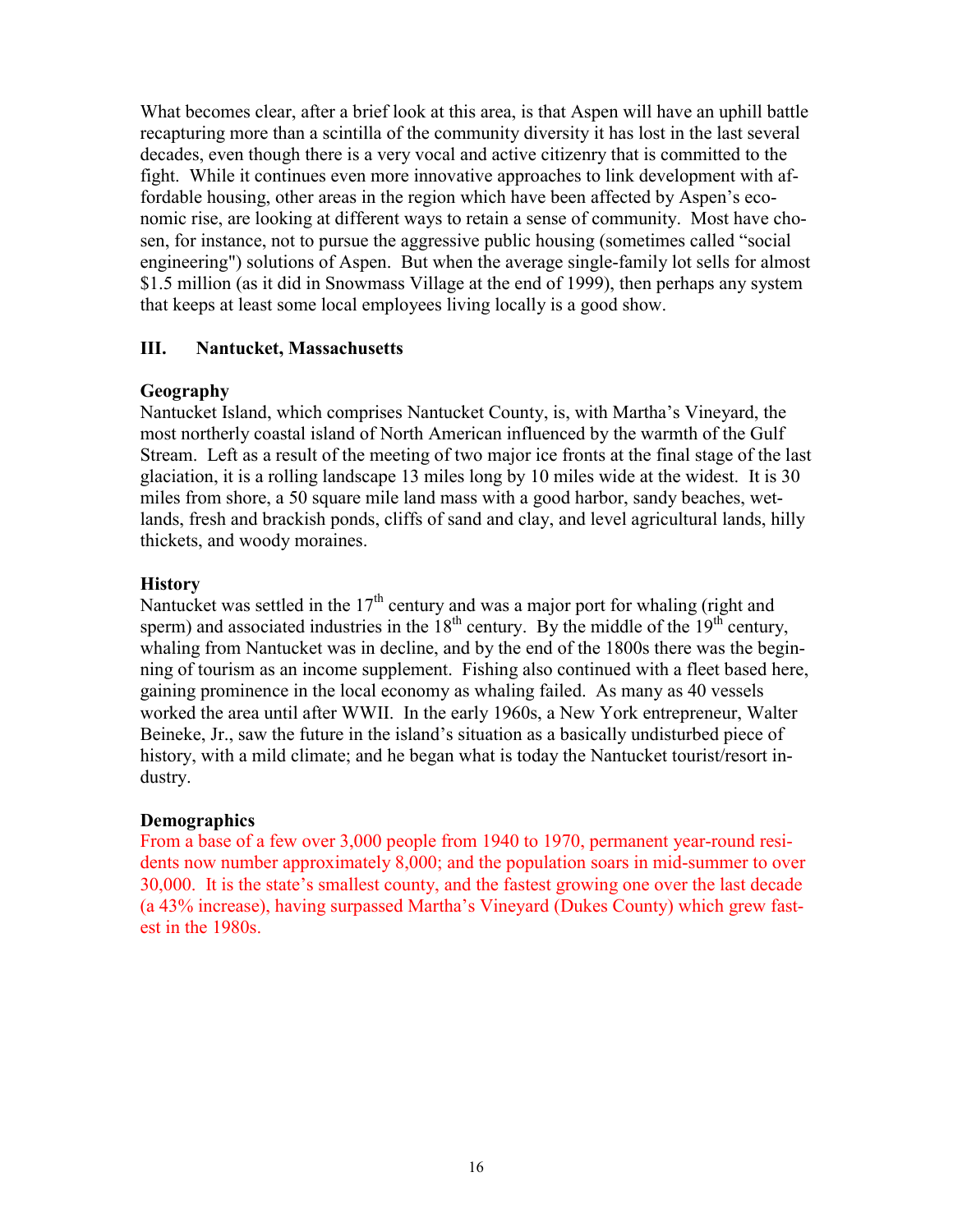

Location: (<http://www.nantucketcomplan.com/planindex.html> 5/17/2000

#### **Planning**

Threatened with a growing sense of total loss of place, citizens came together in the late 1990s with a new planning director at the Nantucket Planning and Economic Development Commission, and over 3 years produced and released on January 1, 2000, the Nantucket Comprehensive Plan (NCP). In its 160 pages it identifies the elements of growth and lays out a strategy for managing it. Nantucket has planned for its future before, establishing a Historic District Commission in 1955 (expanded island-wide in 1970), adopting zoning controls in the '70s, and in 1983 (renewed in 1990) developing a community Goals and Objectives document. It also put in place the first land bank in the US,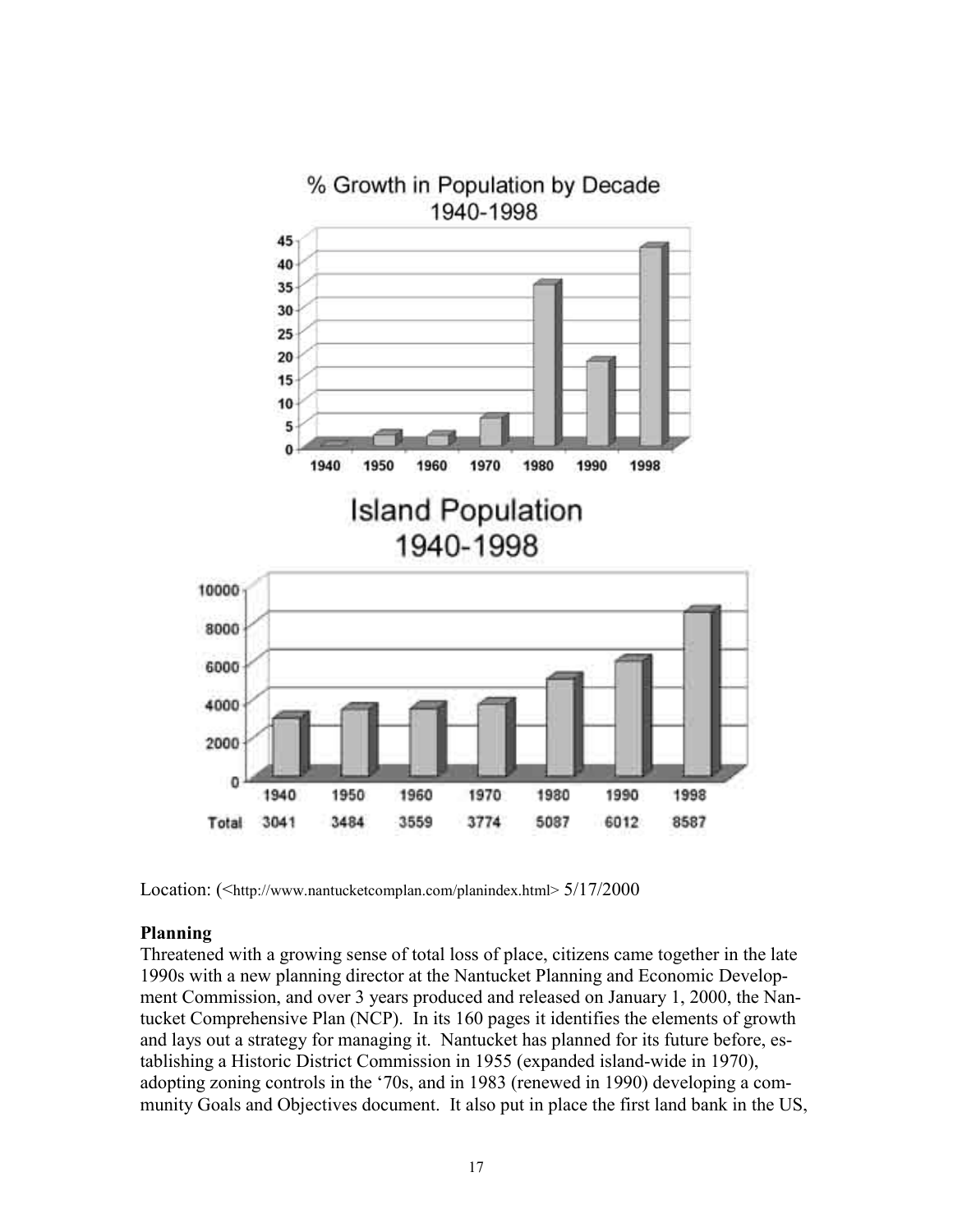using a 2% tax on real estate sales prices to fund acquisition of open space. In 1997 it passed a \$25 million bond issue to acquire open space. This current document, however, with over 400 specific actions and the need for over 40 bylaw changes and the passage of a home rule act by the state, is a dramatic attempt to move ahead of growth that continues to occur at an ever increasingly rapid rate. Public hearings have been held and comment solicited and a revised document will be put before a Special Town Meeting in the late fall of 2000.

### **Growth Issues**

In the last 5 years, the cost of housing has gone up 75%. Since the 1960s, Nantucket has seen the building of 4,000 houses, as many as were built in the first 310 years and are still standing (the oldest remaining house, Sunset Hill, was built in 1686). With discovery of its charm and once apparent timelessness, the price of real estate has also skyrocketed. The average price of a single-family house for the first quarter of 2000 was \$1.25 million, up 36% from the same period in 1999. The median, middle of the market home rose from \$450,000 to \$600,000, 1998 to 1999, and is now up to \$695,000, a 165% increase from the median home price in 1991 of \$265,000. With the loss of affordable housing goes a loss in the stability of the community -- renters do the Nantucket shuffle in the summer, when even small cabins may rent for \$3000 a week, houses for \$20,000 a month. There is also the problem of where to house the seasonal workers that make tourism possible. In short, the inflation of housing is held to be at the heart of Nantucket's economic, social and environmental problems. Other problems are zoning for large lot size which means sprawl which eats up land. And sprawl means more cars -- so many that a buildout with the current projections leaves engineers with no solution as to how to manage the traffic jam. The building pace is so rapid that as many as 400 workers commute daily to the island -- building today what could provide jobs in the future for the island trades people . And with all of this comes the need for new and better infrastructure, and the specter of rising taxes.

## **Managing Growth and Rate of Change**

The current growth management scheme is as standard as the list enumerated above is intuitive. Progress is controlled by zoning for large parcels (1-3 acres for a single-family home); no boundary between town and country exists; and there is a residential construction cap of 120 dwelling units per year. With each primary dwelling unit, there is the right to build a secondary dwelling unit. There is no impact fee and no tourist tax in place.

A strong economy, a desirable place, a proximity to the huge populations of the Northeast Corridor, these growth management mechanisms, and the knowledge that something has to change all have led to a gold rush mentality: get a place on Nantucket now, no matter the price, before the door is finally closed.

The theory behind the NCP, and mechanisms to seek consensus and action, may best be illustrated by text from the Introduction. Under a 1955 photograph of scallopers in Nantucket harbor are these paragraphs:

 In 1980, Nantucket fishermen landed more than 100,000 bushels of scallops, driving an industry that pumped more than \$3.7 million into the island's econ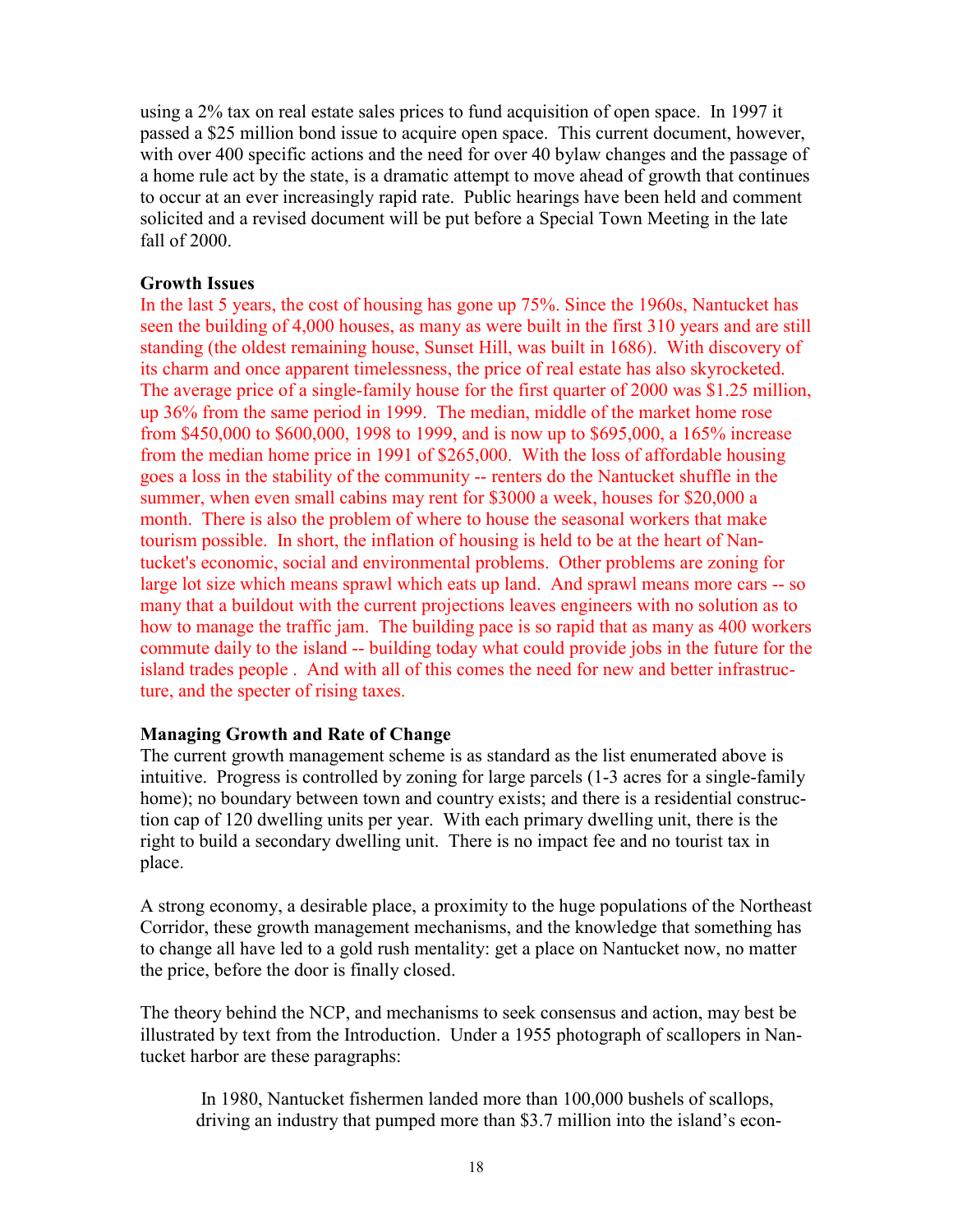omy. Immediately afterwards, the scallop fishery entered a period of decline from which it has not recovered: harvests spiraled steadily downward—with on brief spike back up—and by 1998 the 100,000-bushel harvest had become a meager 5,000 or less, the \$3.7 million returns now barely \$250,000.

\*\*\*

While this may seem like an odd way to introduce Nantucket's Comprehensive Plan, in many ways the efforts to preserve our shellfish are similar to the larger effort of preserving our island. Scalloping, like many of the challenges that face our community today, represents a cherished part of Nantucket that is diminishing at a frightening pace, with no clear consensus on how to save it. In truth, there is no one action or solution that will bring scallops back: it will be a long process that will likely include hard decisions about waterfront development, landscaping, and the number of boats our harbor can safely sustain. Similarly, there is no magic philosophy that will guide Nantucket's future: we will not find our way by adhering to an economic or an environmental agenda alone, nor by glaring at each other across an ideological divide between the two. Rather, it will take a careful balancing act, understanding how different actions impact different areas, and always drawing the line before one-segment tips too far and upsets the scales. Maintaining this balance in the harbor will allow the scallop fishery to be both sustainable and profitable; maintaining it for Nantucket will allow the island to thrive and its people to prosper well into the twenty-first century.

Location: (<http://www.nantucketcomplan.com/Introduction.html> 5/11/2000).

The document discusses, in subsequent chapters arranged without order of importance, growth, housing, making a living, managing transportation, providing needed infrastructure, and healthcare. We will digest those that seem relevant and may be helpful.

#### **The Nantucket Comprehensive Plan**

#### Guiding growth (Chapter 1)

While there are numerous goals, objectives, and specific mechanisms in the NCP, there are an overriding pair of tools seen as capable of retaining what makes the island unique. First is to slow the rate and reduce the capacity of buildout -- currently at approximately 45% with the management system that is in place. Second is to preserve traditional patterns of development by clearly demarking a boundary between town and country and treating the former with preference as to future housing and other development.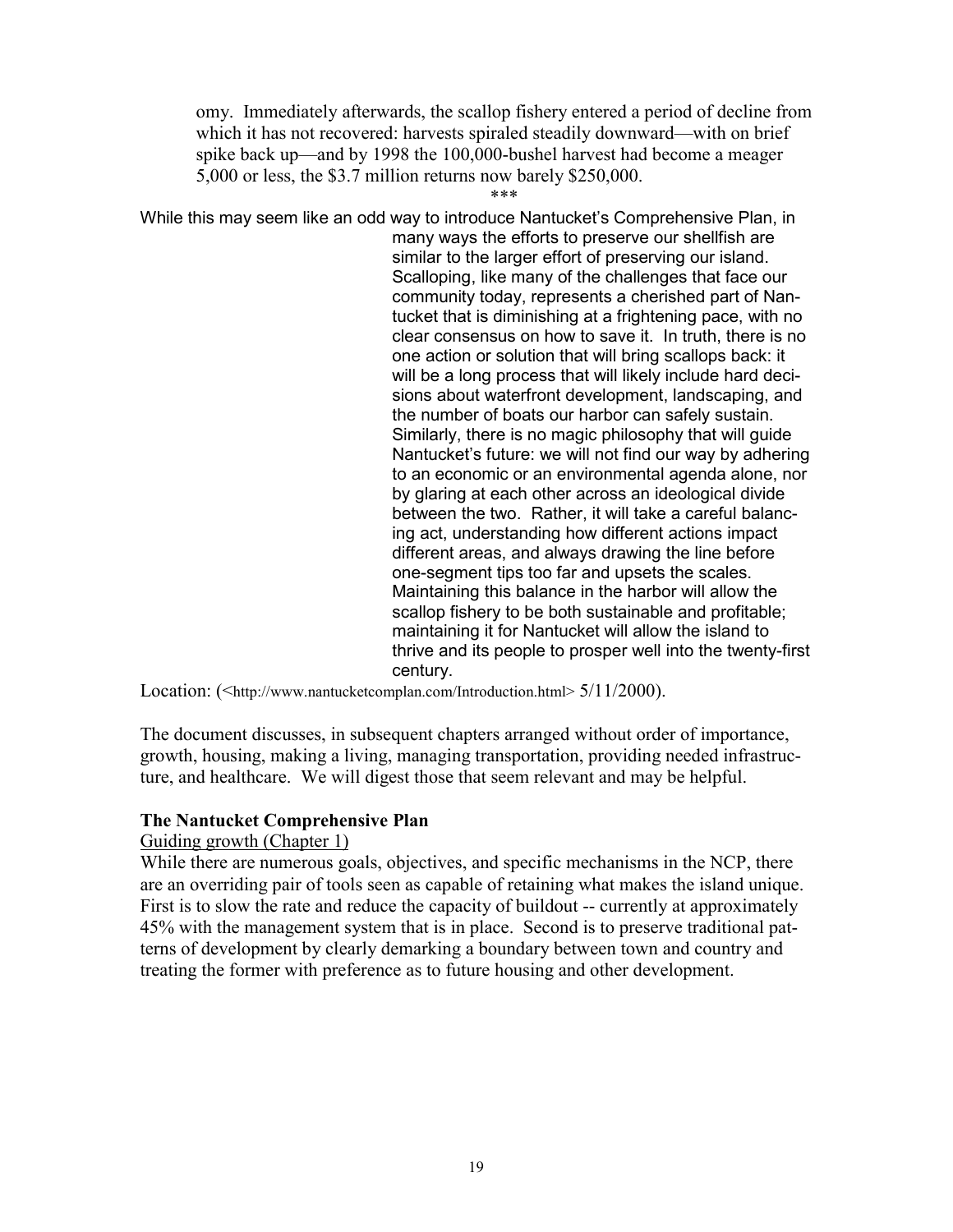

Location:( http://www.nantucketcomplan.com/TownCountryMap.html 5/17/2000)

The concept proposed is to regulate a return to the traditional town/country distinctions by creating a greenbelt zoning overlay district. The inner edges of greenbelt would define the outer edges of town. A priority would be placed on acquiring, for open space, fee simple or easement interests in parcels that fall within the zone. The town/country development dichotomy would then be reinforced by both the growth rate cap and buildout reduction systems. Some of these changes are discussed below.

The annual cap on dwelling units, supplemented by a point system, would slow and sculpt the rate of buildout. Buildout reduction would be obtained through acquisition of land, construction restrictions and through zoning changes that reduce the total number and size of dwellings (considered especially important for the countryside) that can be built on unrestricted private land. The growth rate point system is new; the idea of an annual building cap is not. For five years, beginning in 1981, there was a cap at 80 dwelling units per year, with a phase-in requirement that allowed only 10% of a development to take place per year. After a decade-long hiatus, a cap was re-instituted in 1997, at 225 per year; and was reduced each year to what is now the 120 limit, 10 of which can be issued each month. The phase-in requirement has remained in effect since 1981.

In April of this year, a Special Town Meeting passed an interim growth rate point system, which does some of the things mentioned above. For instance, 20 points are awarded if the dwelling unit is occupied year-round and five points are subtracted if the building will occur in an area with no sewer linkage; negative ten points, if in certain rural zones; plus 30 points if the unit is designated affordable. Lodging and commercial buildings are not within the cap but there is a moratorium in effect for major new or expansions construction primarily for retail purposes over a certain square footage (20,000 and 10,000 re-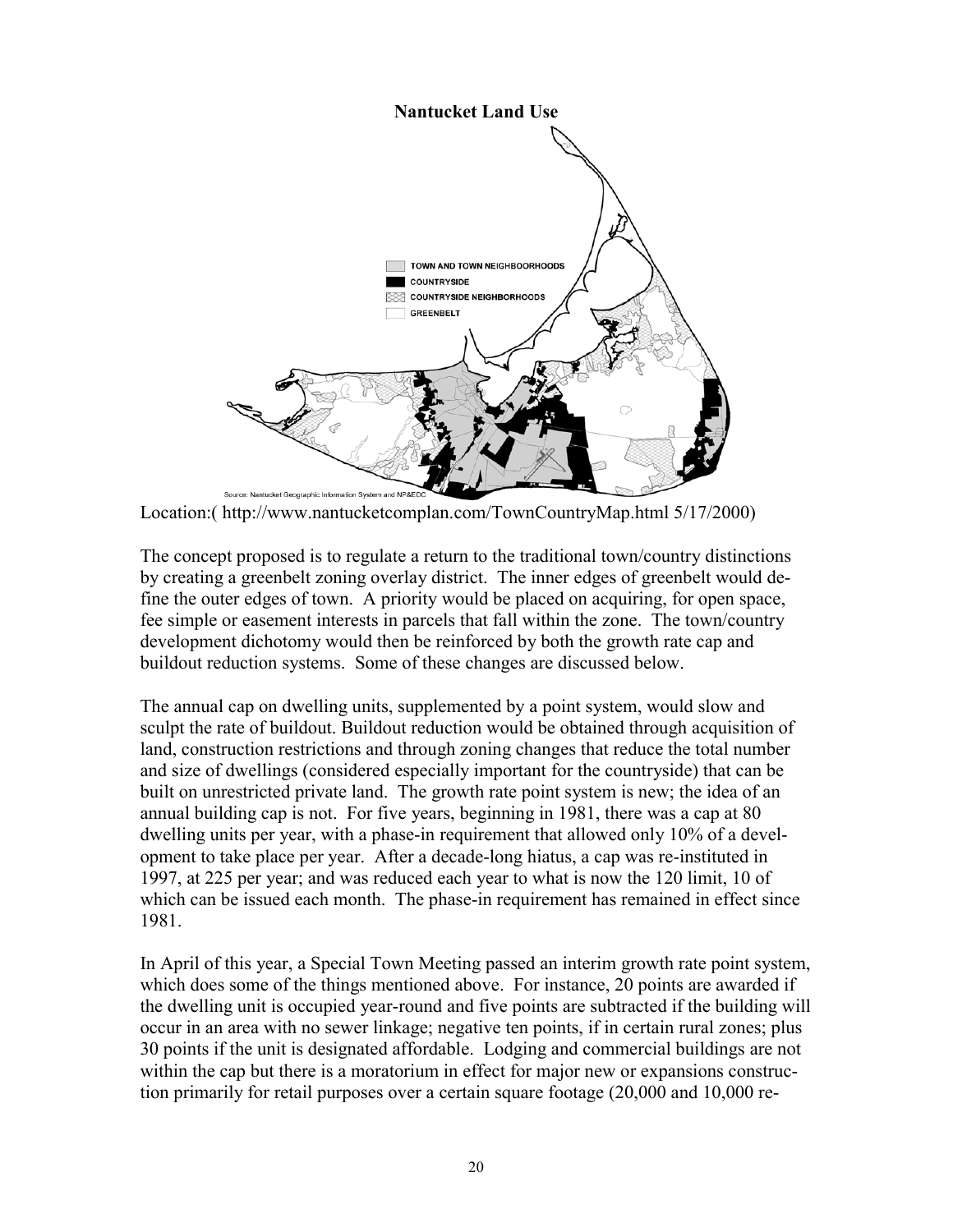spectively). Guest lodging facilities involving more than 10 rooms must go through a major special permit review.

Other proposals here include encouraging Neighborhood Center Zones in the country where houses are built in conjunction with already established commercial businesses providing basic needs.

In summary, the growth rate point system not only controls growth speed and complexion, but also could encourage stable employment (as discussed in a following section of this report). And as this system slows development, it increases the chances to reduce ultimate buildout by conservation acquisition or easement. The greenbelt re-establishes an old pattern, facilitates containment and provides one focus for dedicated open space.

#### Housing needs (Chapter 2)

As noted earlier, it is increasingly harder to live on a moderate income and find housing on Nantucket – and as opposed to Aspen, there is no nearby county into which to move and from which commuting by car is possible. Last year, an exemption to the building cap was made for resident, first time homebuyers. How to make that affordable is answered in the plan. The growth rate point system proposed would, in addition to giving ìresident onlyî (RO) housing applications sufficient points to be in a priority position, require commercial developers to create a certain number of RO units as a condition of permit. Subdivisions would be required to restrict some lots for RO housing, or provide the equivalent elsewhere in terms of real estate or cash. Special subdivisions of secondary dwellings onto separate lots would become available, with one permanently restricted to RO use, and no other dwellings allowed on either lot. (The subordinate size of one to the other must be retained.) Apartments over commercial areas in town would receive incentives. Though not possible without state legislation, other means of increasing RO housing includes a "linkage" fee based on square footage, after a certain exempted maximum (e.g.2000 sq. ft.), being paid to the town and being used for publicly built or subsidized affordable housing. The cap points would also encourage preservation of current house stock, to the extent of establishing a place where recycled buildings can be stored while awaiting a lot, and allowing siting of recycled houses in town on lots that have heretofore been deemed substandard and non-buildable.

Seasonal employee (SE) housing is looked at with the same goal: create a parallel market of housing through cap and point incentives as discussed above. Rezoning would be allowed to encourage creation of small, dispersed employee dorms. New commercial development could be required to assure that there would be housing for new employees (akin to a guarantee of ample parking spaces for cars).

## Making a Living (Chapter 3)

Nantucket is sought after in part because it was, like Charleston S.C., so impoverished for so many of the years in the middle of the twentieth century that it escaped the destruction other places were succumbing to with "renewal" and "progress." For the past 30 years, it has thrived more and more on tourism. But by the late 1990s, Nantucket truly had undergone a remarkable evolution. As the NCP notes: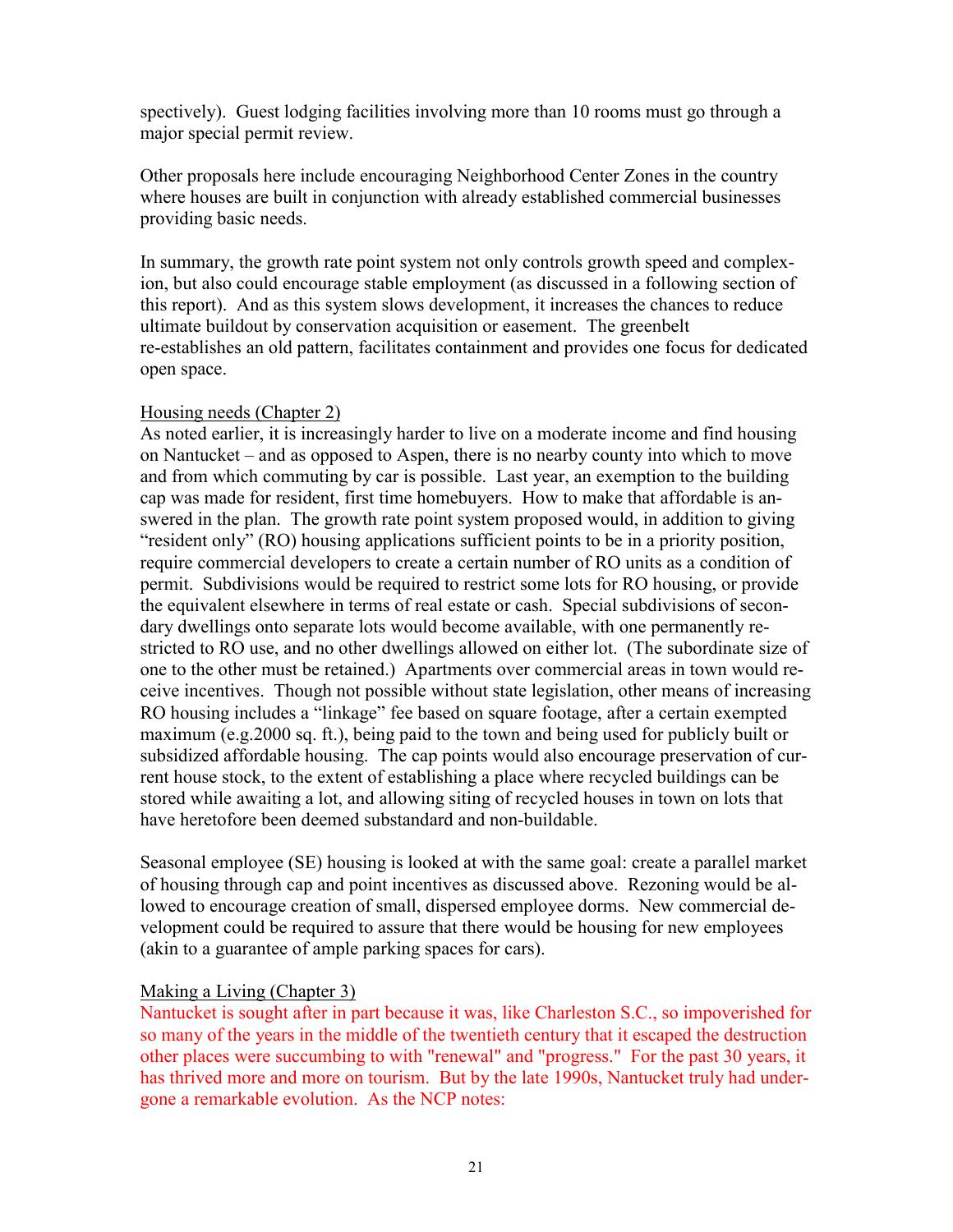Originally a town, whose success rested on the fact that it had not changed, the island had seemingly become a place where only change, in the form of building, could keep its residents afloat. But perpetual change is not healthy for a community whose prosperity is based on preservation: it creates a situation where, if left unchecked, our economy could devour itself.

The island's economy is healthy by all traditional measures, but despite the abundance of jobs, pay is often not keeping up with the cost of living. There is an increasing, and increasingly widespread, income gap. Wages rose 3.5% per year from 1993-1998 while cost of housing rose 15% for each of those years. With employees trying to pay higher wages necessary to retain workers, island goods became more expensive.



Location:(<http://www.nantucketcomplan.com/MakingaLiving.html> 5/15/2000)

It is important to point out that while the building trades component of construction comprises only 10% of overall employment, they account for 35% of all jobs in the winter and are the jobs capable of supporting a year-round, resident family. The plan acknowledges this while noting that new home construction is finite and destructive of the environment. Finite because the island is racing toward buildout with the help of 300-400 off-islanders commuting in everyday. Destructive because of increasing traffic, infrastructure demands and loss of open space.

The NCP concludes that economic diversification is necessary to allow: a slowing of the rate of construction; slowing or stopping of any increase in tourism (except possibly ecotourism in the off season); and development of new avenues for enterprise. The plan provides this reasoning:

[T]he relentless expansion of tourism risks fundamentally altering Nantucket itself, not only in its physical appearance but in the way it is perceived. A community that allows a visitor-oriented economy to override all other aspects of its existence is a community willing to gamble away its character and its economic stability. When community character erodes, it is all too often replaced by market-driven contrivances that alienate both residents and visitors. We are already beginning to see this happen in our historic core. Originally appealing not only for its historic character but also for its year-round vitality, downtown today is on track to becoming a museum of itself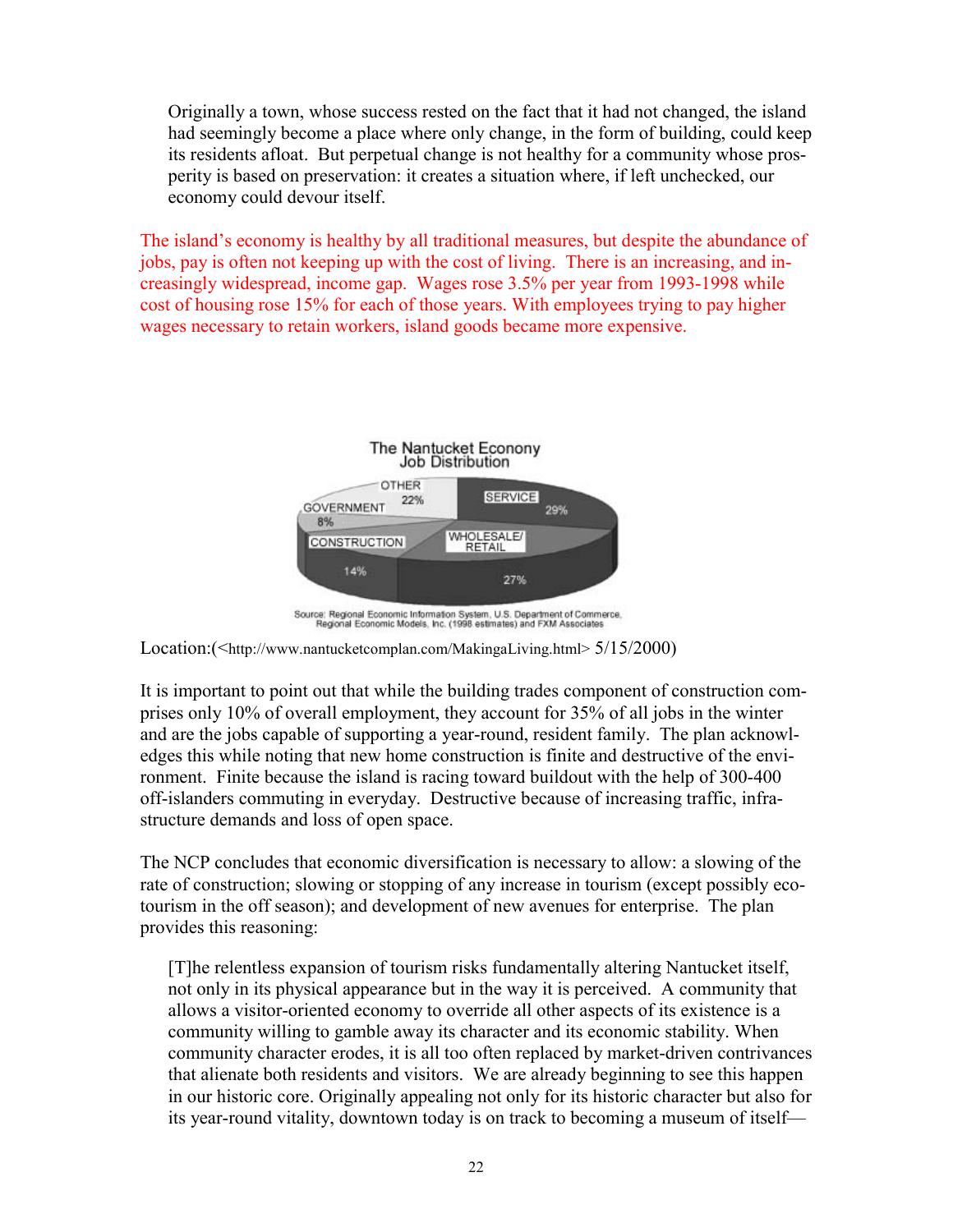a collection of upscale boutiques aimed exclusively at visitors, with little to offer the person who calls Nantucket home. By surrendering the core district to tourism commercially, we have surrendered it emotionally as well. As year-round establishments have disappeared from its precincts, so too have year-round residents. Islanders today feel a dwindling attachment to the downtown; they carry on their lives and businesses elsewhere and consider town to be less the "real" Nantucket than a sort of cobblestoned Disneyland. It is, in the end, a situation where everyone loses: visitors detect the diminished authenticity of their environment and residents feel like strangers in their own town.

To forward such limits and encourage diversification, aside from the cap concept that regulates the rate of buildout, a number of non-regulatory ideas are offered. These include investigating but not depending too heavily on new internet-based activities; changing the focus of the trades from building new homes to repairing, renovating and restoring the current house stock; revitalizing the scallop fishery to provide for winter employment; and marketing Nantucket specialty products as well as its shellfish and agriculture.

#### Protecting the Environment (Chapter 4)

Through an aggressive campaign of purchase and easement, over 42% of Nantucket is protected for conservation. Through custom, public use of privately owned beaches is the norm, contrary, for instance, to custom on Martha's Vineyard. The plan talks of ways to increase protection of what is left and warns that overuse/abuse of beaches by tourists may cause private owners to close them. Even though the 2% land bank tax on real estate sales has yielded \$8 million in 1998 and \$9 million in 1999, conservation purchases at market value are becoming increasingly problematic. Several strategies offered as alternatives include the increased use of conservation easements.

Finally, creating zoning prohibitions and building incentives to preserve open space should be fully explored. Clustering should be awarded positive points in cap system with negative points given to building in rural places (as is done in the interim growth rate reduction system discussed above), where housing will be a prominent and permanent detraction to vistas and open space. The NCP purposes that several comprehensive plans be developed so that a cohesive look at what open space is left can occur and a consensus as to how to manage it can be reached. A Strategic Land Preservation Plan would establish priorities and annual acquisition targets and would be done by all the involved groups on the island coming together and pooling their knowledge and expertise. A Protected Land Management Plan and a Vegetation Management Plan could all be linked to current Open Space and Recreation Plan. A focal point for efforts should be trying to gain public rights to 25% of the shoreline by 2025. The plan also suggests forming a Shoreline and Waterways Access Action Plan to help in this regard. Zoning bylaws should be amended to subject to further scrutiny new or enlarged buildings in proximity to the shoreline.

As in most older communities, especially small island ones, failed septic systems are a problem and the plan discusses site-specific solutions such as extending sewers, especially in the harbor area where cesspools have been implicated in pollution that may be retarding scallop recovery. The NCP also speaks to the potable water quantity concerns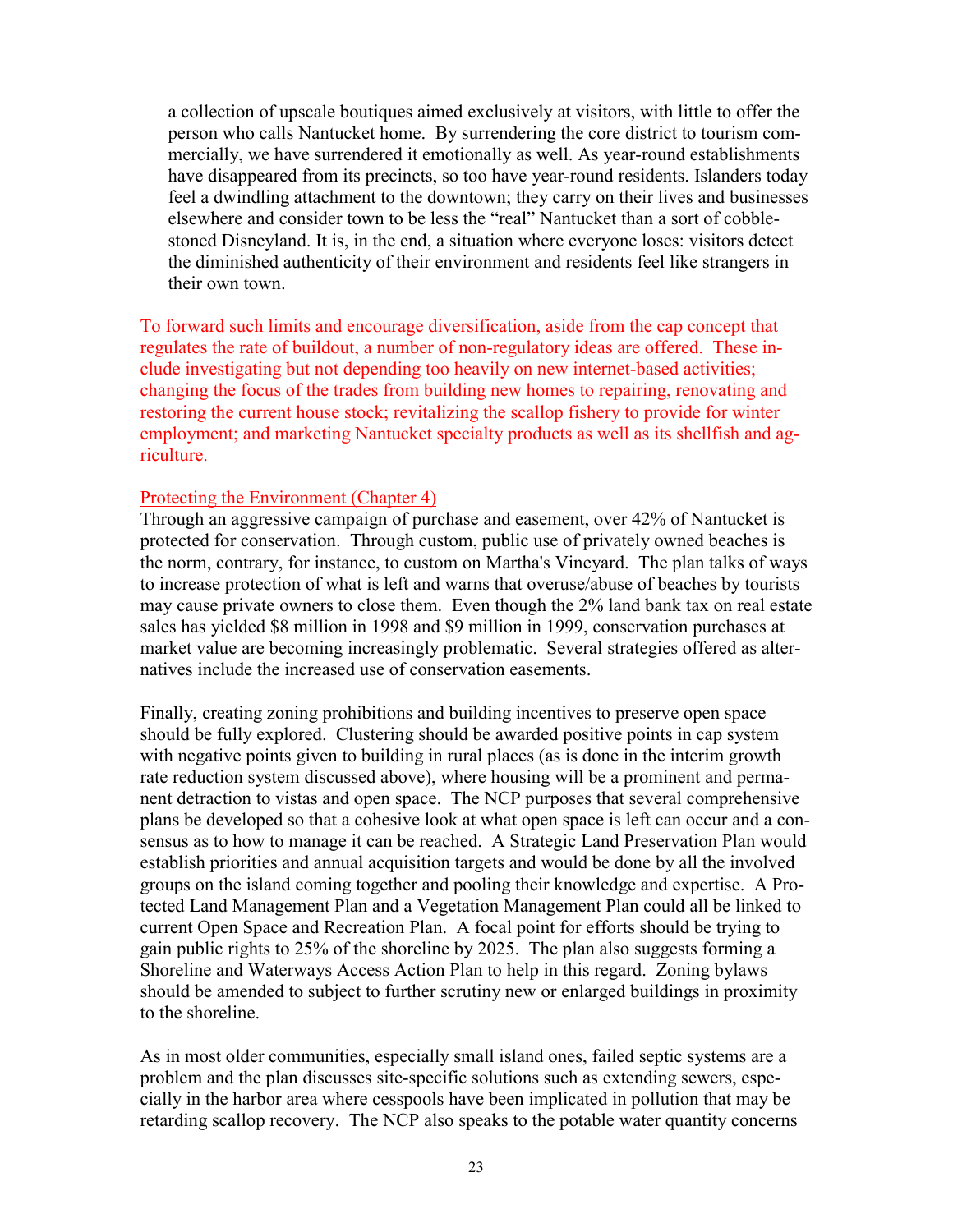and suggests a Water Capacity Study, especially to look at the risk of saltwater intrusion into the fresh water lens because of excessive drawdown.

## Transportation (Chapter 5)

The NCP goal: "[R]estore Nantucket to a place where life without a car is possible, pleasurable and convenient." Transportation planning requires a "look at the total combined impacts of all interrelated decisions about air and ferry access, road improvements, public transportation, automobile usage, parking, bikepaths, sidewalks, and growth management (including zoning and preservation of open land).<sup>n</sup>

The plan points out several dilemmas in trying to break dependency on the car on Nantucket. First, there is the idea that a vacation includes the use of a car -- so there is the desire factor. Then there is the need -- a convenient way to get to disparate places at any time. The latter is aggravated by the spreading out of services and the increasing blur of the town/country traditional pattern of rural life.

Between 1990 and 1998, Nantucket saw a 30% increase in the numbers of passengers arriving by sea and air; but at the same time, a 106% increase of those coming by air. Nantucket airport (town owned) is the second busiest in New England. The major transportation problem is that there is no overall transportation coordination. Players include the quasi-state Steamship Authority (SSA), which brings in cars and passengers (6 trips a day in summer, 3 in winter) and also provides a passenger-only fast ferry, which cuts transit time from 2 hours 15 minutes to 50 minutes; private ferries, which are licensed by the SSA; the air carriers; and the town. Several recommendations are offered including forming a coordinating agency, a Traffic Congestion Plan Work Group, which among other things would get a binding agreement with SSA to limit capacity. Currently the Authority has agreed not to expand summertime car access beyond the level established in 1997. At one way fares of \$12.50 for a driver or passenger and \$158 for an automobile (reservations required), there are only waiting list spaces left for cars to go Friday and return on Sunday between now (mid-May) and October first.

Traffic regulations could be established to require delivery trucks to use off peak hours and a parking system of loading zone (early) and car parking (e.g. after 10 am) could be established in town. Agreements could be sought for freight lines to bring items to the island in smaller trucks. A Transportation Impact Statement would be if a proposal were to increase passenger or vehicle numbers, infrastructure or rates on travel. Limits would be placed on night flights if legal.

Enlightened land use regulations could aid in dealing with transportation problems, with clustering and the clear separation of town and country functions. Subdivision of land could be made conditional on providing bike paths. Cul de sac use could be limited, instead linking residential streets to make car flow simpler. The NCP eschews further road improvements, stating that no road should be more than 2 lanes, no traffic signals should be installed and suggesting that an island-wide 20 mph standard should be sought. The shuttle service should be improved and offered year-round and tourist marketing should stress walking and biking. Developments would have to perform "trafficshed" analysis, with standards based on queue lengths, vehicle trips per peak hour and per day. Capacities would be established that could not be exceeded.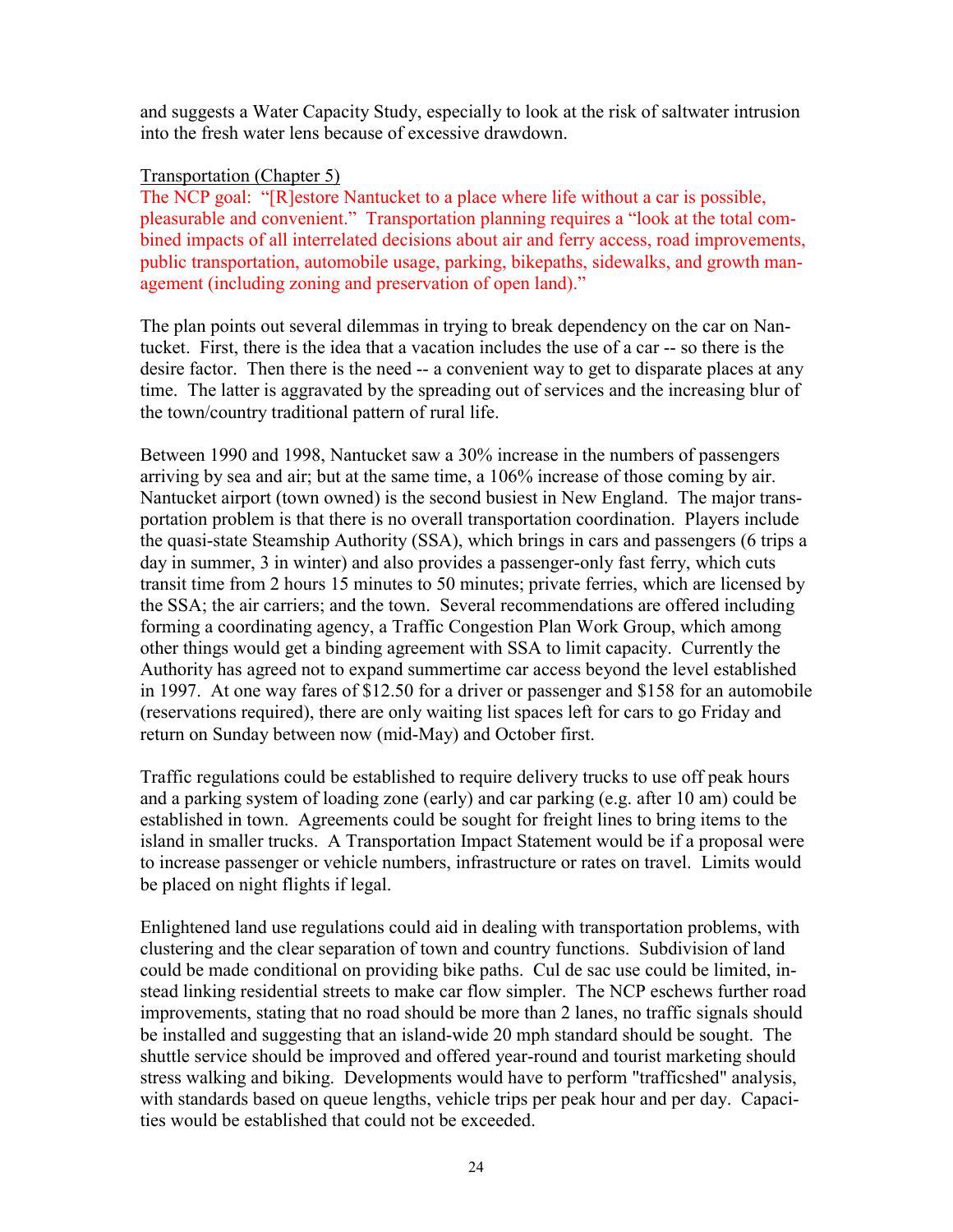Perhaps the most interesting NCP recommendation is to institute a town-administered, seasonal (June to September) permit requirement to limit the number of all cars on the island used for personal purposes. Residents could be exempted, as would vehicles used for business. For tourists, permits would be obtained (if available) from the SSA at the same time car reservations are made.

## Infrastructure (Chapter 6)

Low taxes and deferred spending have left the island with many needs. New ways to fund these are recommended including impact fees (would require new state laws) a visitor tax and a betterments tax. It is interesting to note that currently 60% of island taxes come from seasonal residents who put no burden on the school system.

## **Comments of People Interviewed about Nantucket**

"We had a farm. We kept the house; hung up pictures; but the farm is gone." Dr. Peter Sourian, NY writer and professor at Bard College, on his half-century relationship with Nantucket and how it has changed.

The following questions were always asked:

How do you feel about:

- 1. Controlling the number of cars during the summer and traffic on the island in general?
- 2. Affordable housing for year-round residents and seasonal workers?
- 3. Maintaining the historic character of the island?
- 4. Preserving the natural environment?
- 5. Making a living, diversifying the economy and restoring the scallop industry?
- 6. Capping annual building permits to extend the period to reach buildout?
- 7. Managing growth by coming up with a carrying capacity number for the island as opposed to using the rate of growth to control development?

## 1. Traffic

One interviewee said that in mid-July it was worse on Nantucket than during rush hour in NYC. All agreed that something had to be done. Perhaps it was best put by a local government employee and lifetime resident who said traffic was the most visible manifestation of the dramatic intensity of growth. "Because we are all so car dependent, we just drive everywhere, even if we could easily walk. More people, more cars. Nothing is really done to discourage cars." He does not believe permit system is legal, and feels that the transit system only helps those without cars (often seasonal workers), but concedes it moves a lot of people.

A different government official told of a public meeting where the idea of restricting car numbers on the island was discussed -- perhaps using a badge or permit system. One island resident stood up and commented, "When we said restrain cars, we meant theirs, not ours." Commenters also noted that many seasonal residents leave one or two cars on the island so they can fly back and forth; that there are  $600+$  rental cars; a number of taxis; and the cars are bigger. One person suggested that day trippers did not need cars but that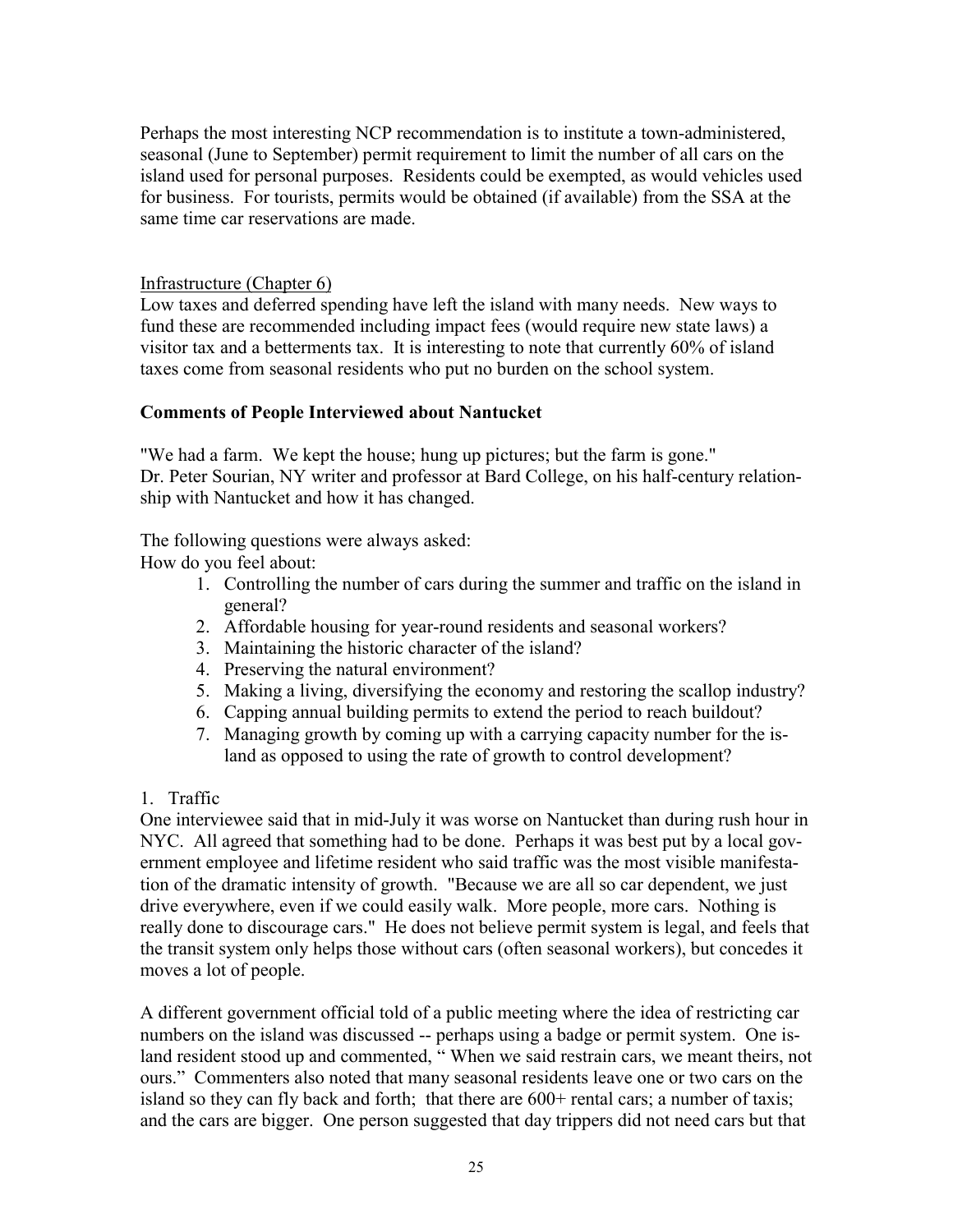those coming for a week should be allowed to have them. He did not feel it was bad enough to require permits, yet.

## 2. Affordable Housing

There were a number of stories of people who had problems with housing -- who had to move every summer when rents went weekly -- though some took in borders so they could rent year-round at inflated average monthly rates. The problem clearly seems to have gotten worse in the past two or three years. The planning director had to move 5 times on his first 6 weeks on the island before finding an affordable, long-term rental.

As interesting, is how people not directly affected looked at the issue. One, in his mid-40s, is a married government employee. His wife also works. He built his house in the 1970s. He has no children. He sees three categories. As far as permanent, year-round residents, he sees those being born and raised on the island, whose roots are here and who do not want to leave as those who should be helped in finding affordable housing. Other year-round residents he considers people who have made an economic choice to live on Nantucket: if they succeed, they can afford to stay; if they don't, it was a bad decision and they should accept it and move on. As to seasonal workers, he felt it was up to the employers – although he did tell stories of cramming people into houses when he was in high school – one guy had the closet under the stairs and had the best deal in the house because he could close the door and have privacy.

Several others mentioned the fact that employers wanted the town or community to take care of their, the employer's, problems of where to house workers, so they could pay as little per hour as possible. A 31 year old manager of a year-round cafe said he was lucky to be able to live on the island because his employer had three houses built to provide her workers an affordable place to live -- both year-round and seasonal ones. He pays \$500/month to share a four bedroom, three bathroom house. They employ 23 people in season and to provide enough rooms they are technically in violation of zoning: too many are living in the one house (10 people five bedrooms, four baths). The regulation, evidently not enforced, he feels is inappropriate.

3. Maintaining historic character

When asked, one lifelong Nantucket resident commented, "You must remember, I grew up in what was a blue collar town."

"There is just not much relationship between the Nantucket of the 1960s." So says a Quincey, Mass. writer as she describes falling in love with a different island than "the over crowded, over priced, over populated mecca for the wealthy and the wannabees that it has become. Overrun with Mercedes and Land Rovers that clog the quaint cobbled streets and million dollar yachts that vie for space in the harbor.... Even though my husband and I have friends who live on Nantucket, we never consider going there in the summer, and lately even spring and fall are almost equally as crowded. It is sad to see some place you love become so over commercialized."

Another life long seasonal visitor and owner of property there for years, still goes, but he admits only out of a sense of nostalgia.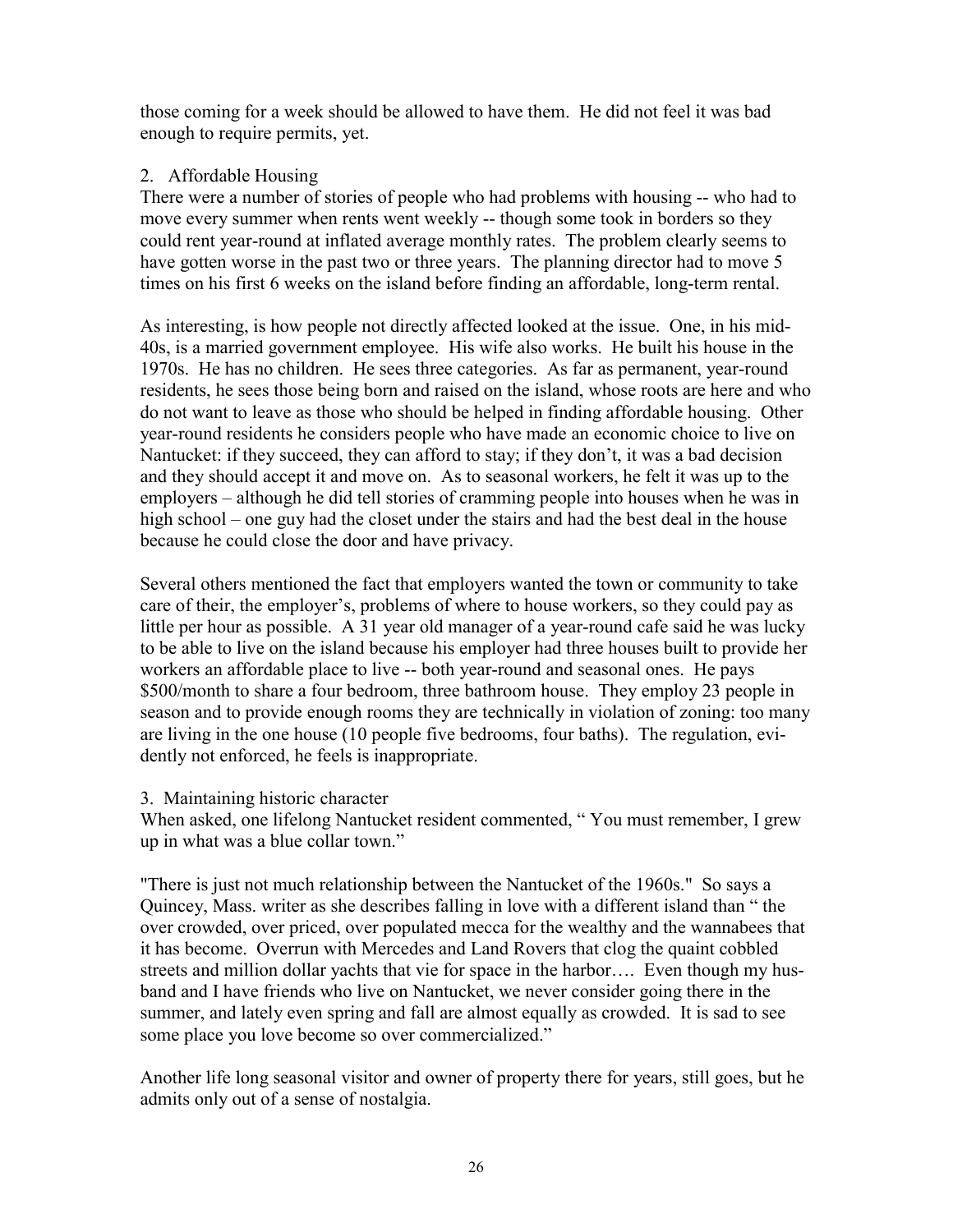## 4. Preserving the Natural Environment

Several respondents felt that the trophy homes did this, remarkably enough, through landscaping, and that one home on a large piece of land might be preferable to many lots with two houses each.

Another said that the land bank benefited the rich, that acquisitions were targeted for areas where the wealthy lived, in order to protect them. Others fully supported the land bank.

Several spoke of the problems associated with cleaning up the harbor -- failed cesspools and polluting yachts were two agreed upon reasons, among many probable others, for the failure of the scallop population to rejuvenate.

## 5. Making a living

One confidant said that some of the locals, friends with the people who ran the island, have made a lot of money over the years, mostly speculating in property. Others have gone broke.

The cafe manager said he knows people working 85 hours a week to be able to live there -- and he feels that the high cost of living and the limited pay of jobs means that young people were leaving the community to move to the mainland. His cafÈ, open year-round "as a service to locals," provides all three meals and pays servers \$2.63/hour plus tips.

Another spoke with knowledge of the building trades on the island. He said that he heard of a lead carpenter on one job who made \$130,000 in a year -- that an average finish carpenter makes \$40-\$60/hour, a plumber \$60-\$65/hour and even a masonry tender, \$40- \$50/hour. Then he added that the new home owners were much more stressful to work for, with 100 page legal contracts, where as in the old days the Old Money would say in the fall, "I'd like a bathroom put in here," and when they came back in the summer, the bathroom would be done and the workers got paid and things were fine. He said that he did not believe the scallop industry would ever be more than just recreational. In the 1970s he had gone out and the \$200 a day for a boat owner and \$100 a day were good wages.

A life long resident put it this way  $-$  "It is still pretty easy to exist on Nantucket, it's just living that gets expensive."

## 6. Caps to extend period of buildout

Most seemed to think it was a fine idea. I asked the trades-knowledgeable person that if the building pace slowed down, would the island trades people be able to do all the work without importing mainlanders. He said not at this point. He explained that the very large, very expensive homes being built each had such unique systems for heating and air-conditioning, lighting and electricals that they exceeded the local knowledge base.

## 7. Carrying capacity vs. growth rate

Planning director John Paigini, when asked what he thought the capacity was, given all the growth concerns outlined in the NCP, said his gut feeling was 3,000-5,000 more dwelling units. There are currently 9,500, and estimates are that if there are no changes,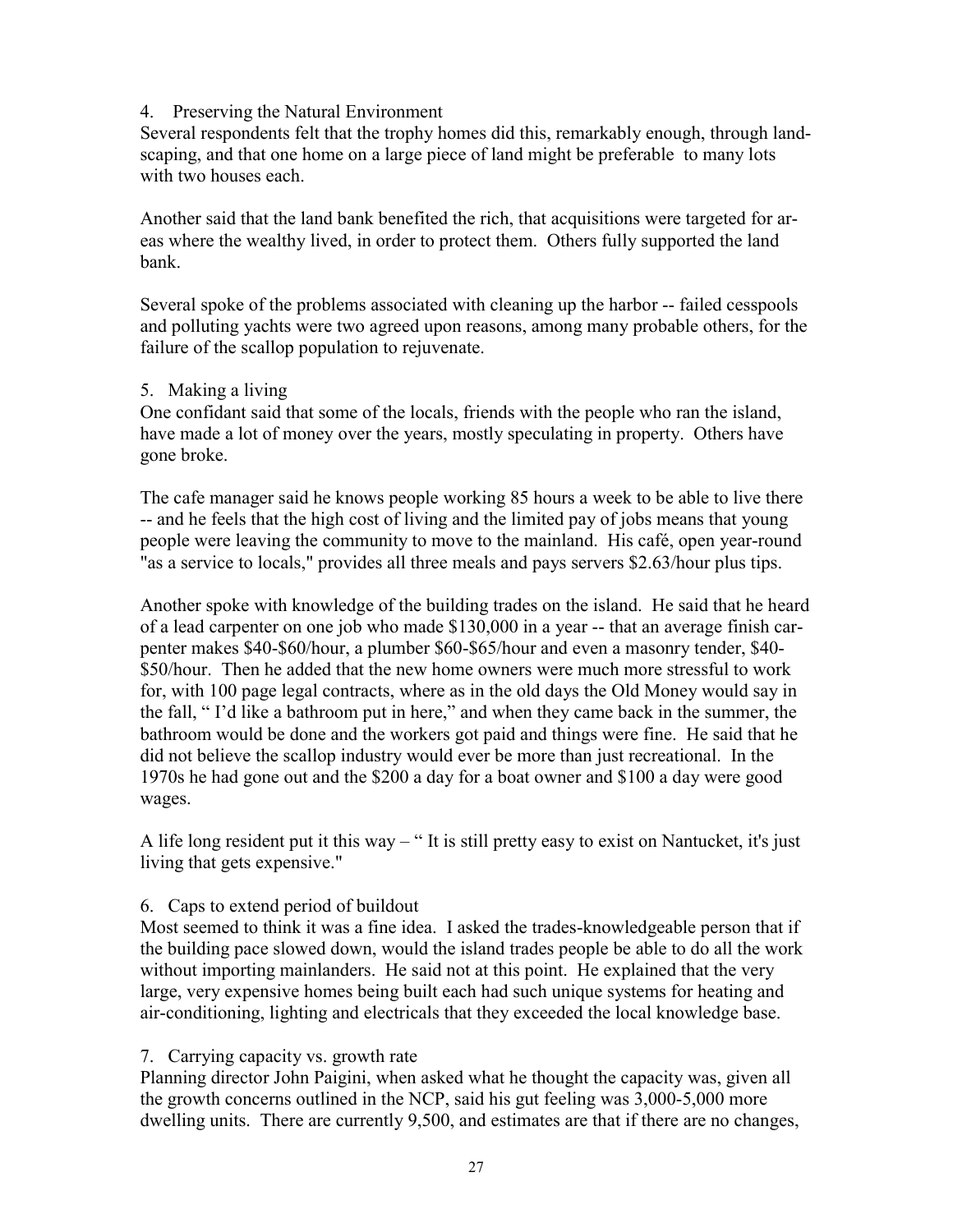there could be 26,500 at buildout. He, like the city and county planning directors and the county attorney in Aspen, said that slowing the rate was Nantucket's chosen path -- while constantly trying to reduce buildout capacity.

The cafe manager said: "Establish an absolute number capacity, no way!" Others felt that the whole process, caps and all, would fail. One had been active for many years and finally had removed himself. He had not even read the NCP. His comment: "The problem is, what you want to do, is easy to say; the real difficulty is the mechanics of putting it into action. To make it function is much harder than dreaming about it".

## **Summary**

Nantucket has a bold plan and a vigorous and dedicated planning director. Both have certainly raised the level of discussion of the issues the community faces. The Special Town Meeting in October should be an interesting one.

## **IV. Martha's Vineyard, Massachusetts**

Martha's Vineyard was formed through the same glacial processes that made Nantucket and benefits from a similar location near the Gulf Stream. The Vineyard at 100 square miles, is the largest resort island in New England. Seven miles south of Cape Cod, it is 23 miles long and 9 miles wide at its furthest points. The small island of Chappaquiddick lies off its southeast point.

The first known residents were the Wampanoag Tribe ("easterners", or more poetically, "People of the First Light"), dating back at least 5,000 years. Whites first settled here in the mid-17th century. The three original towns (Edgartown, Tisbury [also known as Vineyard Haven], and Chilmark) split into the six that now comprise the island (adding Oak Bluff, West Tisbury and Aquinnah). Dukes County includes these plus the town of Gosnold, the Elizabeth Islands, and Norman's Land Island. As with Nantucket, good harbors and a plentiful, nearby quantity of whales was key to the economy until the Civil War. Tourism of a sort began in the mid-1800s when the Edgartown Methodists had camp meetings on the island and spread the knowledge of its charm. By the early 20th century, wealthy New Englanders were constructing summer retreats in the often-called Camp House style.

Permanent, year-round population as estimated in 1997 was about 14,250, which increased to over 105,600 in the summer. Ferries run from several points to service the island frequently -- even in the winter the Woods Hole ferry, requiring 45 minutes, runs to the Vineyard 15 times a day; in the summer it operates from 7:30 am to 10:30 p.m. and provides 26 runs. SSA summer fare for car (reservations required) and driver in 1999 was \$47 and \$5 one way. SSA and others offer passenger only service.

Growth management planning got off to a dramatic start in the early 1970s when Ted Kennedy feared that the island would be over developed, and proposed federal legislation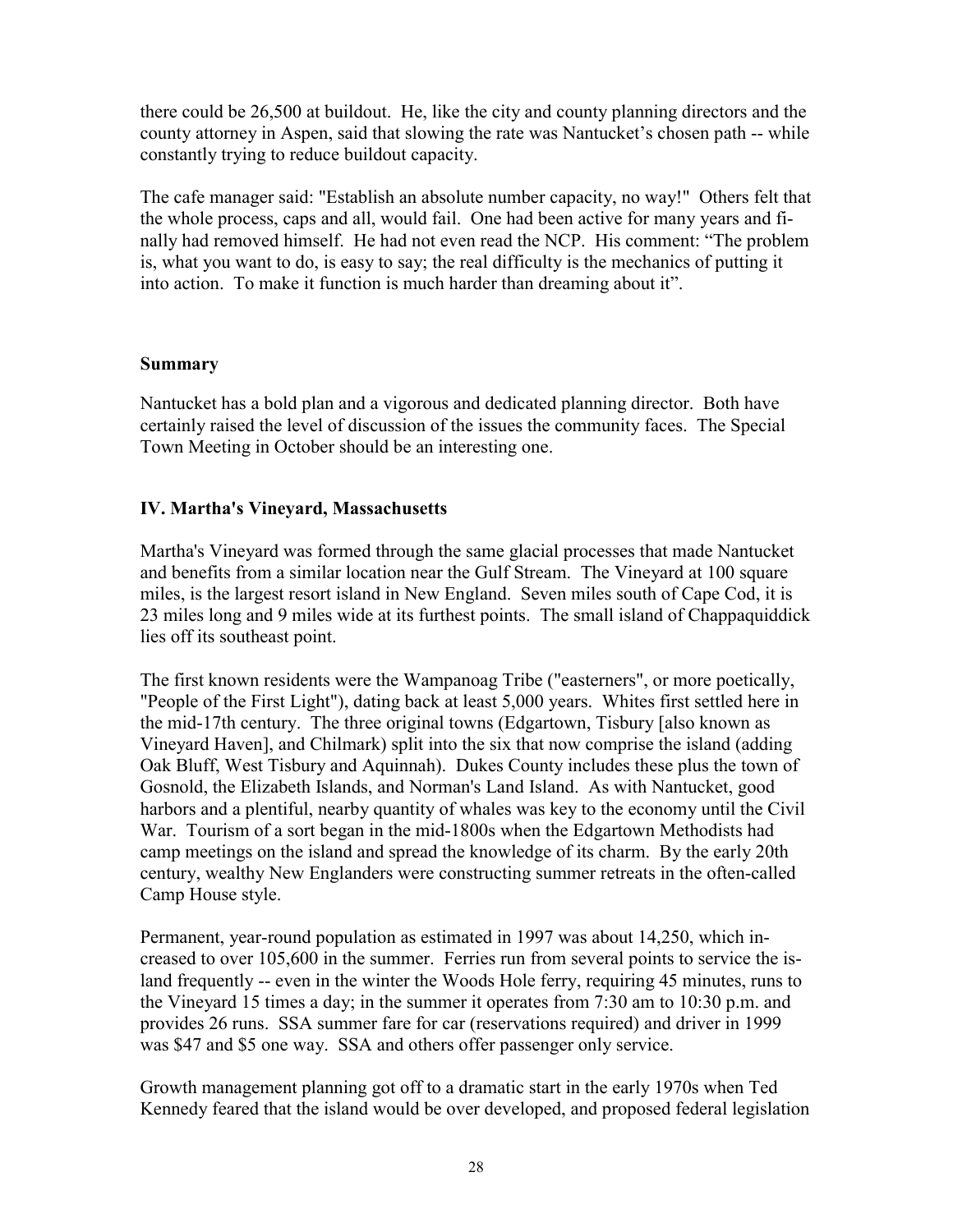entitled the Nantucket Sound Islands Trust Bill. After an interesting several years and the involvement of many notable politicians including Gary Studds, Barney Frank, and Governor Sargent, the state passed the Martha's Vineyard Land and Water Act in 1974. It established the Martha's Vineyard Commission (MVC), a regional planning body (that replaced the Dukes County Planning Commission) and gave it a strong mandate: to protect the Vineyard from its own growing success. The act require the commission to review large-scale development ("developments of regional impacts" or DRIs) including subdivisions of 30 acres or more or the proposed construction of 10 or more dwellings. It also established review for "districts of critical planning concern" or DCPCs, criteria for which are also set out in the act. The commission will recommend a regulatory regime in these cases and the town can adopt or modify, with the commission's approval. If the municipality concerned does not act, the commission has the authority to issue its own regulation. Each town on the island has representation on the commission (there are 22 commissioners) and each town is assessed to support it. The MVC also has a planning staff which works with the towns.

Nonetheless, Martha's Vineyard/Duke County was the fastest growing county in Massachusetts in the 1980s. (The permanent population increased fully 50% from 1984 to 1999). In response to the growth in the 1980s the MVC undertook a comprehensive planning process and produced The Martha's Vineyard Commission Regional Island Plan in 1991. Its major discussions were, in order, economic development, government coordination, human needs (including housing), land and water use and growth management, and transportation. Other supporting documentation also provided at that time to support the plan as to each of the discussion areas. It was a useful, very comprehensive, and informative document for its time. Further supporting documents were prepared in 1994 (Economic Base Study and the Transportation Plan) and 1998 (Housing Action Plan). Unfortunately, it was more advisory than mandatory in its aspect, and needs updating.

Today the island finds itself burdened with the same issues discussed above. Complete buildout could occur in this decade. Briefly, most of the towns have residential building caps. The MVC recommended last year that an island wide total of 240 is appropriate. For 2000, the current total will be 143, but that does not include Tisbury which has never had a cap. (In conjunction with the MVC, the town had imposed a brief moratorium prior to voting no in May on a proposed cap of 40.) Generally, 1/12 of these are awarded monthly. Recently in Edgartown, 8 or 9 of its annual 94 were offered on a first come, first serve basis and property owners hired line sitters at \$600/ day to wait for the permit office to open.

Currently, affordable housing is a key issue, with an island-wide meeting held in early May to try to address the situation. The Martha's Vineyard Times has recently done a multi-part series on the issue. One article notes that there were lots available two and a half years ago on the Vineyard for \$30,000-35,000 and a house could be built for \$90,000; now there are few lots for under \$100,000 and houses cost approximately \$150 per square foot. Starter homes are more than \$200,000.

The problems come with the burgeoning second home market and with restrictive zoning, as many towns have 3-acre minimums. Some of the latter is changing. The MVC has a requirement that developers of subdivisions creating more than 10 lots must donate land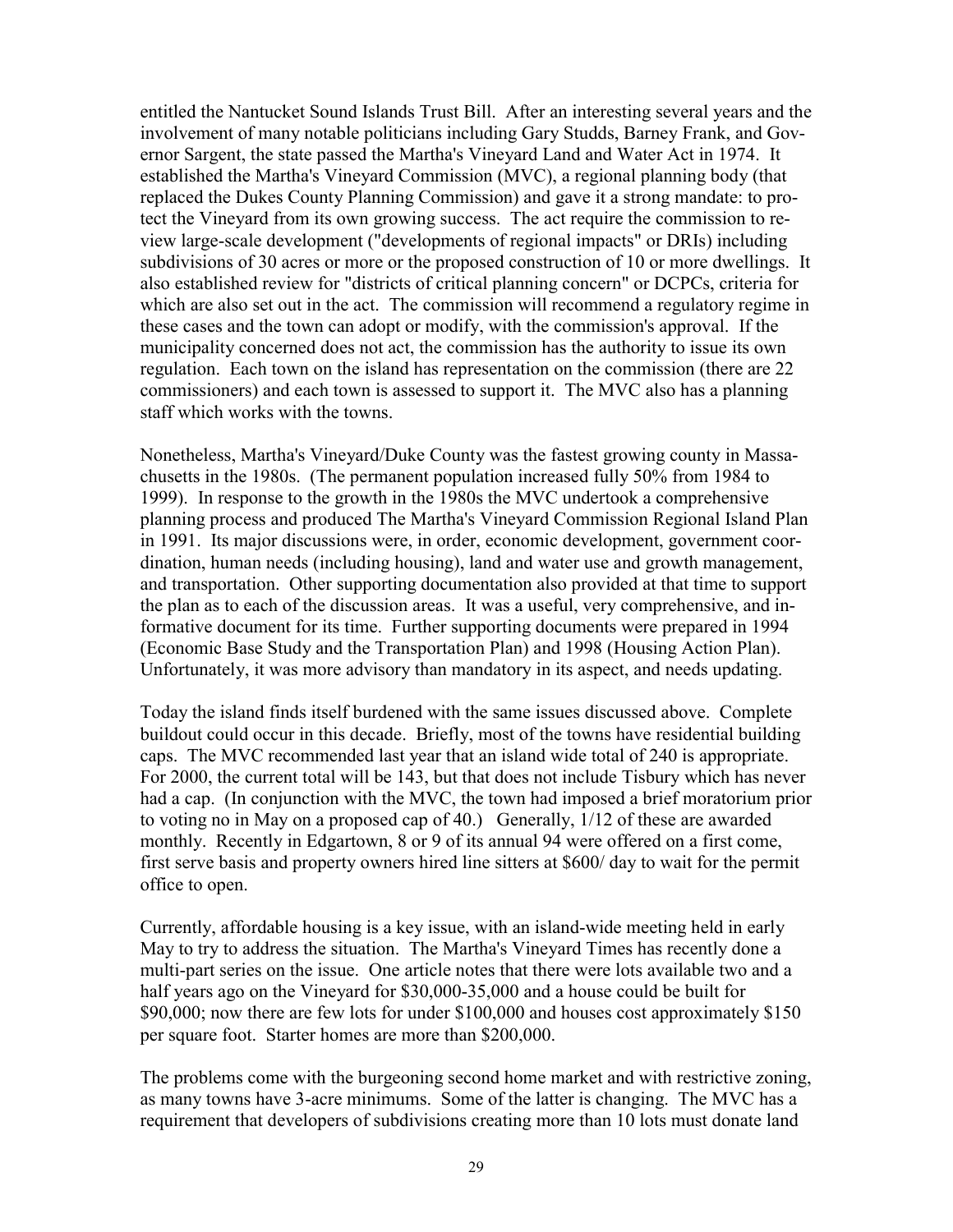or money for affordable housing. There is a Dukes County Regional Housing Authority (DCRHA) which owns 42 affordable units in four towns. Several towns have resident home site committees, which work to provide affordable lots. Several board members of the DCRHA, some businesspersons and some seasonal residents have formed a new group. The Island Affordable Housing Fund is committed to helping finance 200 new units of affordable housing by 2005. It is estimated that \$50,000-\$85,000 in subsidy would be necessary to allow a median-income family to afford housing.

Several towns are about to alter their zoning to help create affordable housing. One, West Tisbury, will vote on a by-law on May 24 to change its 1972 code. Currently there is 3-acre minimum lot size throughout the town, although an accessory apartment within a single-family home is allowed by special permit. The proposed changes will allow existing non-conforming lots to be available for permanently restricted, affordable housing. (The lot must provide 10,000 square feet per bedroom). The village residential district will be up-zoned to a 1.5-acre minimum. Accessory apartments within barns and garages will be available by special permit. Apartments will be encouraged above businesses, with owners being offered a square footage bonus in return. Seasonal employee dormitories could be established in single-family, two family or mixed use buildings by special permit. A new affordable housing committee would be established to set up and monitor guidelines for enforcement. The town will also require that any development of three or more lots must devote 20% of its acreage to affordable or year-round housing.

Finally, the town of Aquinnah has asked and been recognized as a DCPC and regulations are being developed by the MVC and will be voted on by the town on May 23. They include, among other things, a graduated set of building permit impact fees, ranging from \$100 for a house up to 2,000 square feet to \$25,000 for a house of over 5,000 square feet. Monies will be used by the town's resident homesite committee. There is no affordable housing in Aquinnah now -- and this summer 12 people with no place to go will have to move out of town.

## **V. Block Island, Rhode Island**

A small island of 12 square miles, this lovely spot was left behind by glaciers 10,000 years ago. It is 12 miles from both Montauk, Long Island and Narragansett, Rhode Island. It has a village at Old Harbor and a number of late 19th century hotels. It was originally occupied by Manisses Indians. Dutch Navigator Adrian Block discovered it in 1614 and it was settled by Englishmen for the mainland in 1661. The town of New Shoreham encompasses the entire island and is part of Washington County, which includes other municipalities on the mainland. The island now supports 800-850 full-time residents and a summer population which swells to over 10,000. Over one-third of the island is preserved due to the action of public and non-profit conservation efforts. A 3% tax on real estate sales supports an active land bank.

A land use and growth management section of the 1991 New Shoreham Comprehensive Plan spoke to growth pacing through the use of an annual percent cap, but nothing has been done in this regard to date. Approximately three quarters of the island is zoned 3 acre minimum and buildout is anticipated to occur in 5 to 10 years.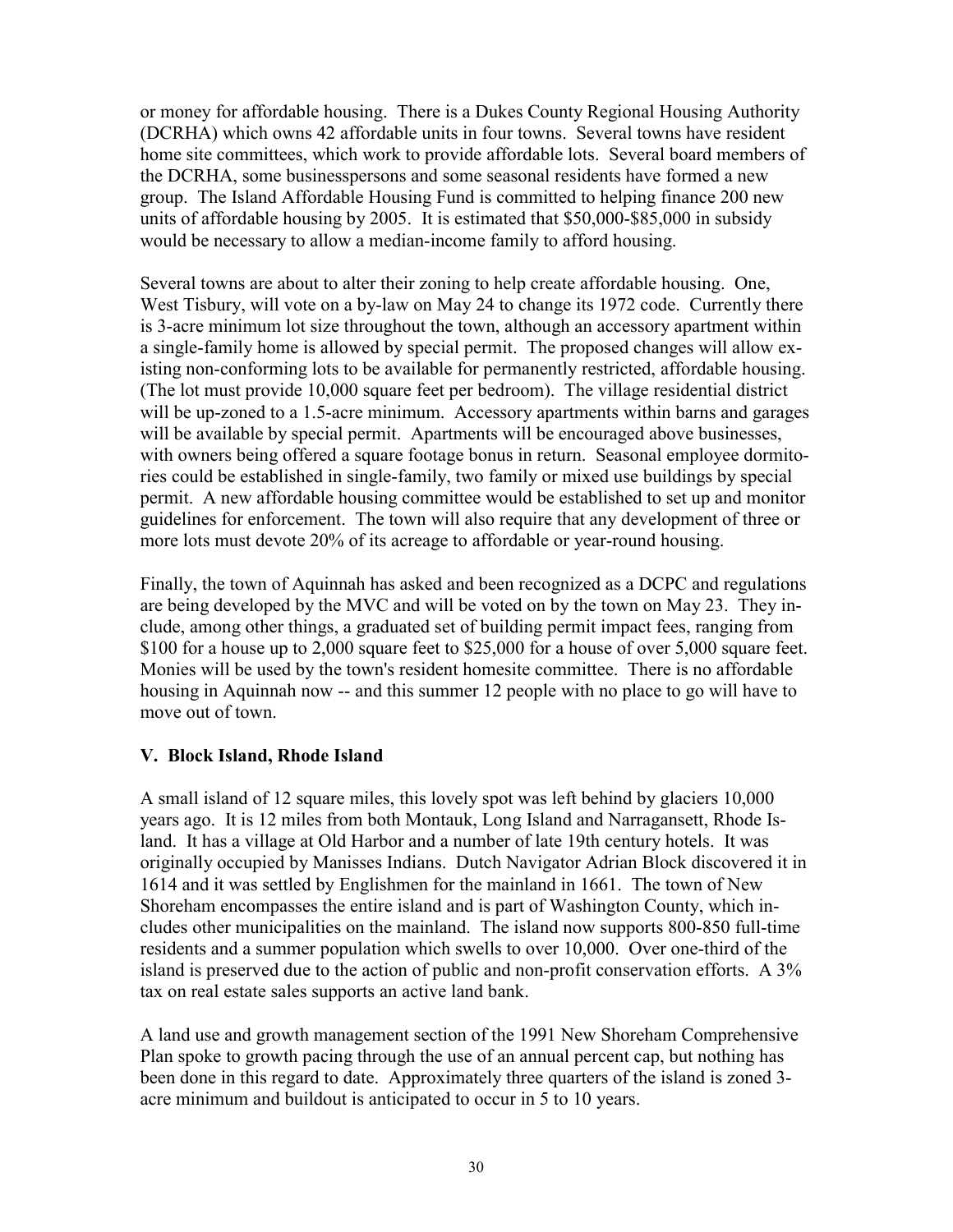It has the same problems (or potential problems) discussed earlier with other resorts; traffic congestion, lack of affordable housing, loss of open space among others, but all at a much reduced level, for now-- though residents do move to their boats to rent their homes for the summer season and workers often move to their cars. The island's airport does not accommodate jets and a recent proposal to build the first golf course failed. Car and passenger ferries run form three locations in season -- from Long Island, it takes one hour and forty-five minutes; from Point Judith, Narragansett, RI, it takes two hours. The latter ferry (the only one operating in the off season) makes one to three trips in the winter and eight in the season. A car and passenger fare is almost \$30. It is currently thought to be "twenty years behind," which means it still has a lot of its unique charm; but it also means that although the Nature Conservancy, in 1991, deemed it "one of the 12 last great places in the western hemisphere," the third of the island not protected, and not already developed, is up for grabs. What happens in the next few years will be crucial to Block Island's long-term future.

## **VI. Conclusion**

While there are a number of lessons which might be gleaned from this investigation, and indeed from a more detailed analysis of these communities and their growth issues and response, the most telling would seem to be that the earlier the problems are confronted and consensus developed, the better. That is, action in advance of a crisis will assure that more of the character and natural environment will be saved and that the controls to do this may be easier to install. Other more specific control mechanisms that seem to be generally recognized include:

- 1.) Reduce the rate of development through a point-scored cap or another similar growth rate reduction system.
- 2.) Decrease the level of capacity at which buildout is reached.
- 3.) Create a vital, affordable housing market for long-term, permanent residents with perpetual deed restrictions; and do the same for seasonal workers.
- 4.) Diversify the economic base beyond tourism and construction using multiple strategies including marketing made-in-the-community products.
- 5.) Use the slower rate of growth to increase the rate of acquisition of key parcels, through the development and implementation of a unified greenspace/open space plan. Use this in conjunction with TDR's and infill mechanisms to focus growth away from the countryside and concentrate it within urban growth boundaries.
- 6.) Establish a peak carrying capacity for the area using both objective and subjective criteria.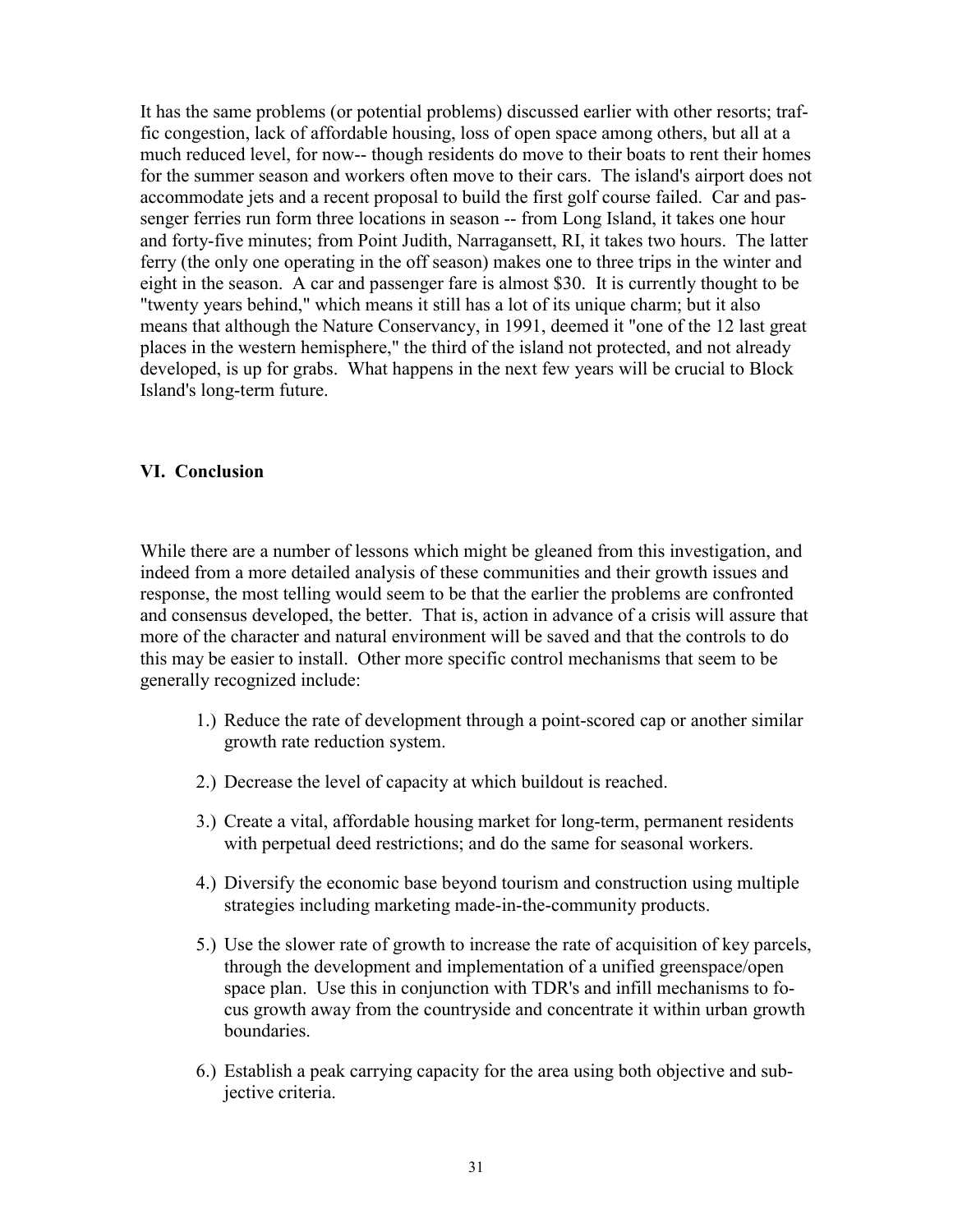There are a number of ways to accomplish these tasks. What is important is that no matter how they are done, we believe they must be done if these types of communities are to remain vibrant and retain a significant amount of what made them desirable in the first place. The sooner they are done, the better.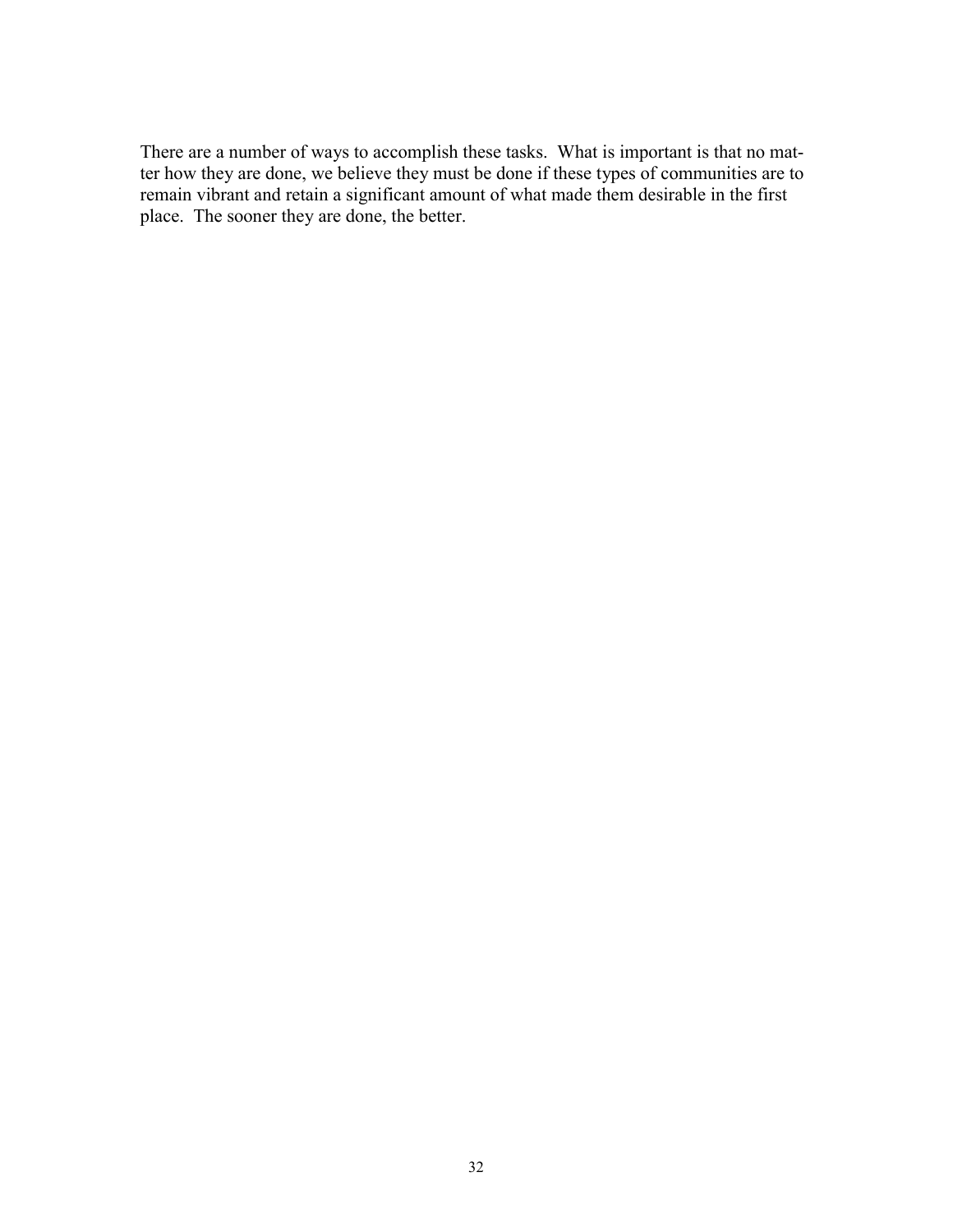#### **Selected Bibliography**

**A. Aspen**

Books and Reports

- "2000 Aspen Area Community Plan Update." Aspen/Pitkin Department of Community Development, Aspen, CO. February 28, 2000. Available online at <www.aspengov.com>
- "Aspen Area Community Plan: Action Plan, Work Program Priorities, 2000 to 2005." Aspen/Pitkin Department of Community Development, Aspen, CO. February 28, 2000. Available online at <www.aspengov.com>
- "Pitkin County, Colorado: Affordable Housing Regulation Support Study." Clarion Associates, Denver, CO. May 5, 2000.
- "Regional Affordable Housing Initiatives: Final Report to Smart Growth Regional Partnership Program." RRC Associates Team and Healthy Mountain Communities, Carbondale, CO. January 1, 2000.
- "Interim Aspen Area Citizen Housing Plan." Department of Housing and Community Development, Aspen CO. July 1998.
- "Aspen/Pitkin County 1999 Affordable Housing Guidelines." Aspen/Pitkin County Housing Authority, Aspen, CO. 1999.
- Pitkin County Land Use Code section 3-150. "Metro and Non-Metro Area Growth Management Quota System Exemptions." January 1, 2000.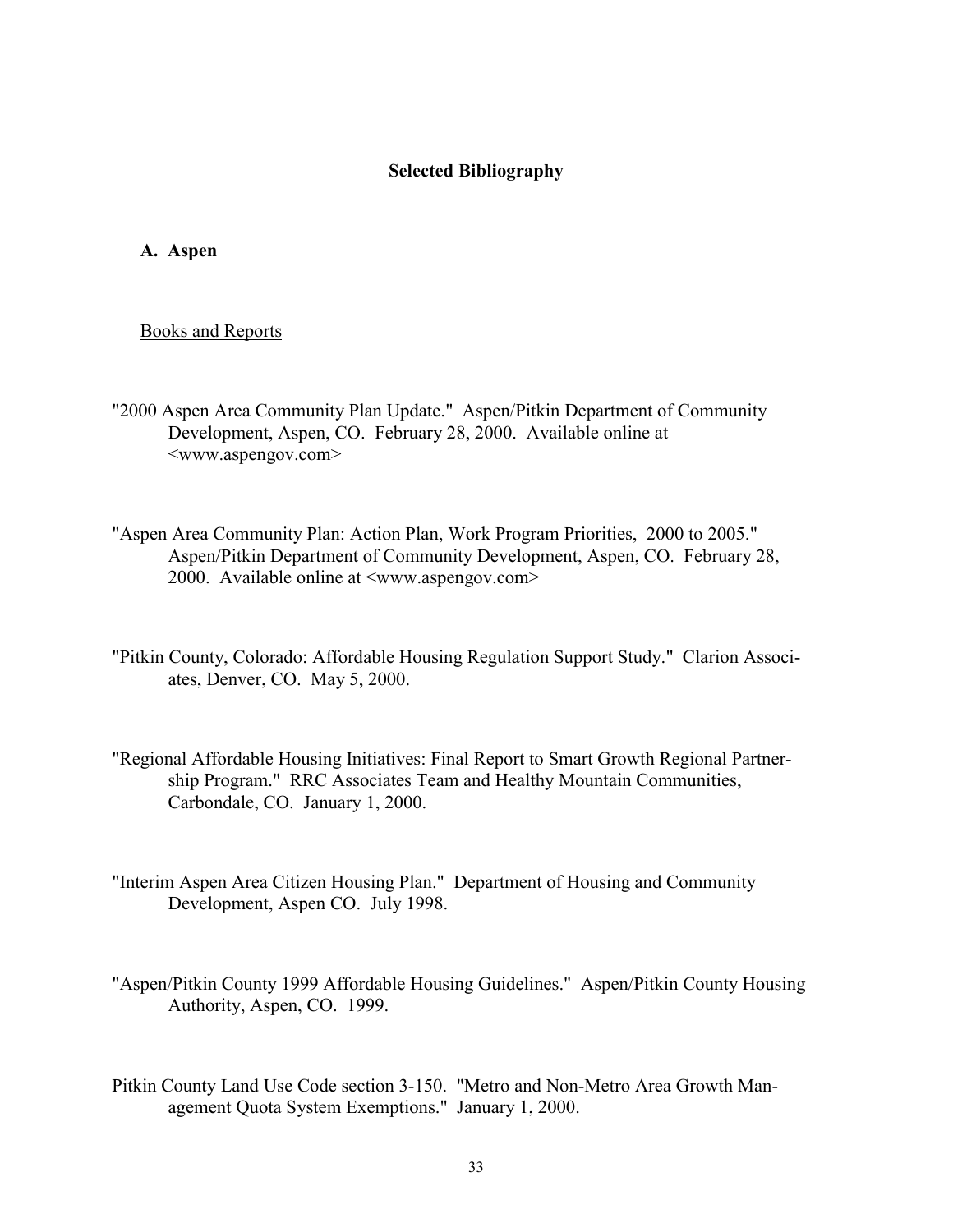Pitkin County Land Use Code. "Draft Fair Share Requirements." May 8, 2000.

#### **Newspapers**

"Moratorium Irkes Real Estate Agents: Pitkin County To Stop Issuing Permits For 6 Months For Homes Over 3,500 Square Feet." John Rebchook. Denver Rocky Mountain News. January 29, 2000.

"Aspen's Labor Sub-Culture." Peter McBride. The Denver Post. July 25, 1998.

"In Aspen, Colorado Affordability is a Familiar Problem." Nelson Sigelman. Martha's Vineyard Times. May 11, 2000.  $\langle$ www.mvtimes.com $> (5/11/00)$ 

#### Websites

<www.aspengov.com> - Site of City of Aspen Government Homepage.

<www.pitkingov.com> - Site of Pitkin County Government Homepage.

<www.aspenrealtors.com> - Site of Aspen Board of Realtors.

<www.openspacepitco.com> - Site of Pitkin County Open Space Program, Maps and Trails.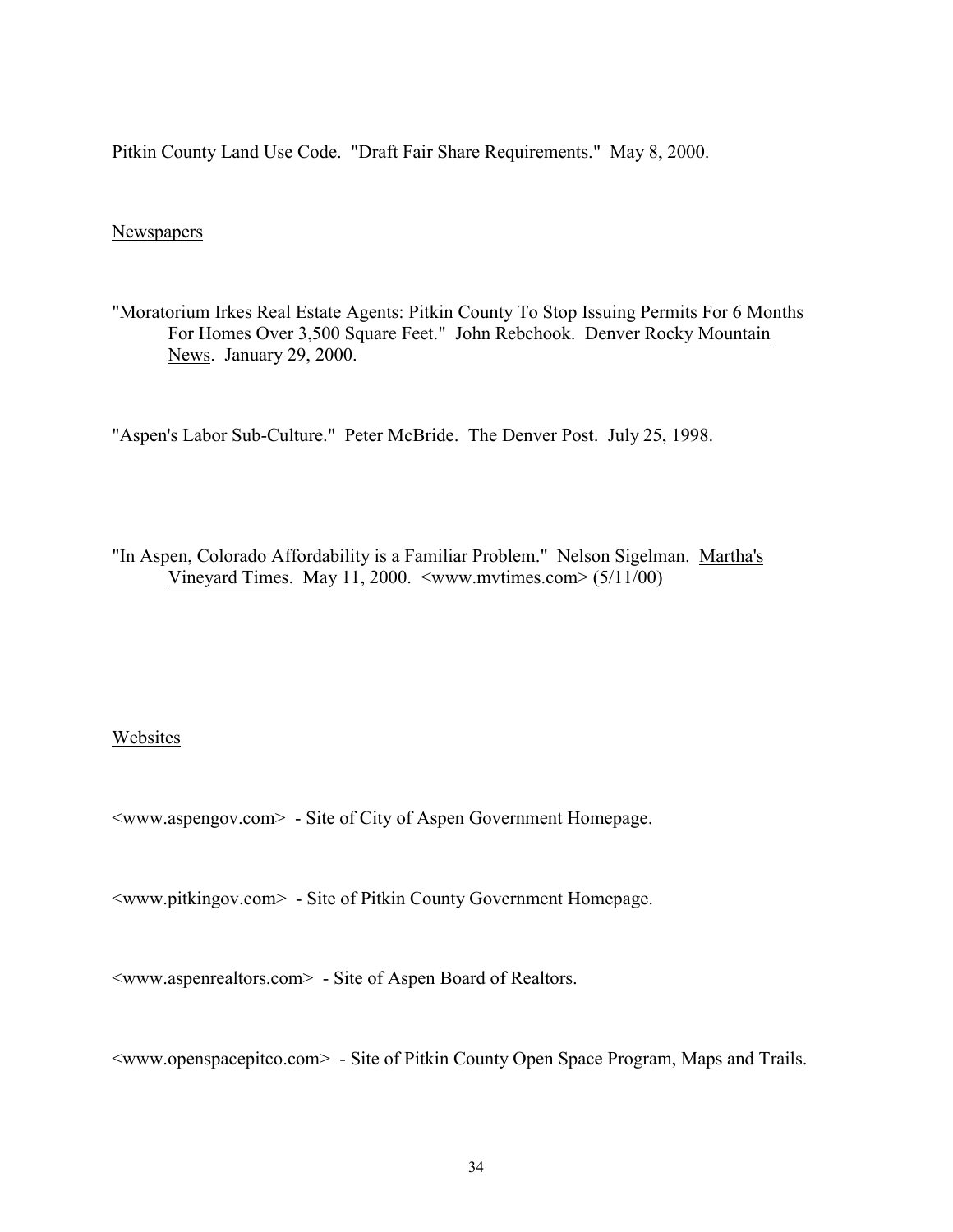<www.wcox.com/character/index.html> - Site of the Aspen Character Subcommittee of the AACP.

<www.aspentimes.com> - Site of Aspen Daily News.

<www.aspendailynews.com> - Site of Aspen Times Weekly Online.

**B. Nantucket**

### Books and Reports

- "The Official 2000 Guide Nantucket ." The Nantucket Island Chamber of Commerce, Nantucket, MA. 2000.
- "The Nantucket Comprehensive Plan." Nantucket Planning and Economic Development Commission, Nantucket MA. January 1, 2000. Available online at <www.nantucketcomplan.com>
- Code of the Town of Nantucket, Chapters 136 and 139, "Wetlands and Zoning." November 1999 as amended April 13, 2000.

#### Newspapers

 "No Room at the Inn; Shortage of Affordable Nantucket Housing Hits Summer Help, Imperiling Seasonal Economy." Jennifer Babson. The Boston Globe. May 29,1999.

"An Island of Community; Amid Rapid Growth, Common Concerns Bond Nantucket." Geeta Anand. The Boston Globe. June 22, 1997.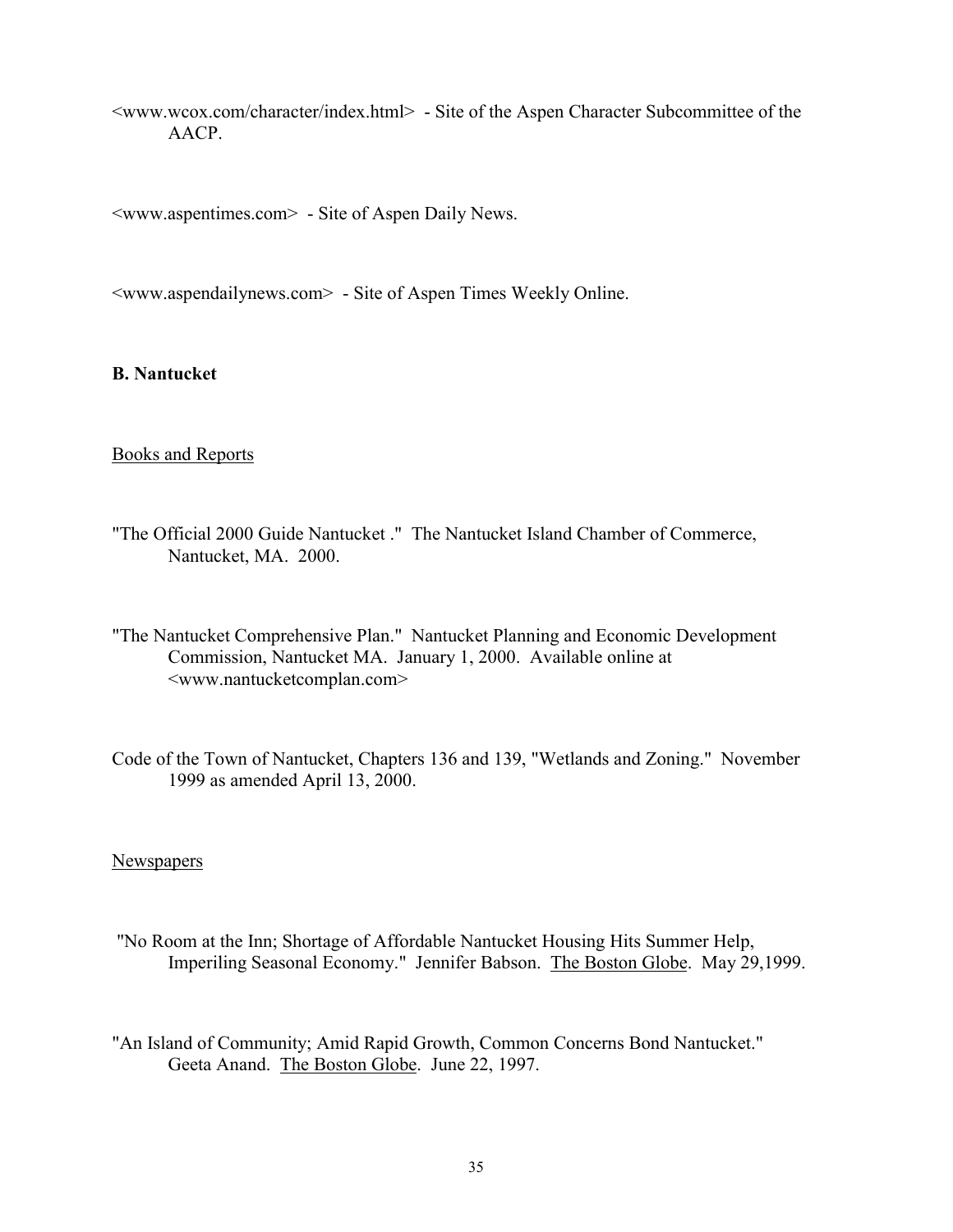"In Aspen, Colorado Affordability is a Familiar Problem." Nelson Sigelman. The Martha's Vineyard Times. May 11, 2000. <www.mvtimes.com> (5/11/00).

"Real Estate Records Reach New Highs." Ethan Butterfield. The Enquirer and Mirror. May 4, 2000. <www.ack.net> (5/11/00).

"Town Council Calls for 'Urgent Radical Rewrite' of Comprehensive Plan." Joshua Balling. The Enquirer and Mirror. May 4, 2000.  $\langle$ www.ack.net $\rangle$  (5/11/00).

#### Websites

<www.nantucketchamber.org> - Sit of Nantucket Chamber of Commerce

<www.ack.net> - Site of local newspaper, The Enquirer and Mirror.

<www.nantucketcomplan.com> - Site of the Nantucket Comprehensive Plan.

<http://town.nantucket.ma.us> - Site of the Town of Nantucket Home Page.

 $\langle$ www.ackisland.com $\rangle$  -Site of Absolutely Nantucket – a weekly online magazine.

<www.nantucketconservation.com/> - Site of Nantucket Conservation Foundation.

### **C. Martha's Vineyard**

#### Books and Reports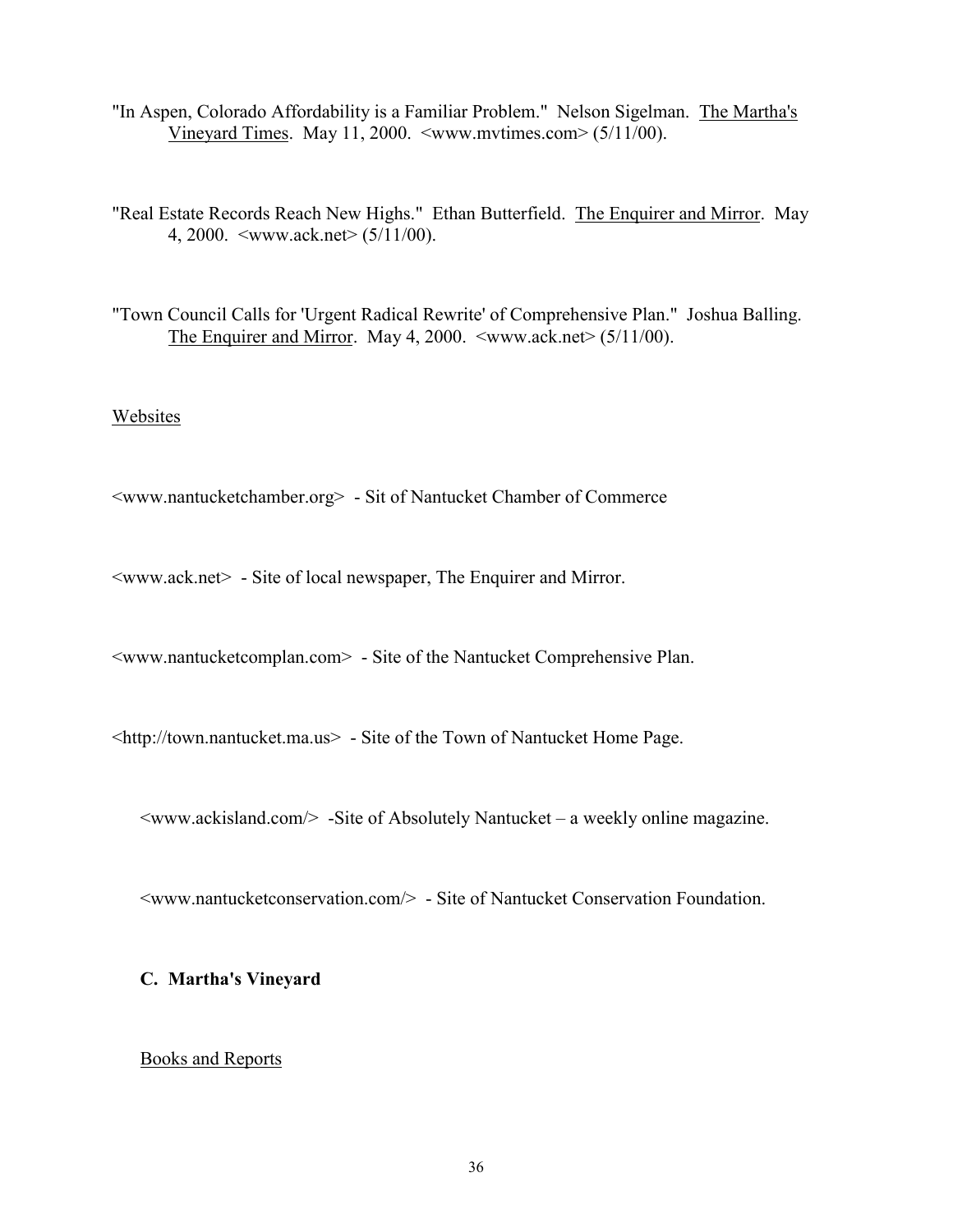- "Looking at the Vineyard: a Visual Study for a Changing Island." Vineyard Open Land Foundation, Martha's Vineyard, MA. 1973.
- "The Land Use Controversy in Massachusetts: Case Studies and Policy Options." Lawrence Susskind, ed. MIT Press, Boston, MA. 1975.
- "The Island of Martha's Vineyard: 1999 Visitor's Guide." Martha's Vineyard Chamber of Commerce, Martha's Vineyard, MA. 1999.
- "The Island Book: Martha's Vineyard's Most Complete Telephone Book and Almanac 1999- 2000." Martha's Vineyard Chamber of Commerce, Martha's Vineyard, MA. 1999.

"Regional Island Plan." The Martha's Vineyard Commission, Martha's Vineyard, MA. 1991.

- "Economic Base Study." The Martha's Vineyard Commission, Martha's Vineyard, MA. 1994.
- "Island Transportation Plan." The Martha's Vineyard Commission, Martha's Vineyard, MA. 1994.
- "Housing Action Plan." The Martha's Vineyard Commission, Martha's Vineyard, MA. 1998.

Laws

An Act Protecting Land and Water on Martha's Vineyard. Massachusetts Session Laws, Act of 1974, Chapter 637.

#### **Newspapers**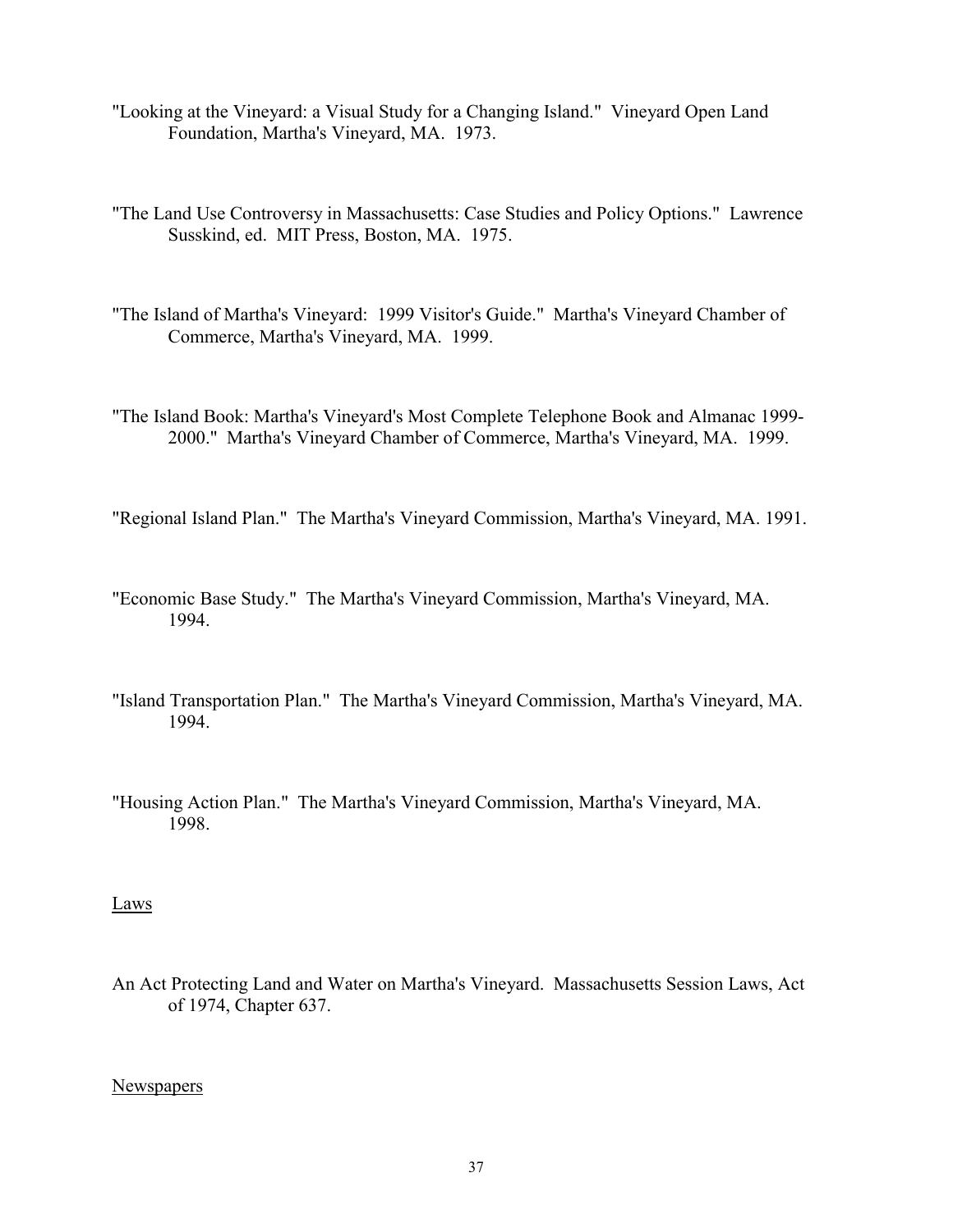"Editorial: Land Use on the Vineyard." Boston Globe. February 15, 2000.

"Editorial: Affordable Housing for All." Vineyard Gazette. May 10, 2000.

"Editorial: Aquinnah Regulations." Julia Wells. Vineyard Gazette. May 10, 2000.

- "Housing Special Section." The Martha's Vineyard Times. www.mvtimes.com (May 11, 2000):
	- ♦ "Housing dialogue gets underway; supporters promise efforts will not flag." Pat Warring.
	- ♦ "The time for action on housing is now." John Abrams.
	- ♦ "What's up with resident homesite programs in island towns." Kelly Burdick.
	- ♦ "Rising Prices Force Many Islanders out of mortgage hunt, bankers say." Nelson Sigelman.
	- ♦ "From the trenches, the head of the county housing authority describes the issues." Juleann VanBelle.
	- ♦ "Real life: the housing dilemma as Vineyarders find it." Pat Warring.
	- ♦ "Proposed West Tisbury zoning bylaws would encourage increase in affordable housing stock." Pat Warring
	- "Editorial: Still no agreement on affordable housing."

#### Websites

<www.mvy.com> - Site of Martha's Vineyard Chamber of Commerce.

<www.mvol.com>- Site of Martha's Vineyard online, an internet provider with many useful links.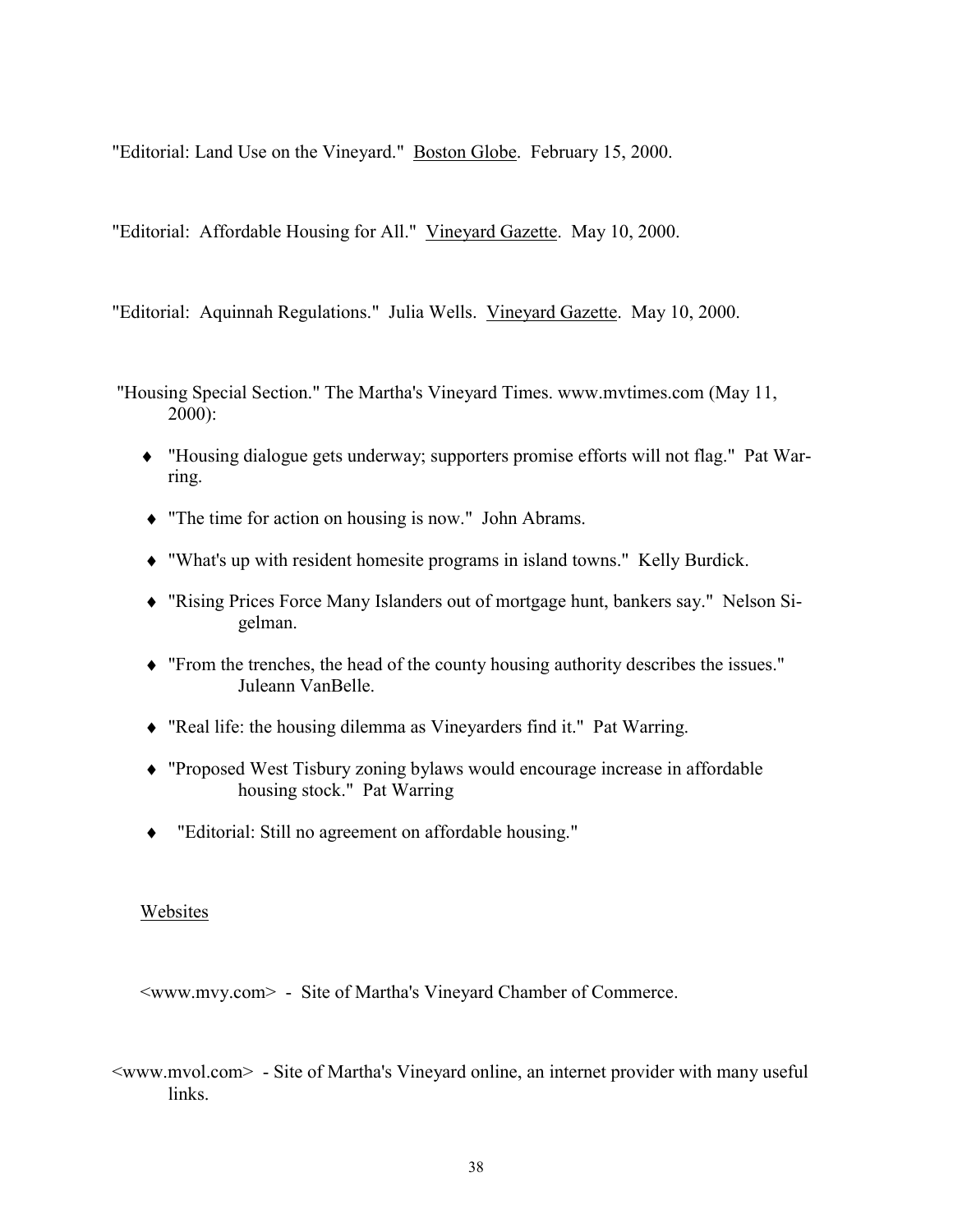<www.vineyard.net/> - Site of Martha's Vineyard internet provider with many useful links.

<www.mvgazette.com> - Site of Vineyard Gazette online.

<www.mvtimes.com> - Site of Martha's Vineyard Times.

<www.re-eguide.com> - Site of Real Estate Guide for Martha's Vineyard.

#### **D. Block Island**

#### Pamphlets, Reports and Papers

"Block Island, Rhode Island: Block Island Travel Guide 2000." Block Island Chamber of Commerce, Block Island, RI. 2000.

"New Shoreham Comprehensive Plan." Town of New Shoreham, Block Island, RI. 1991.

- "Growth Pacing Sketch, Town of New Shoreham." Phillip B. Herr & Associates, New Corner, MA. March 23, 1998.
- "Country Land and Unit Potential." Phillip B. Herr & Associates. New Corner, MA. March 30, 1998.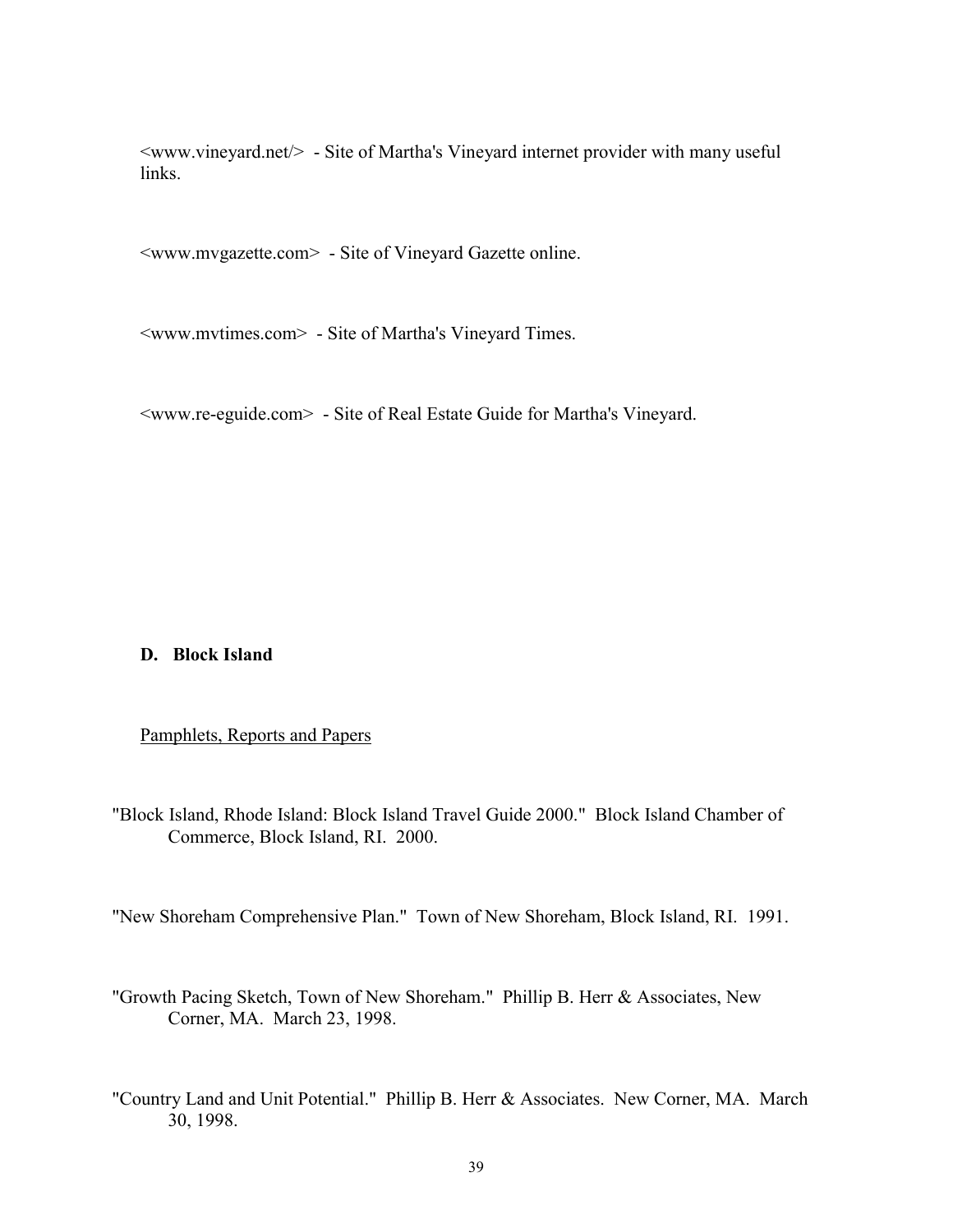## Laws

Zoning Ordinance, Town of New Shoreham, RI. June 17, 1994, as amended.

## **Newspapers**

"Return to the Past: Block Island is a place where time stands still." The Patriot Ledger (Quincey, MA). April 1, 2000.

"Editorial: Protecting Block Island." The Boston Globe. October 10, 1999.

Websites

<www.blockislandinfo.com> - Site of Block Island Tourism Council.

<www.blockisland.com> - Site of Block Island Information.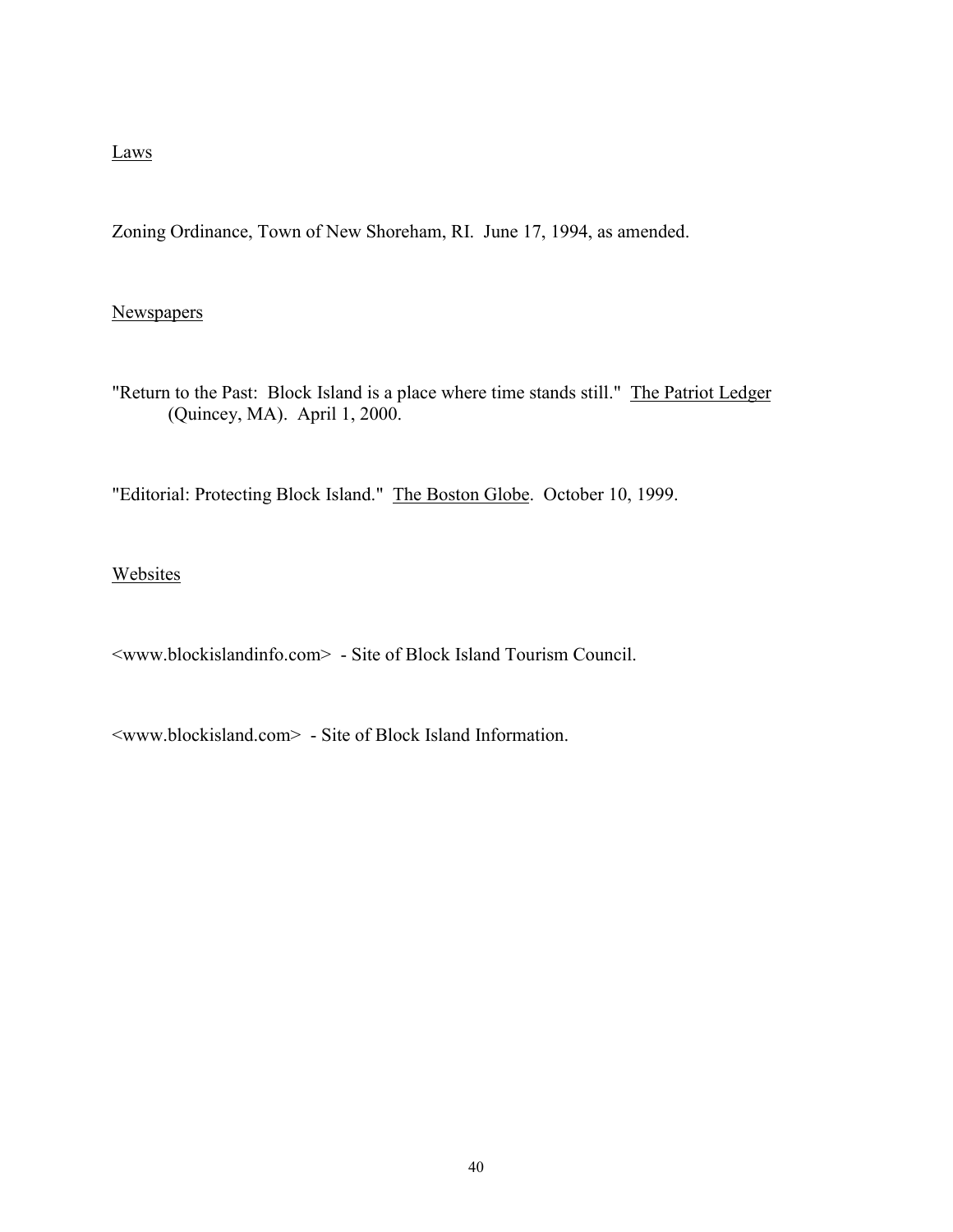## **Appendix**

## List of Materials Included

- A. Tables comparing Aspen/Pitkin County, Nantucket, and Martha's Vineyard with San Juan County, compiled by San Juan County Planning Department.
- B. Maps of Aspen and outlying areas, Nantucket, Martha's Vineyard and Block Island.
- C. (bound separately) *Affordable Housing Program Alternatives and Model Ordinances*, Section III from "Regional Affordable Housing Initiative," RRC Associate Team and Healthy Mountain Communities.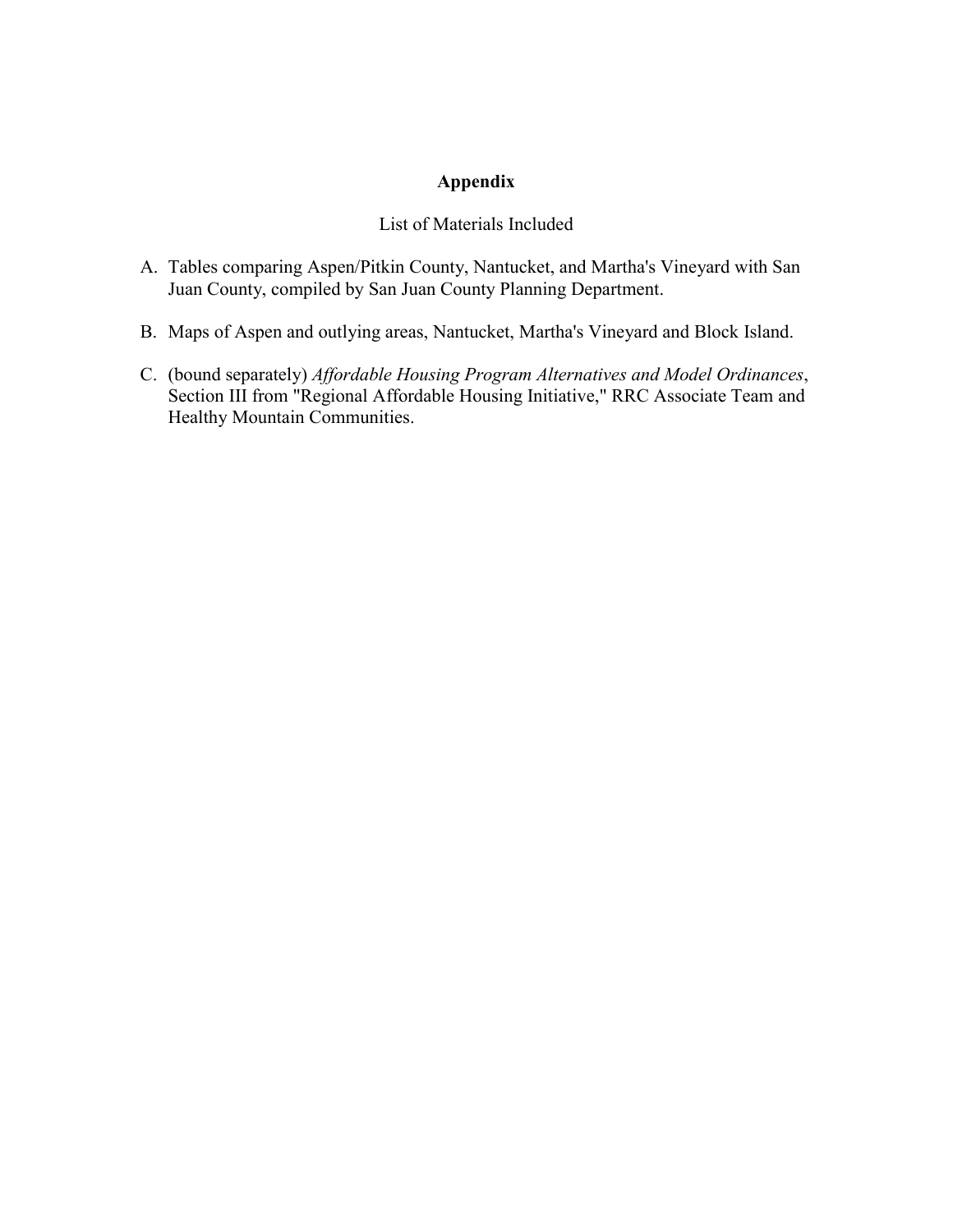## **Appendix A.**

## **Tables comparing Aspen/Pitkin County, Nantucket, and Martha's Vineyard with San Juan County, compared by San Juan County Planning Department.**

|                       | U.S.        | San Juan<br>Co | Aspen                    | Pitkin Co | Martha's<br>Vineyard | Nantucket |
|-----------------------|-------------|----------------|--------------------------|-----------|----------------------|-----------|
| <b>Population</b>     | 248,709,873 | 10,035         | 5,049                    | 12,661    | 11,639               | 6,012     |
| <b>Housing Units</b>  |             |                |                          |           |                      |           |
| Occupied              |             |                |                          |           |                      |           |
| Owner                 | 59,024,811  | 3,158          | 1,117                    | 3,082     | 3,569                | 1,628     |
| % Owner Occupied      | 64.2%       | 71.9%          | 43.8%                    | 52.4%     | 71.3%                | 62.7%     |
| Renter                | 32,922,599  | 1,234          | 1,434                    | 2,795     | 1,434                | 969       |
| <b>Total Occupied</b> | 91,947,410  | 4,392          | 2,551                    | 5,877     | 5,003                | 2,597     |
| % Occupied            | 89.9%       | 62.6%          | 63.7%                    | 59.7%     | 43.1%                | 42.7%     |
| <b>Total Vacant</b>   | 10,316,268  | 2,629          | 1,453                    | 3,960     | 6,601                | 3,478     |
| Seasonal Occupancy    | 3,081,923   | 1,239          | 939                      | 3,065     | 5,390                | 3,568     |
| % Seasonal            | 3.0%        | 17.6%          | 23.5%                    | 31.2%     | 46.4%                | 58.7%     |
| <b>Total Units</b>    | 102,263,678 | 7,021          | 4,004                    | 9,837     | 11,604               | 6,075     |
| Persons/Occupied Unit | 2.63        | 2.25           | 1.94                     | 2.13      | 2.31                 | 2.29      |
| Lower quartile value  | \$49,500    | \$107,700      | \$344,800                | \$218,500 | \$147,900            | \$223,700 |
| Median value          | \$79,100    | \$166,400      | \$500,001<br>(off scale) | \$452,800 | \$195,800            | \$299,400 |
| Lower quartile rent   | \$252       | \$291          | \$485                    | \$448     | \$387                | \$501     |
| Median rent           | \$374       | \$384          | \$717                    | \$663     | \$521                | \$670     |
| Upper quartile rent   | \$527       | \$502          | \$1,001                  | \$953     | \$674                | \$903     |
|                       |             |                |                          |           |                      |           |

#### **1990 Census data for selected seasonal and resort communities**

*Italic* Lowest value of areas compared **Bold Highest value of areas compared** 

## **[Appendix A maps are available at the Planning Dept.]**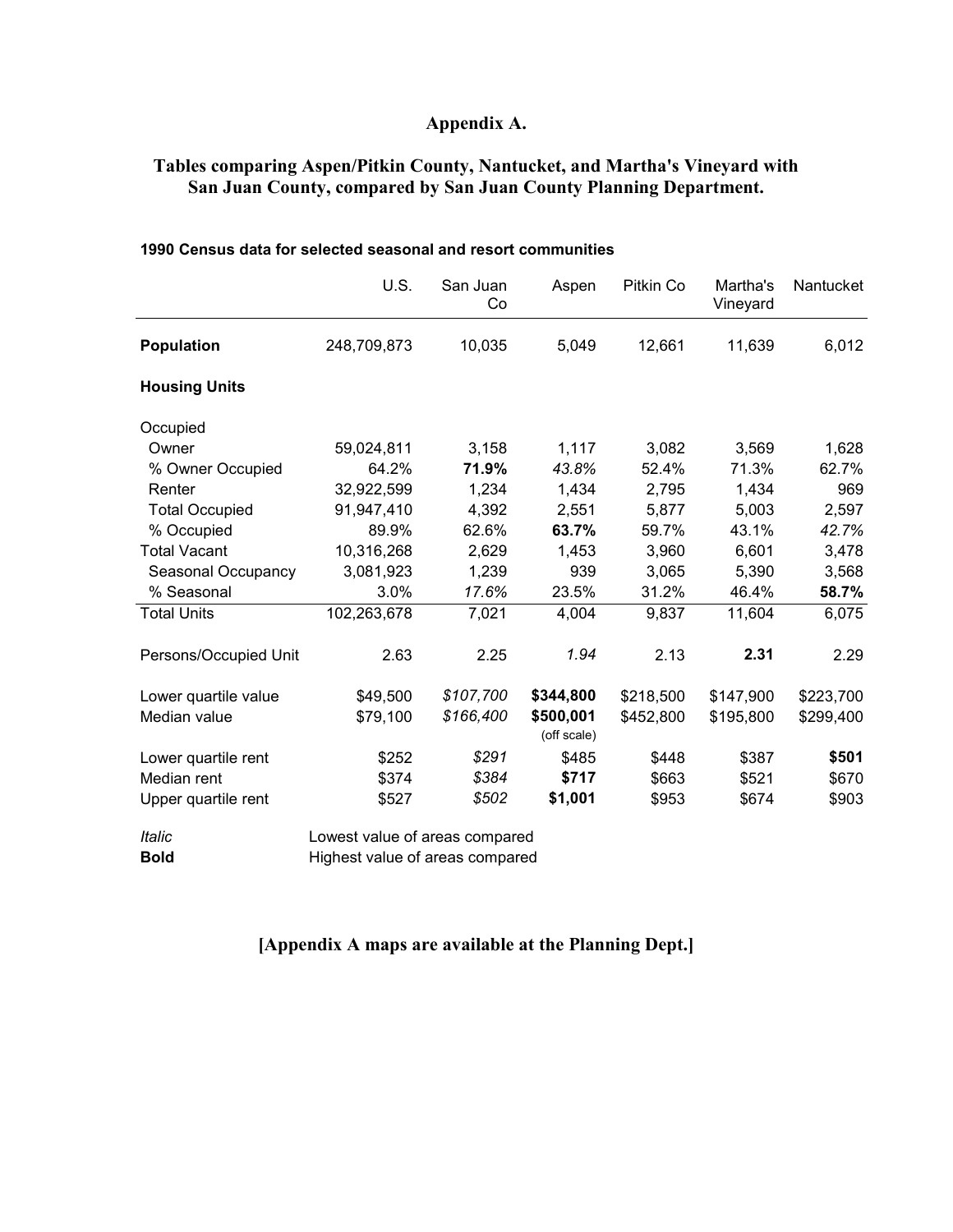**Appendix B.**

**Maps of Aspen and outlying areas, Nantucket, Martha's Vineyard and Block Island.**

**[Appendix B maps are available at the Planning Dept.]**